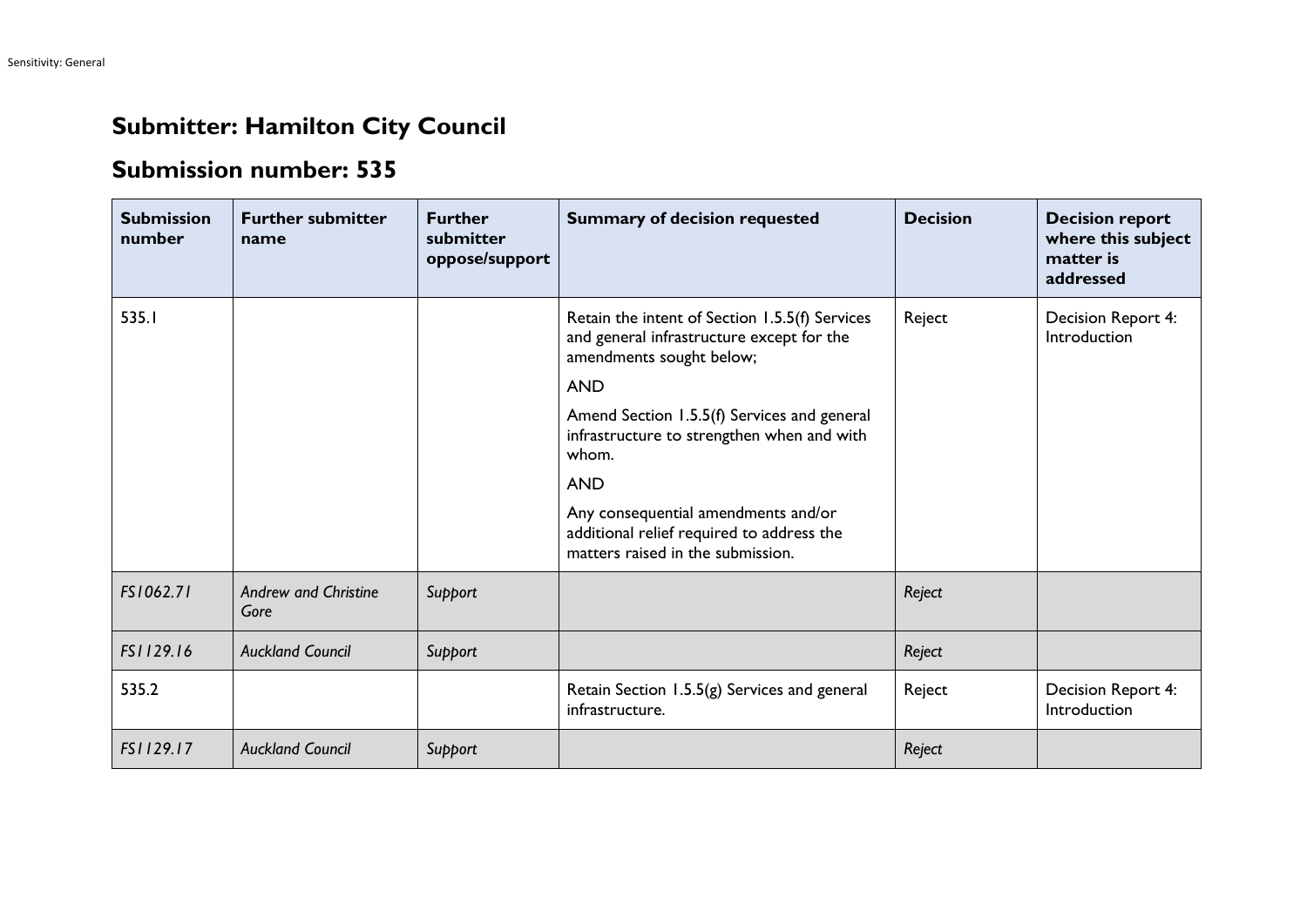| <b>Submission</b><br>number | <b>Further submitter</b><br>name                           | <b>Further</b><br>submitter<br>oppose/support | <b>Summary of decision requested</b>                                                                                       | <b>Decision</b> | <b>Decision report</b><br>where this subject<br>matter is<br>addressed |
|-----------------------------|------------------------------------------------------------|-----------------------------------------------|----------------------------------------------------------------------------------------------------------------------------|-----------------|------------------------------------------------------------------------|
| FS1276.68                   | Whaingaroa<br><b>Environmental Defence</b><br>Inc. Society | Support                                       |                                                                                                                            | Reject          |                                                                        |
| FS1339.131                  | <b>NZTE Operations Limited</b>                             | Support                                       |                                                                                                                            | Reject          |                                                                        |
| 535.3                       |                                                            |                                               | Retain the intent of Section 1.5.6 Transport<br>and logistics, except for the amendments<br>sought below.                  | Reject          | Decision Report 4:<br>Introduction                                     |
|                             |                                                            |                                               | <b>AND</b>                                                                                                                 |                 |                                                                        |
|                             |                                                            |                                               | Amend Section 1.5.6(a) Transport and<br>logistics, by placing greater emphasis on the<br>regional management of transport. |                 |                                                                        |
|                             |                                                            |                                               | <b>AND</b>                                                                                                                 |                 |                                                                        |
|                             |                                                            |                                               | Any consequential amendments and/or<br>additional relief required to address the<br>matters raised in the submission.      |                 |                                                                        |
| FS1202.41                   | <b>New Zealand Transport</b><br>Agency                     | Support                                       | Support submission point 535.3.                                                                                            | Reject          |                                                                        |
| 535.4                       |                                                            |                                               | Retain Section 1.5.7(a) Natural Environment,<br>except for the amendments sought below.                                    | Reject          | Decision Report 4:<br>Introduction                                     |
|                             |                                                            |                                               | <b>AND</b>                                                                                                                 |                 |                                                                        |
|                             |                                                            |                                               | Amend 1.5.7(a) Natural environment, by<br>deleting the reference to "adjoining                                             |                 |                                                                        |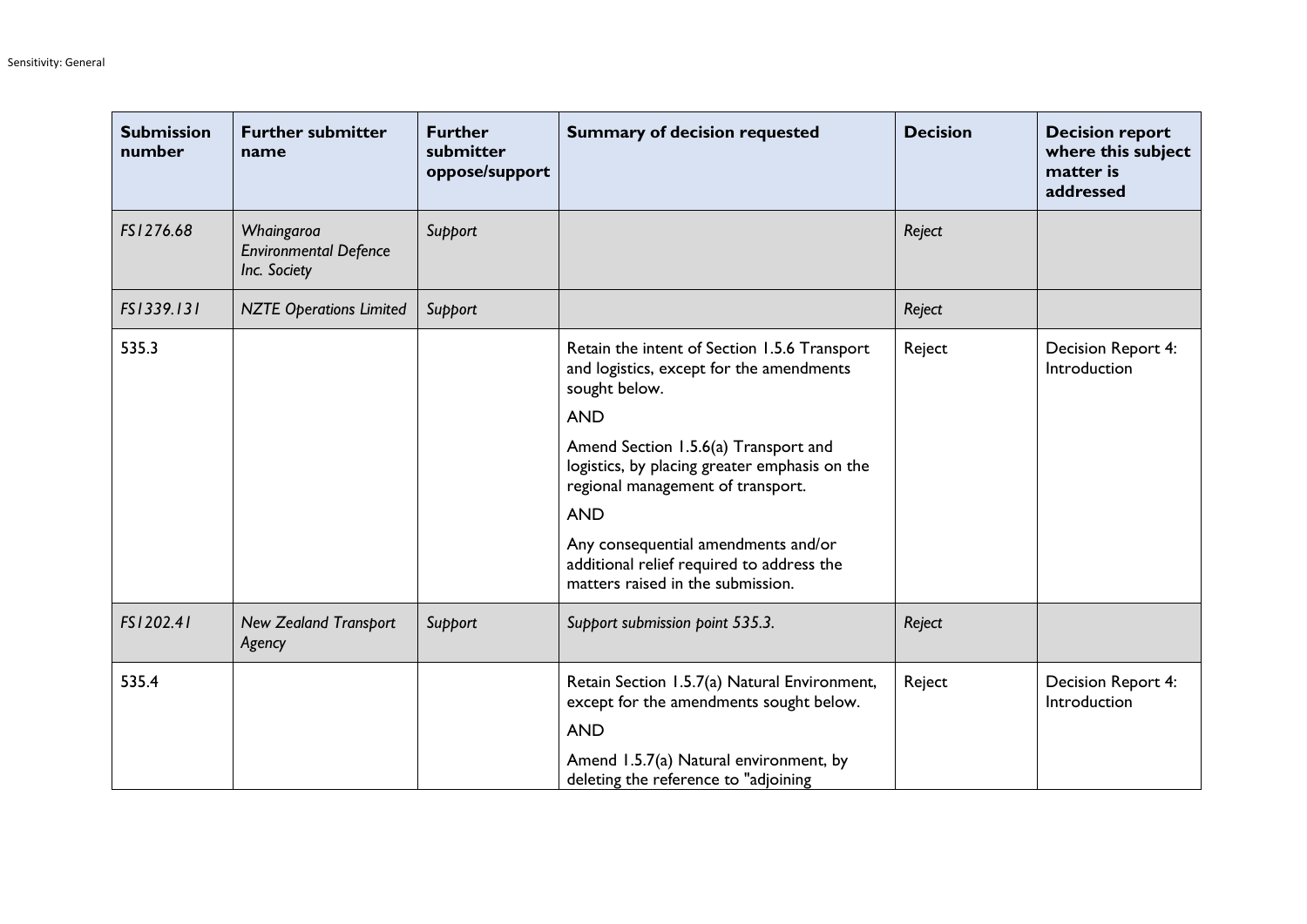| <b>Submission</b><br>number | <b>Further submitter</b><br>name   | <b>Further</b><br>submitter<br>oppose/support | <b>Summary of decision requested</b>                                                                                                                                                                                                                                                  | <b>Decision</b> | <b>Decision report</b><br>where this subject<br>matter is<br>addressed |
|-----------------------------|------------------------------------|-----------------------------------------------|---------------------------------------------------------------------------------------------------------------------------------------------------------------------------------------------------------------------------------------------------------------------------------------|-----------------|------------------------------------------------------------------------|
|                             |                                    |                                               | authorities" and replacing with "adjoining<br>territorial authorities".                                                                                                                                                                                                               |                 |                                                                        |
|                             |                                    |                                               | <b>AND</b>                                                                                                                                                                                                                                                                            |                 |                                                                        |
|                             |                                    |                                               | Any consequential amendments and/or<br>additional relief required to address the<br>matters raised in the submission.                                                                                                                                                                 |                 |                                                                        |
| 535.5                       |                                    |                                               | Amend Section 1.12.1 Strategic direction, to<br>provide an understanding of the location and<br>forms of development that are sought and<br>how the district will accommodate the<br>growth projected in the National Policy<br>Statement - Urban Development Capacity.<br><b>AND</b> | Reject          | Decision Report 5:<br><b>Strategic Directions</b>                      |
|                             |                                    |                                               | Any consequential amendments and/or<br>additional relief required to address the<br>matters raised in the submission.                                                                                                                                                                 |                 |                                                                        |
| FS1206.4                    | <b>Ohinewai Land Limited</b>       | Support                                       |                                                                                                                                                                                                                                                                                       | Reject          |                                                                        |
| FS1208.2                    | Rangitahi Limited                  | Support                                       |                                                                                                                                                                                                                                                                                       | Reject          |                                                                        |
| FS1273.5                    | <b>Auckland Transport</b>          | Support                                       |                                                                                                                                                                                                                                                                                       | Reject          |                                                                        |
| FS1168.29                   | <b>Horticulture New Zealand</b>    | Support                                       |                                                                                                                                                                                                                                                                                       | Reject          |                                                                        |
| FS1269.138                  | Housing New Zealand<br>Corporation | Support                                       |                                                                                                                                                                                                                                                                                       | Reject          |                                                                        |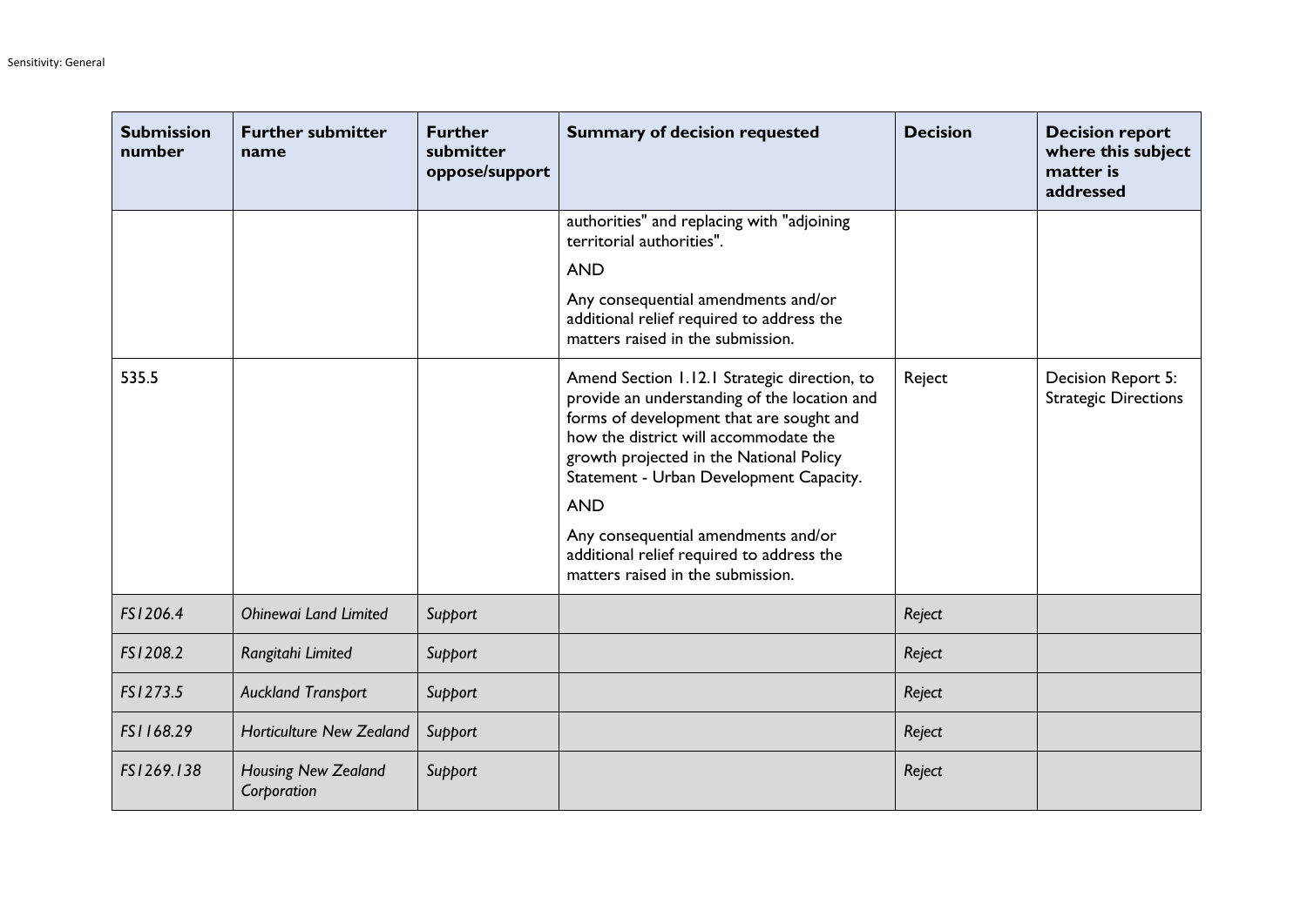| <b>Submission</b><br>number | <b>Further submitter</b><br>name          | <b>Further</b><br>submitter<br>oppose/support | <b>Summary of decision requested</b>                                                                                                                                                                                                                                                                                                                      | <b>Decision</b> | <b>Decision report</b><br>where this subject<br>matter is<br>addressed |
|-----------------------------|-------------------------------------------|-----------------------------------------------|-----------------------------------------------------------------------------------------------------------------------------------------------------------------------------------------------------------------------------------------------------------------------------------------------------------------------------------------------------------|-----------------|------------------------------------------------------------------------|
| FS1377.127                  | Havelock Village Limited                  | Support                                       |                                                                                                                                                                                                                                                                                                                                                           | Reject          |                                                                        |
| FS1388.682                  | Mercury NZ Limited                        | Oppose                                        |                                                                                                                                                                                                                                                                                                                                                           | Accept          |                                                                        |
| 535.6                       |                                           |                                               | Amend Section 1.12.3 Built environment, by<br>identifying the growth areas and articulate the<br>variety and location of housing types.<br><b>AND</b><br>Any consequential amendments and/or<br>additional relief required to address the<br>matters raised in the submission.                                                                            | Reject          | Decision Report 5:<br><b>Strategic Directions</b>                      |
| FS1269.139                  | <b>Housing New Zealand</b><br>Corporation | Support                                       |                                                                                                                                                                                                                                                                                                                                                           | Reject          |                                                                        |
| FS1388.683                  | Mercury NZ Limited                        | Oppose                                        |                                                                                                                                                                                                                                                                                                                                                           | Accept          |                                                                        |
| 535.7                       |                                           |                                               | Retain Policy 3.2.4 - Biodiversity Offsetting.<br><b>AND</b><br>Add to Chapter 22 Rural Zone a new<br>subdivision rule that provides specifically for<br>biodiversity offsetting, does not set a<br>minimum lot size and requires the lot and any<br>areas subdivided under such a framework to<br>be restored and protected in perpetuity.<br><b>AND</b> | Reject          | Decision Report 9:<br>Significant Natural<br>Areas                     |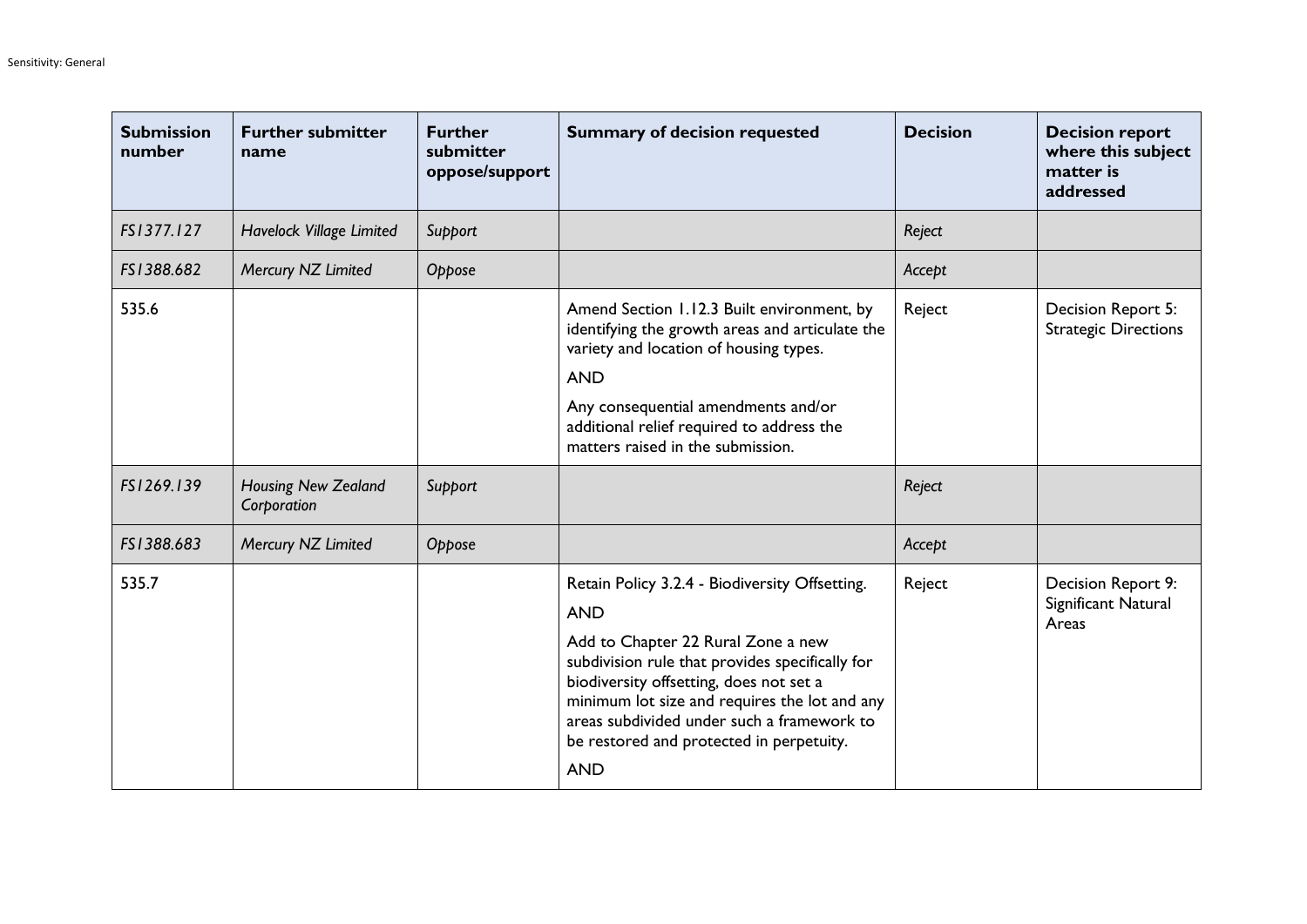| <b>Submission</b><br>number | <b>Further submitter</b><br>name    | <b>Further</b><br>submitter<br>oppose/support | <b>Summary of decision requested</b>                                                                                                                                                                                                                                                                                                                                                                                        | <b>Decision</b> | <b>Decision report</b><br>where this subject<br>matter is<br>addressed |
|-----------------------------|-------------------------------------|-----------------------------------------------|-----------------------------------------------------------------------------------------------------------------------------------------------------------------------------------------------------------------------------------------------------------------------------------------------------------------------------------------------------------------------------------------------------------------------------|-----------------|------------------------------------------------------------------------|
|                             |                                     |                                               | Add to Chapter 23 Country Living Zone a<br>new subdivision rule that provides specifically<br>for biodiversity offsetting, does not set a<br>minimum lot size and requires the lot and any<br>areas subdivided under such a framework to<br>be restored and protected in perpetuity.<br><b>AND</b><br>Any consequential amendments and/or<br>additional relief required to address the<br>matters raised in the submission. |                 |                                                                        |
| FS1062.72                   | <b>Andrew and Christine</b><br>Gore | Support                                       |                                                                                                                                                                                                                                                                                                                                                                                                                             | Reject          | Decision Report 9:<br>Significant Natural<br>Areas                     |
| FS1342.131                  | <b>Federated Farmers</b>            | Support                                       |                                                                                                                                                                                                                                                                                                                                                                                                                             | Reject          | Decision Report 9:<br>Significant Natural<br>Areas                     |
| 535.8                       |                                     |                                               | Delete Policy 3.2.6 (a)(iv) Providing for<br>vegetation clearance.<br><b>AND</b><br>Any consequential amendments and/or<br>additional relief required to address the<br>matters raised in the submission.                                                                                                                                                                                                                   | Reject          | Decision Report 9:<br>Significant Natural<br>Areas                     |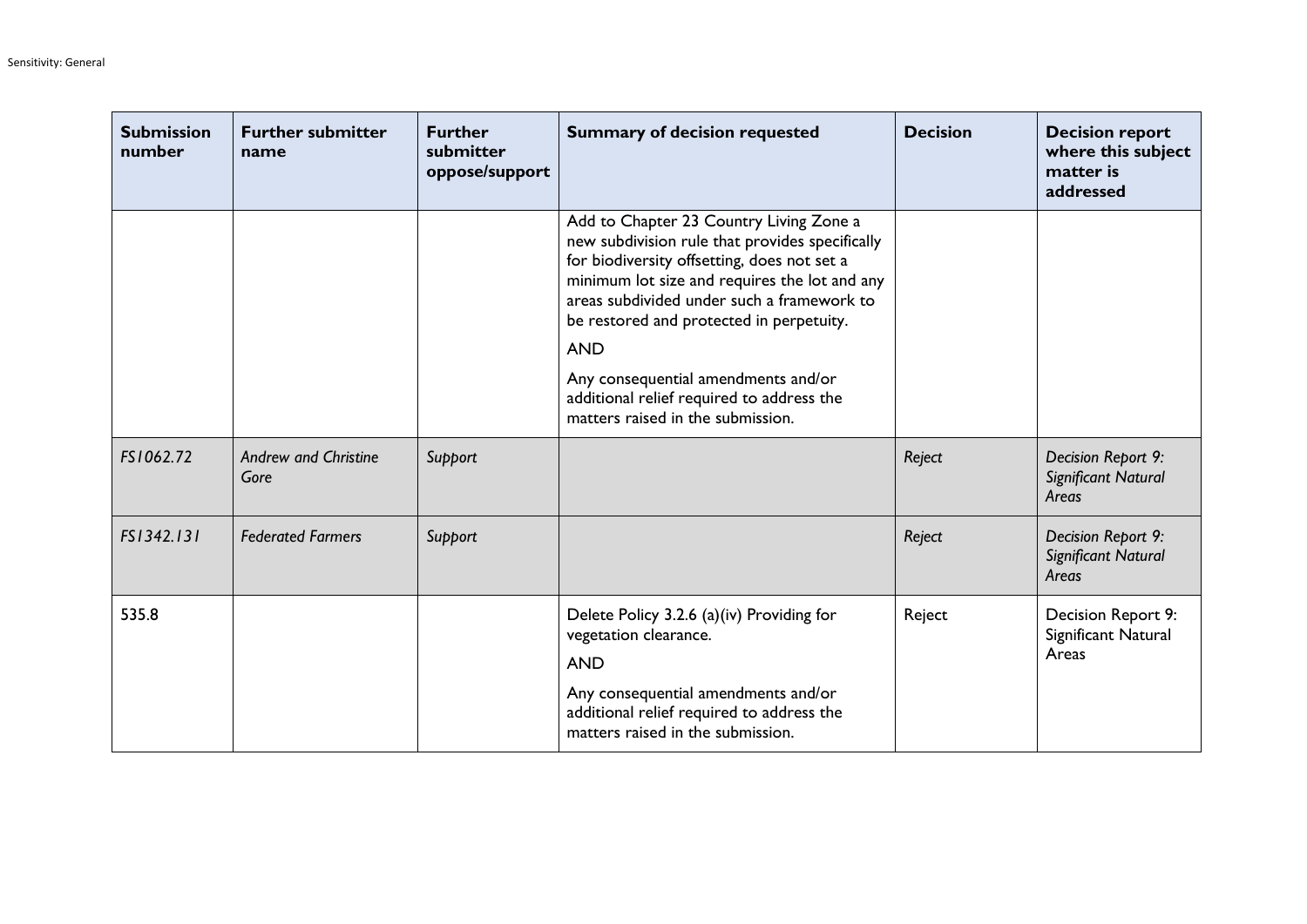| <b>Submission</b><br>number | <b>Further submitter</b><br>name | <b>Further</b><br>submitter<br>oppose/support | <b>Summary of decision requested</b>                                                                                                                                                                                                                                                                                                                                                                                                          | <b>Decision</b> | <b>Decision report</b><br>where this subject<br>matter is<br>addressed |
|-----------------------------|----------------------------------|-----------------------------------------------|-----------------------------------------------------------------------------------------------------------------------------------------------------------------------------------------------------------------------------------------------------------------------------------------------------------------------------------------------------------------------------------------------------------------------------------------------|-----------------|------------------------------------------------------------------------|
| FS1342.130                  | <b>Federated Farmers</b>         | Oppose                                        |                                                                                                                                                                                                                                                                                                                                                                                                                                               | Accept          | Decision Report 9:<br>Significant Natural<br>Areas                     |
| FS1345.107                  | <b>Genesis Energy Limited</b>    | Oppose                                        |                                                                                                                                                                                                                                                                                                                                                                                                                                               | Accept          | Decision Report 9:<br>Significant Natural<br>Areas                     |
| 535.9                       |                                  |                                               | Retain Chapter 4 Urban Environment subject<br>to ensuring alignment between objectives,<br>policies, rules and methods, including those<br>that control the type and rate of development<br>use with Hamilton's 'Area of Interest' (shown<br>as a map attached to submission) in order to<br>be consistent with Hamilton City Council's<br>strategic land use plans and urban growth<br>strategies, except for the amendments sought<br>below | Accept in Part  | Decision Report 32:<br><b>Miscellaneous</b><br><b>Matters</b>          |
|                             |                                  |                                               | <b>AND</b><br>Amend Chapter 4 Urban Environment to<br>include objectives and policies which ensure<br>that land use within the 'Area of Interest'<br>(shown as a map attached to submission) is<br>controlled and enabled at a rate which is<br>consistent with and prioritises Hamilton<br>City's strategic land use plans and urban<br>growth strategies including avoidance of                                                             |                 |                                                                        |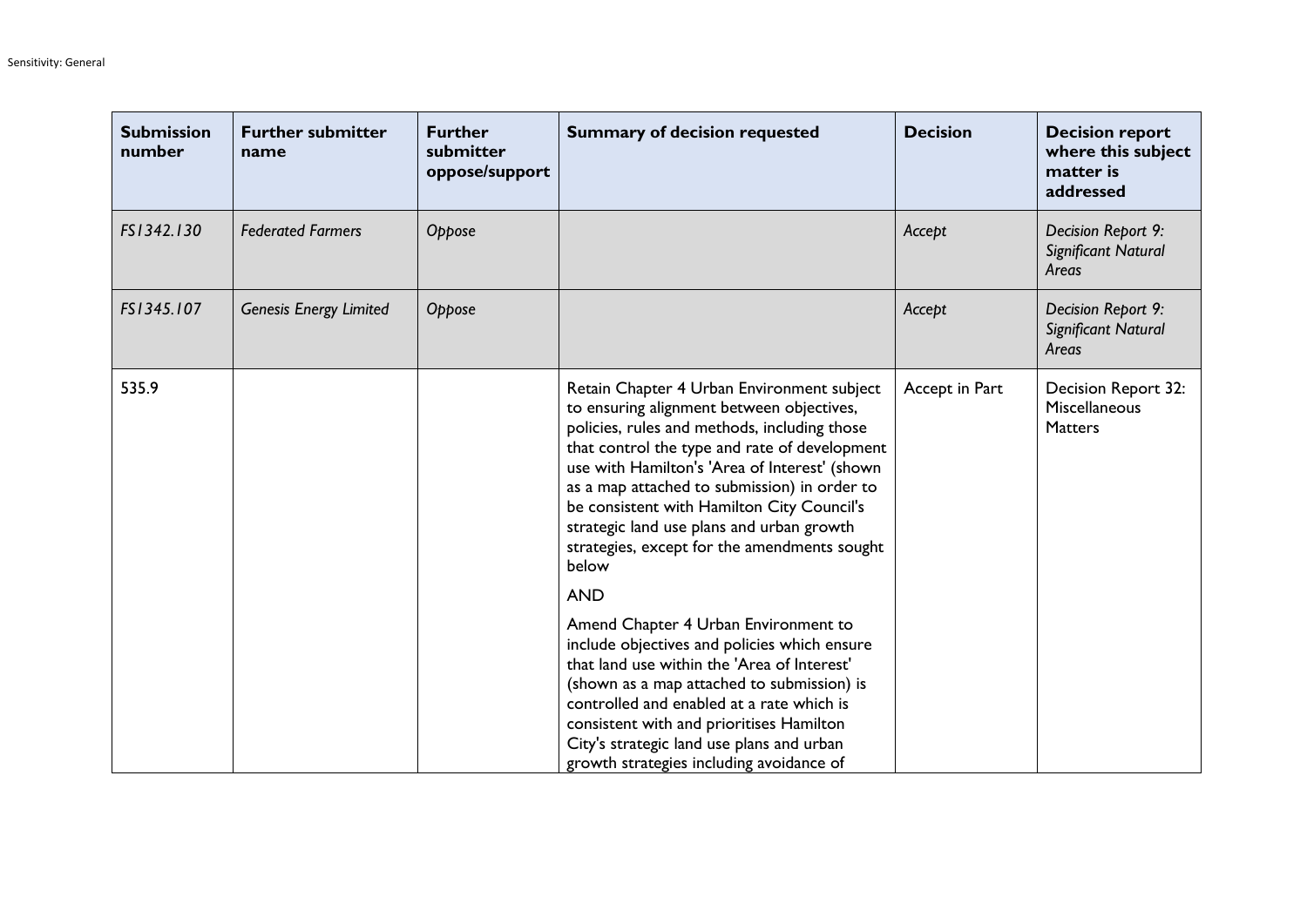| <b>Submission</b><br>number | <b>Further submitter</b><br>name       | <b>Further</b><br>submitter<br>oppose/support | <b>Summary of decision requested</b>                                                                                          | <b>Decision</b> | <b>Decision report</b><br>where this subject<br>matter is<br>addressed |
|-----------------------------|----------------------------------------|-----------------------------------------------|-------------------------------------------------------------------------------------------------------------------------------|-----------------|------------------------------------------------------------------------|
|                             |                                        |                                               | urban sprawl, inefficient land use and<br>infrastructure and non-rural land uses.<br><b>AND</b>                               |                 |                                                                        |
|                             |                                        |                                               | Any consequential amendments and/or<br>additional relief required to address the<br>matters raised in the submission.         |                 |                                                                        |
| FS1131.3                    | The Village Church Trust               | Oppose                                        |                                                                                                                               | Accept in Part  | Decision Report 32:<br><b>Miscellaneous Matters</b>                    |
| FS1333.7                    | <b>Fonterra Limited</b>                | Support                                       |                                                                                                                               | Accept in Part  | Decision Report 32:<br><b>Miscellaneous Matters</b>                    |
| FS1388.684                  | Mercury NZ Limited                     | Oppose                                        |                                                                                                                               | Accept in Part  | Decision Report 32:<br><b>Miscellaneous Matters</b>                    |
| 535.10                      |                                        |                                               | Amend Section 4.1 Strategic Direction, by<br>creating a separate strategic direction for<br>towns and villages.<br><b>AND</b> | Reject          | Decision Report 5:<br><b>Strategic Directions</b>                      |
|                             |                                        |                                               | Any consequential amendments and/or<br>additional relief required to address the<br>matters raised in the submission.         |                 |                                                                        |
| FS1202.44                   | <b>New Zealand Transport</b><br>Agency | Support                                       |                                                                                                                               | Reject          |                                                                        |
| FS1388.685                  | Mercury NZ Limited                     | Oppose                                        |                                                                                                                               | Accept          |                                                                        |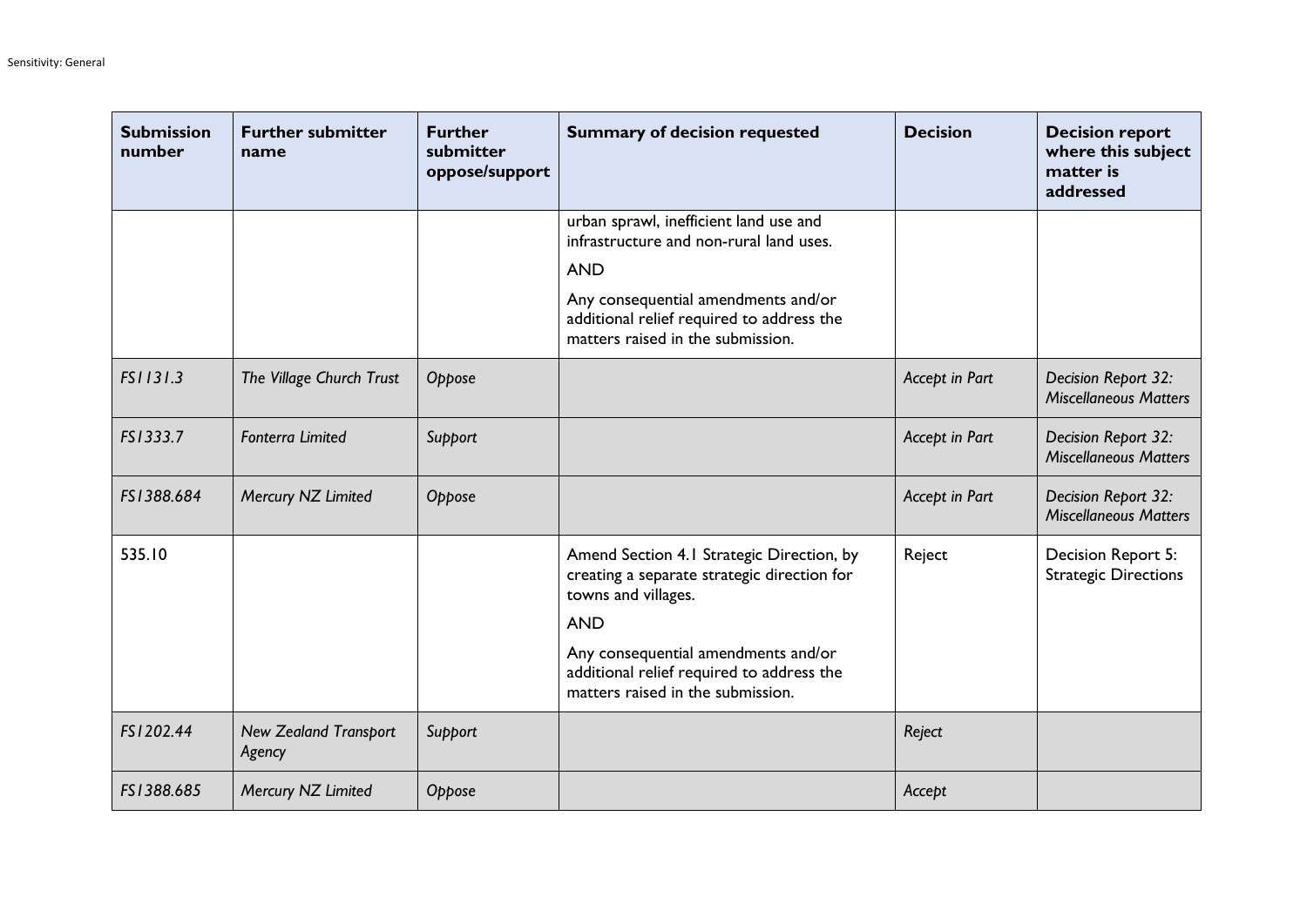| <b>Submission</b><br>number | <b>Further submitter</b><br>name   | <b>Further</b><br>submitter<br>oppose/support | <b>Summary of decision requested</b>                                                                                                                                                                                                 | <b>Decision</b> | <b>Decision report</b><br>where this subject<br>matter is<br>addressed |
|-----------------------------|------------------------------------|-----------------------------------------------|--------------------------------------------------------------------------------------------------------------------------------------------------------------------------------------------------------------------------------------|-----------------|------------------------------------------------------------------------|
| 535.11                      |                                    |                                               | Retain Objective 4.1.1(b) Strategic Direction<br>except for the amendments sought below                                                                                                                                              | Reject          | Decision Report 5:<br><b>Strategic Directions</b>                      |
|                             |                                    |                                               | <b>AND</b>                                                                                                                                                                                                                           |                 |                                                                        |
|                             |                                    |                                               | Amend Objective 4.1.1(b) - Strategic<br>Direction, so that it aligns with the medium<br>and long term housing targets in the National<br>Policy Statement - Urban Development<br>Capacity plus a buffer for the 2018-2046<br>period. |                 |                                                                        |
|                             |                                    |                                               | <b>AND</b>                                                                                                                                                                                                                           |                 |                                                                        |
|                             |                                    |                                               | Any consequential amendments and/or<br>additional relief required to address the<br>matters raised in the submission.                                                                                                                |                 |                                                                        |
| FS1269.140                  | Housing New Zealand<br>Corporation | Support                                       |                                                                                                                                                                                                                                      | Reject          |                                                                        |
| FS1377.128                  | Havelock Village Limited           | Support                                       |                                                                                                                                                                                                                                      | Reject          |                                                                        |
| FS1388.686                  | Mercury NZ Limited                 | Oppose                                        |                                                                                                                                                                                                                                      | Accept          |                                                                        |
| 535.12                      |                                    |                                               | Retain Objective 4.1.2 Urban growth and<br>development except for the amendments<br>sought below.                                                                                                                                    | Reject          | Decision Report 5:<br><b>Strategic Directions</b>                      |
|                             |                                    |                                               | <b>AND</b>                                                                                                                                                                                                                           |                 |                                                                        |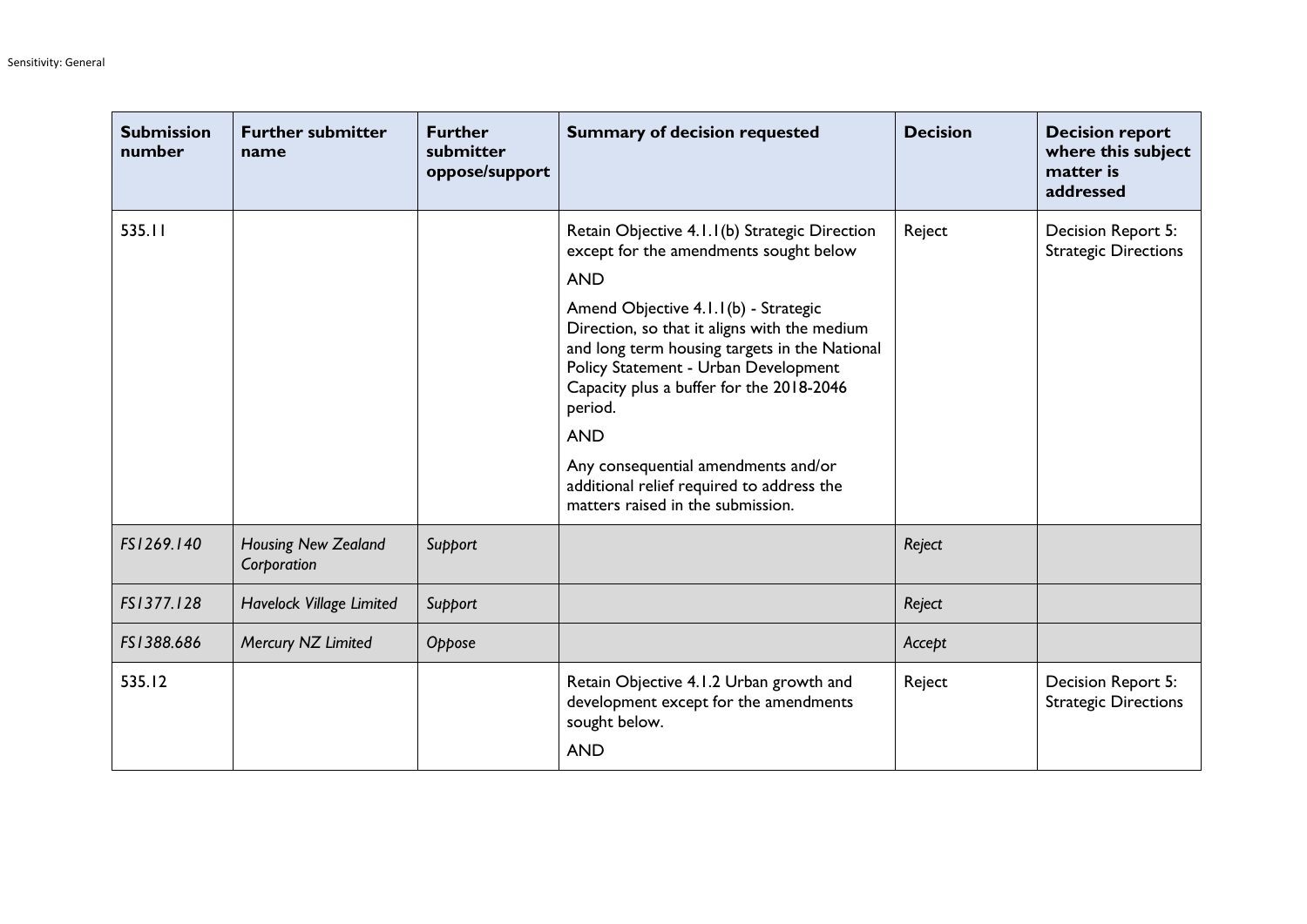| <b>Submission</b><br>number | <b>Further submitter</b><br>name     | <b>Further</b><br>submitter<br>oppose/support | <b>Summary of decision requested</b>                                                                                  | <b>Decision</b> | <b>Decision report</b><br>where this subject<br>matter is<br>addressed |
|-----------------------------|--------------------------------------|-----------------------------------------------|-----------------------------------------------------------------------------------------------------------------------|-----------------|------------------------------------------------------------------------|
|                             |                                      |                                               | Add to Objective 4.1.2 Urban growth and<br>development, a table/map that identifies<br>growth areas.                  |                 |                                                                        |
|                             |                                      |                                               | <b>AND</b>                                                                                                            |                 |                                                                        |
|                             |                                      |                                               | Any consequential amendments and/or<br>additional relief required to address the<br>matters raised in the submission. |                 |                                                                        |
| FS1091.18                   | GD Jones                             | Oppose                                        |                                                                                                                       | Accept          |                                                                        |
| FS1110.16                   | Synlait Milk Limited                 | Support                                       |                                                                                                                       | Reject          |                                                                        |
| FS1287.22                   | <b>Blue Wallace Surveyors</b><br>Ltd | Oppose                                        |                                                                                                                       | Accept          |                                                                        |
| FS1322.12                   | Synlait Milk                         | Support                                       |                                                                                                                       | Reject          |                                                                        |
| FS1269.141                  | Housing New Zealand<br>Corporation   | Support                                       |                                                                                                                       | Reject          |                                                                        |
| FS1388.687                  | Mercury NZ Limited                   | Oppose                                        |                                                                                                                       | Accept          |                                                                        |
| 535.13                      |                                      |                                               | Retain Policy 4.1.3(a) Location of<br>development except for the amendments<br>sought below.                          | Reject          | Decision Report 5:<br><b>Strategic Directions</b>                      |
|                             |                                      |                                               | <b>AND</b>                                                                                                            |                 |                                                                        |
|                             |                                      |                                               | Amend Policy 4.1.3(a) Location of<br>development as follows: (a) Subdivision and                                      |                 |                                                                        |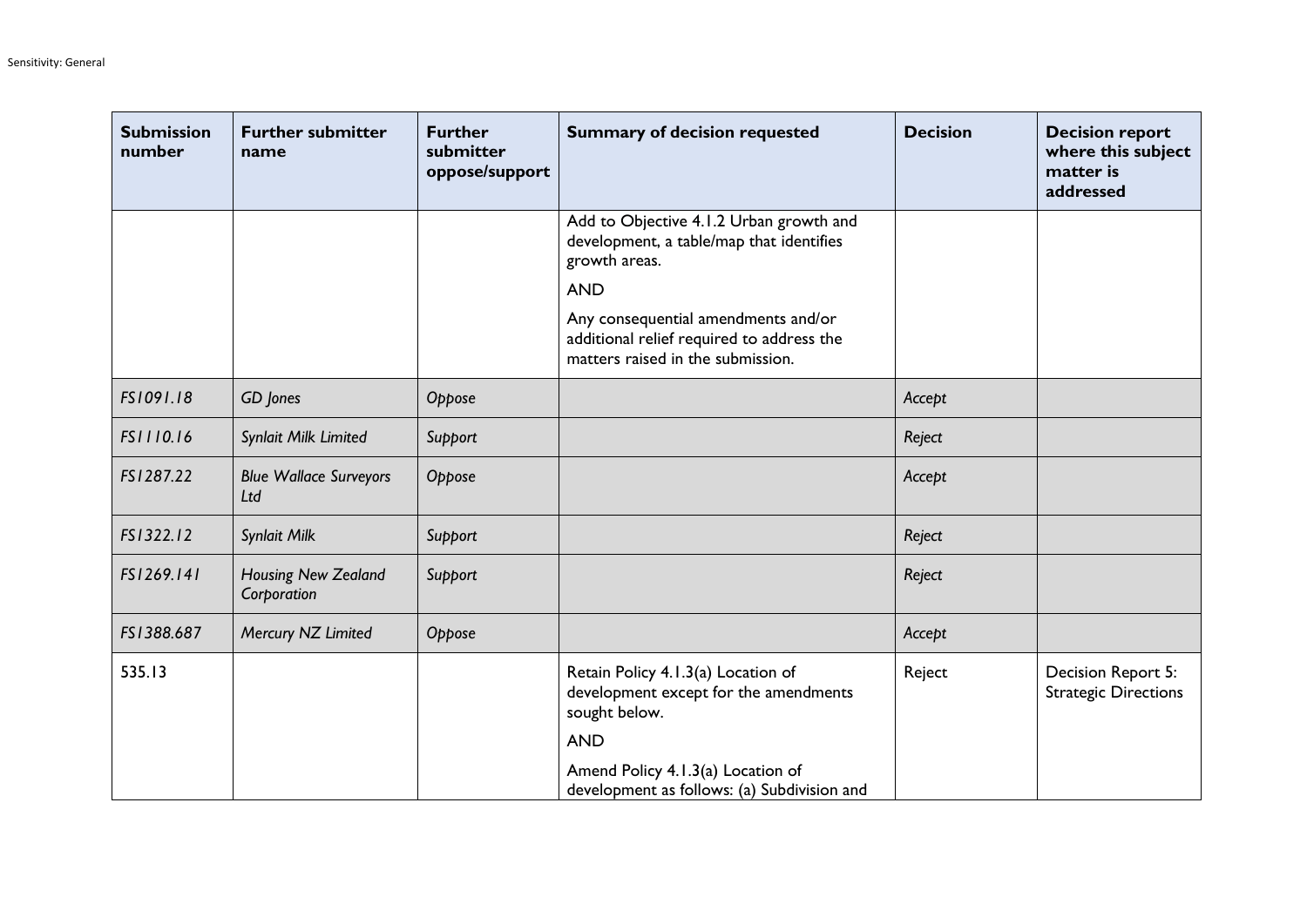| <b>Submission</b><br>number | <b>Further submitter</b><br>name | <b>Further</b><br>submitter<br>oppose/support | <b>Summary of decision requested</b>                                                                                                                                                                                                                                                                                                                                                           | <b>Decision</b> | <b>Decision report</b><br>where this subject<br>matter is<br>addressed |
|-----------------------------|----------------------------------|-----------------------------------------------|------------------------------------------------------------------------------------------------------------------------------------------------------------------------------------------------------------------------------------------------------------------------------------------------------------------------------------------------------------------------------------------------|-----------------|------------------------------------------------------------------------|
|                             |                                  |                                               | development of a residential, commercial and<br>industrial nature is to occur within towns and<br>villages where infrastructure and services can<br>be efficiently and economically provided. in a<br>coordinated manner with other development;<br>and<br><b>AND</b><br>Any consequential amendments and/or<br>additional relief required to address the<br>matters raised in the submission. |                 |                                                                        |
| FS1388.688                  | Mercury NZ Limited               | Oppose                                        |                                                                                                                                                                                                                                                                                                                                                                                                | Accept          |                                                                        |
| 535.14                      |                                  |                                               | Retain Policy 4.1.3(b) Location of<br>development except for the amendments<br>sought below.<br><b>AND</b><br>Add to Policy 4.1.3(b) Location of<br>development a table/map that identifies the<br>growth areas.<br><b>AND</b><br>Any consequential amendments and/or<br>additional relief required to address the<br>matters raised in the submission.                                        | Reject          | Decision Report 5:<br><b>Strategic Directions</b>                      |
| FS1091.19                   | GD Jones                         | Oppose                                        |                                                                                                                                                                                                                                                                                                                                                                                                | Accept          |                                                                        |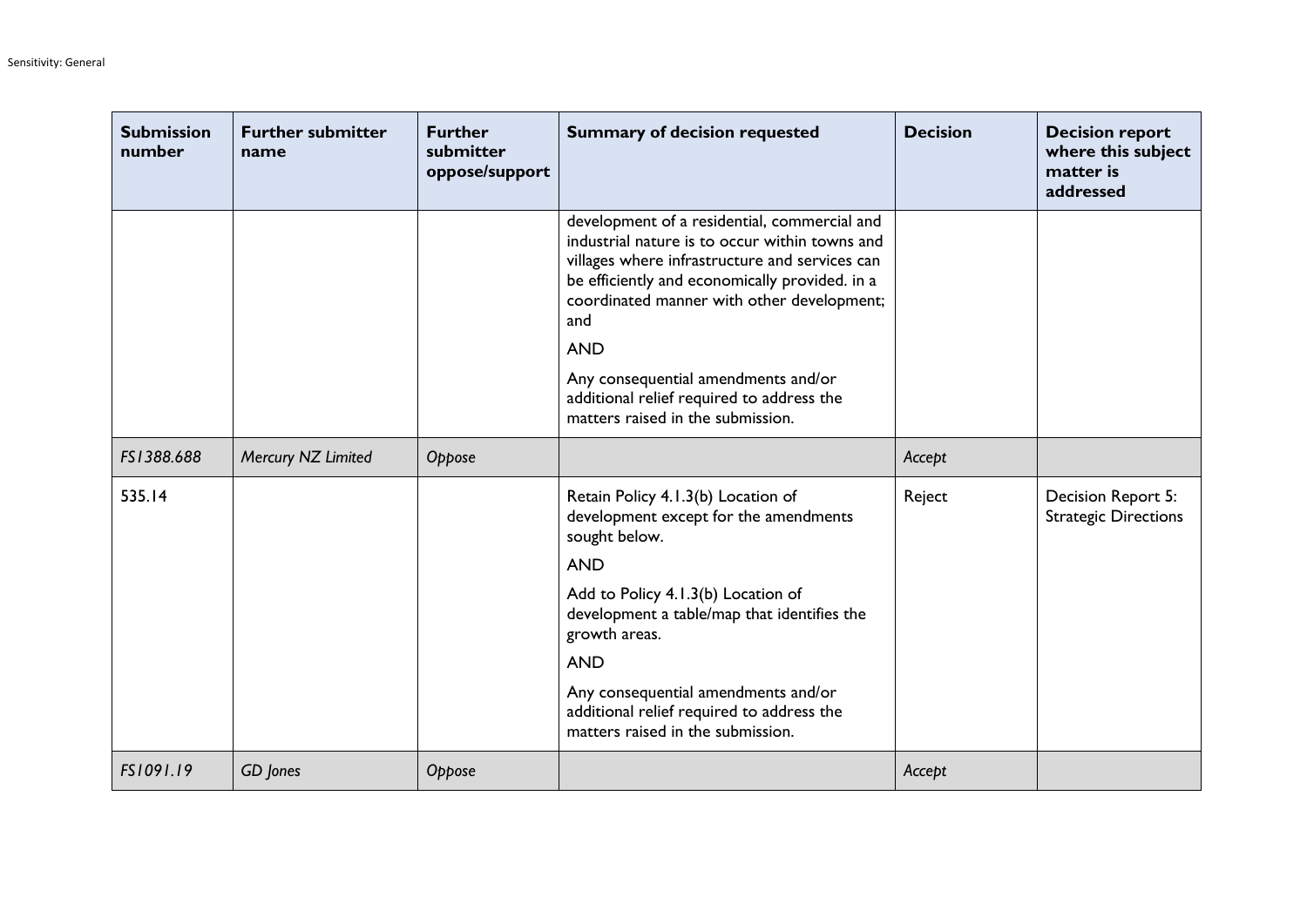| <b>Submission</b><br>number | <b>Further submitter</b><br>name          | <b>Further</b><br>submitter<br>oppose/support | <b>Summary of decision requested</b>                                                                                                                                                              | <b>Decision</b> | <b>Decision report</b><br>where this subject<br>matter is<br>addressed |
|-----------------------------|-------------------------------------------|-----------------------------------------------|---------------------------------------------------------------------------------------------------------------------------------------------------------------------------------------------------|-----------------|------------------------------------------------------------------------|
| FS1388.689                  | Mercury NZ Limited                        | Oppose                                        |                                                                                                                                                                                                   | Accept          |                                                                        |
| 535.15                      |                                           |                                               | Retain Policy 4.1.4 Staging of development.                                                                                                                                                       | Reject          | Decision Report 5:<br><b>Strategic Directions</b>                      |
| FS1388.690                  | Mercury NZ Limited                        | Oppose                                        |                                                                                                                                                                                                   | Accept          |                                                                        |
| 535.16                      |                                           |                                               | Retain Policy 4.1.5 Density except for the<br>amendments sought below.                                                                                                                            | Reject          | Decision Report 5:<br><b>Strategic Directions</b>                      |
|                             |                                           |                                               | <b>AND</b>                                                                                                                                                                                        |                 |                                                                        |
|                             |                                           |                                               | Amend Policy 4.1.5 Density, by including a<br>greater range of densities, canvassing growth<br>in both greenfield and fill areas; AND Amend<br>subdivision rules as a consequential<br>amendment. |                 |                                                                        |
|                             |                                           |                                               | <b>AND</b>                                                                                                                                                                                        |                 |                                                                        |
|                             |                                           |                                               | Any consequential amendments and/or<br>additional relief required to address the<br>matters raised in the submission.                                                                             |                 |                                                                        |
| FS1202.52                   | <b>New Zealand Transport</b><br>Agency    | Support                                       |                                                                                                                                                                                                   | Reject          |                                                                        |
| FS1269.142                  | <b>Housing New Zealand</b><br>Corporation | Support                                       |                                                                                                                                                                                                   | Reject          |                                                                        |
| FS1388.691                  | Mercury NZ Limited                        | Oppose                                        |                                                                                                                                                                                                   | Accept          |                                                                        |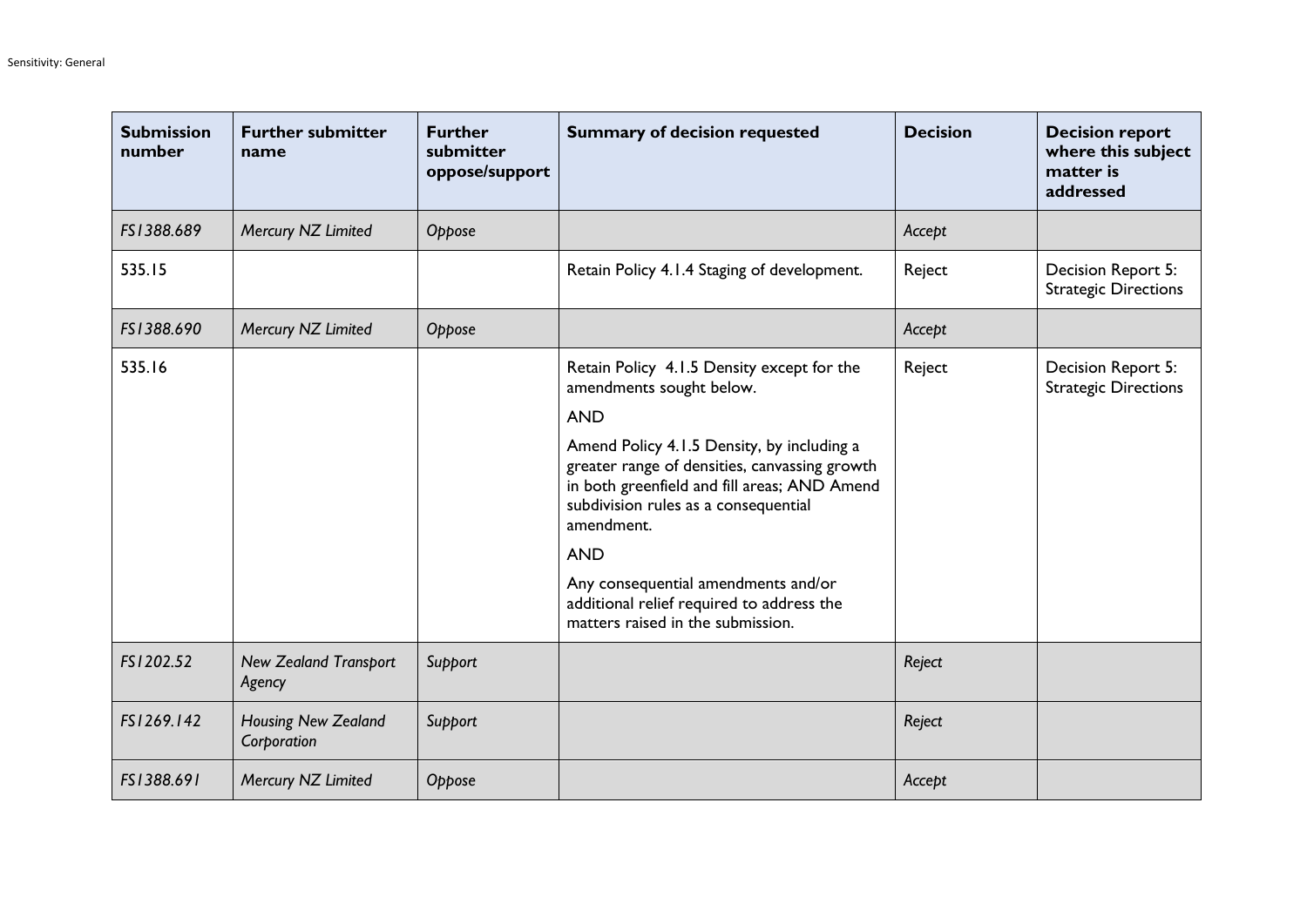| <b>Submission</b><br>number | <b>Further submitter</b><br>name       | <b>Further</b><br>submitter<br>oppose/support | <b>Summary of decision requested</b>                                                                                                                                                                                                                                                                                                                                  | <b>Decision</b> | <b>Decision report</b><br>where this subject<br>matter is<br>addressed |
|-----------------------------|----------------------------------------|-----------------------------------------------|-----------------------------------------------------------------------------------------------------------------------------------------------------------------------------------------------------------------------------------------------------------------------------------------------------------------------------------------------------------------------|-----------------|------------------------------------------------------------------------|
| 535.17                      |                                        |                                               | Amend Policy 4.1.6 Commercial and<br>industrial activities, so that it reads as a policy<br>and reflects the difference between<br>commercial and industrial activities, their<br>intended location and management of effects.<br><b>AND</b><br>Any consequential amendments and/or<br>additional relief required to address the<br>matters raised in the submission. | Reject          | Decision Report 5:<br><b>Strategic Directions</b>                      |
| FS1149.4                    | Gavin Lovegrove and<br>Michelle Peddie | Support                                       |                                                                                                                                                                                                                                                                                                                                                                       | Reject          |                                                                        |
| FS1149.5                    | Gavin Lovegrove and<br>Michelle Peddie | Support                                       |                                                                                                                                                                                                                                                                                                                                                                       | Reject          |                                                                        |
| FS1157.2                    | <b>Gordon Downey</b>                   | Support                                       |                                                                                                                                                                                                                                                                                                                                                                       | Reject          |                                                                        |
| FS1164.4                    | Tamara Huaki                           | Support                                       |                                                                                                                                                                                                                                                                                                                                                                       | Reject          |                                                                        |
| FS1165.4                    | Pekerangi Kee-Huaki                    | Support                                       |                                                                                                                                                                                                                                                                                                                                                                       | Reject          |                                                                        |
| FS1166.4                    | Jarod Kowhai Huaki                     | Support                                       |                                                                                                                                                                                                                                                                                                                                                                       | Reject          |                                                                        |
| FS1183.4                    | <b>Noel Gordon Smith</b>               | Support                                       |                                                                                                                                                                                                                                                                                                                                                                       | Reject          |                                                                        |
| FS1182.13                   | <b>Newstead Country</b><br>Preschool   | Support                                       |                                                                                                                                                                                                                                                                                                                                                                       | Reject          |                                                                        |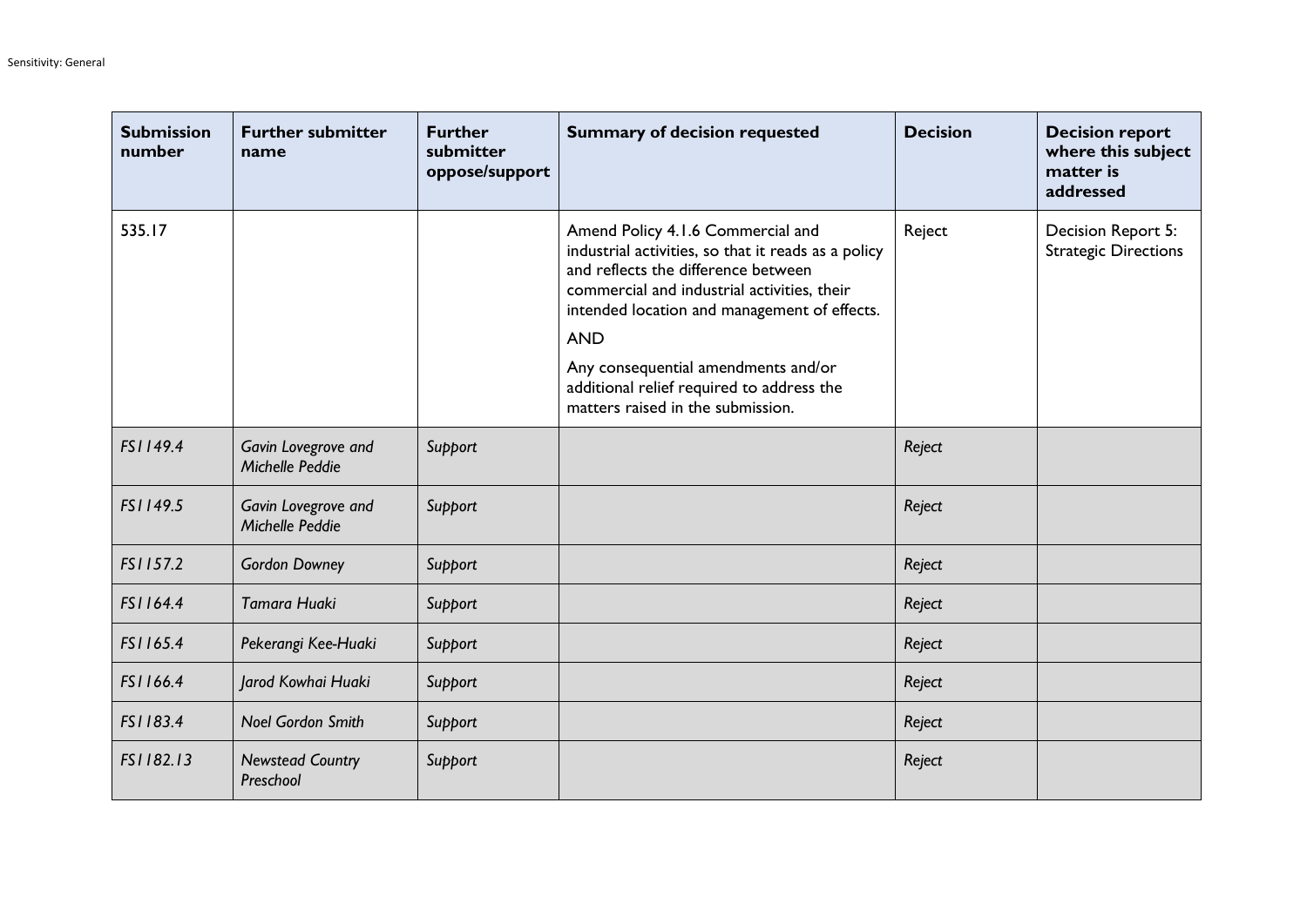| <b>Submission</b><br>number | <b>Further submitter</b><br>name                | <b>Further</b><br>submitter<br>oppose/support | <b>Summary of decision requested</b>                                                                                                                                      | <b>Decision</b> | <b>Decision report</b><br>where this subject<br>matter is<br>addressed |
|-----------------------------|-------------------------------------------------|-----------------------------------------------|---------------------------------------------------------------------------------------------------------------------------------------------------------------------------|-----------------|------------------------------------------------------------------------|
| FS1204.14                   | <b>Christian &amp; Natasha</b><br><b>McDean</b> | Support                                       |                                                                                                                                                                           | Reject          |                                                                        |
| FS1216.12                   | <b>Newstead Residents</b><br>Association        | Support                                       |                                                                                                                                                                           | Reject          |                                                                        |
| FS1280.12                   | Dennis and Jan<br>Tickelpenny                   | Support                                       |                                                                                                                                                                           | Reject          |                                                                        |
| FS1388.692                  | Mercury NZ Limited                              | Oppose                                        |                                                                                                                                                                           | Accept          |                                                                        |
| 535.18                      |                                                 |                                               | Amend Policy 4.1.16 Horotiu, to ensure that<br>cross boundary impacts are included,<br>particularly involving infrastructure, physical<br>and social impacts on Hamilton; | Reject          | Decision Report 5:<br><b>Strategic Directions</b>                      |
|                             |                                                 |                                               | <b>AND</b>                                                                                                                                                                |                 |                                                                        |
|                             |                                                 |                                               | Amend the relevant objectives and policies to<br>ensure that land around existing industrial<br>nodes is safeguarded for future industrial use.                           |                 |                                                                        |
|                             |                                                 |                                               | <b>AND</b>                                                                                                                                                                |                 |                                                                        |
|                             |                                                 |                                               | Any consequential amendments and/or<br>additional relief required to address the<br>matters raised in the submission.                                                     |                 |                                                                        |
| FS1149.6                    | Gavin Lovegrove and<br>Michelle Peddie          | Support                                       |                                                                                                                                                                           | Reject          |                                                                        |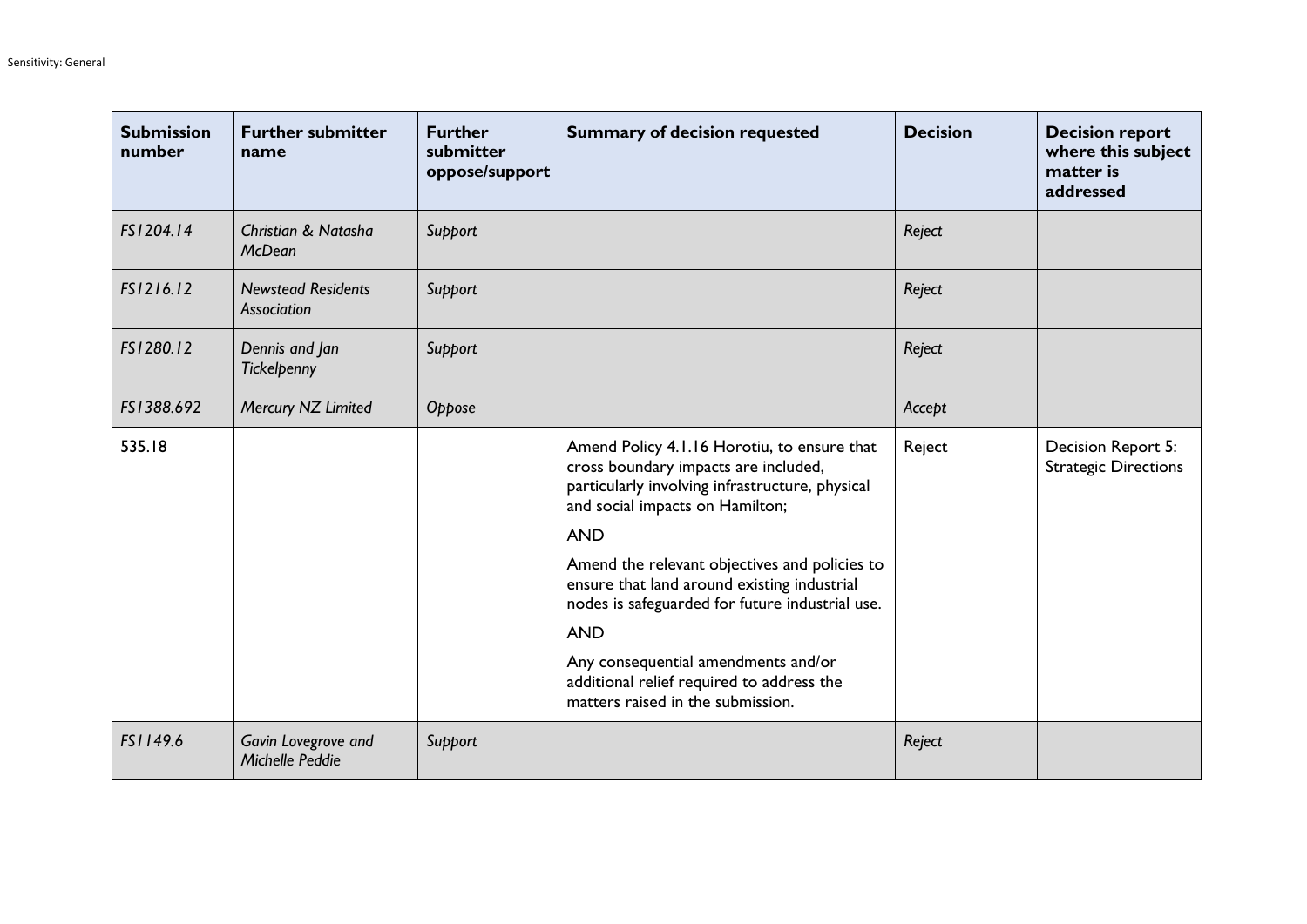| <b>Submission</b><br>number | <b>Further submitter</b><br>name                              | <b>Further</b><br>submitter<br>oppose/support | <b>Summary of decision requested</b> | <b>Decision</b> | <b>Decision report</b><br>where this subject<br>matter is<br>addressed |
|-----------------------------|---------------------------------------------------------------|-----------------------------------------------|--------------------------------------|-----------------|------------------------------------------------------------------------|
| FS1157.3                    | <b>Gordon Downey</b>                                          | Support                                       |                                      | Reject          |                                                                        |
| FS1164.5                    | Tamara Huaki                                                  | Support                                       |                                      | Reject          |                                                                        |
| FS1165.5                    | Pekerangi Kee-Huaki                                           | Support                                       |                                      | Reject          |                                                                        |
| FS1166.5                    | Jarod Kowhai Huaki                                            | Support                                       |                                      | Reject          |                                                                        |
| FS1183.9                    | <b>Noel Gordon Smith</b>                                      | Support                                       |                                      | Reject          |                                                                        |
| FS1333.9                    | <b>Fonterra Limited</b>                                       | Support                                       |                                      | Reject          |                                                                        |
| FS1087.11                   | Ports of Auckland Limited                                     | Support                                       |                                      | Reject          |                                                                        |
| FS1182.14                   | <b>Newstead Country</b><br>Preschool                          | Support                                       |                                      | Reject          |                                                                        |
| FS1202.48                   | <b>New Zealand Transport</b><br>Agency                        | Support                                       |                                      | Reject          |                                                                        |
| FS1108.186                  | Te Whakakitenga o<br>Waikato Incorporated<br>(Waikato-Tainui) | Support                                       |                                      | Reject          |                                                                        |
| FS1139.143                  | Turangawaewae Trust<br><b>Board</b>                           | Support                                       |                                      | Reject          |                                                                        |
| FS1388.693                  | Mercury NZ Limited                                            | Oppose                                        |                                      | Accept          |                                                                        |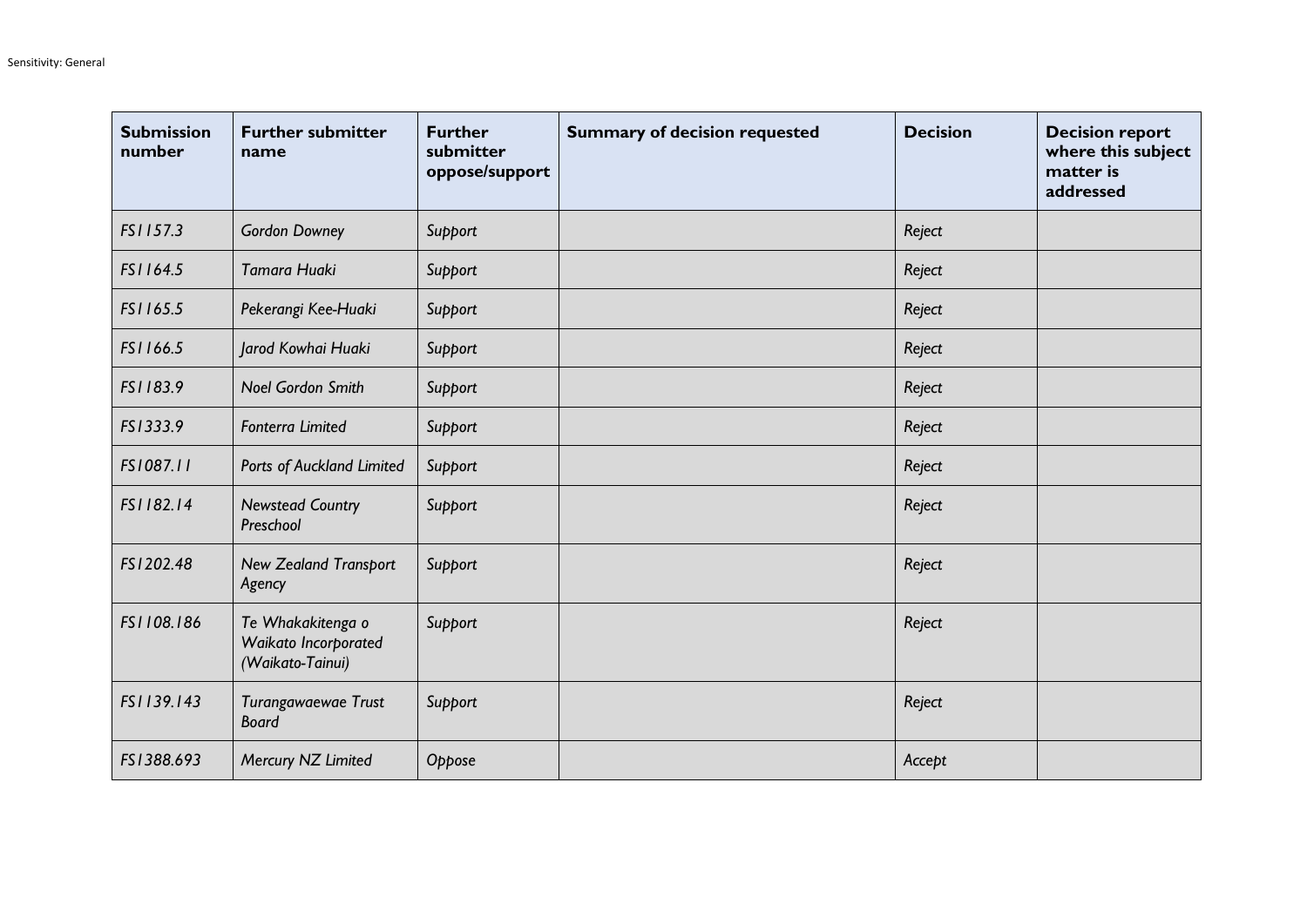| <b>Submission</b><br>number | <b>Further submitter</b><br>name                              | <b>Further</b><br>submitter<br>oppose/support | <b>Summary of decision requested</b>                                                                                                                                                                                                                               | <b>Decision</b> | <b>Decision report</b><br>where this subject<br>matter is<br>addressed |
|-----------------------------|---------------------------------------------------------------|-----------------------------------------------|--------------------------------------------------------------------------------------------------------------------------------------------------------------------------------------------------------------------------------------------------------------------|-----------------|------------------------------------------------------------------------|
| 535.19                      |                                                               |                                               | Amend Policy 4.1.17 Te Kowhai, to ensure<br>the type and quantum of growth at Te<br>Kowhai is in accordance with the Waikato<br>Regional Policy Statement and Future Proof<br>and avoids effects on Hamilton.<br><b>AND</b><br>Any consequential amendments and/or | Reject          | Decision Report 5:<br><b>Strategic Directions</b>                      |
|                             |                                                               |                                               | additional relief required to address the<br>matters raised in the submission.                                                                                                                                                                                     |                 |                                                                        |
| FS1335.1                    | Greig Metcalfe for CKL                                        | Oppose                                        |                                                                                                                                                                                                                                                                    | Accept          |                                                                        |
| FS1202.49                   | <b>New Zealand Transport</b><br>Agency                        | Support                                       |                                                                                                                                                                                                                                                                    | Reject          |                                                                        |
| FS1108.187                  | Te Whakakitenga o<br>Waikato Incorporated<br>(Waikato-Tainui) | Support                                       |                                                                                                                                                                                                                                                                    | Reject          |                                                                        |
| FS1139.144                  | Turangawaewae Trust<br><b>Board</b>                           | Support                                       |                                                                                                                                                                                                                                                                    | Reject          |                                                                        |
| 535.20                      |                                                               |                                               | Retain Objective 4.2.16 Housing options.                                                                                                                                                                                                                           | Accept in part  | Decision Report 14:<br><b>Residential Zone</b>                         |
| FS1388.694                  | Mercury NZ Limited                                            | Oppose                                        |                                                                                                                                                                                                                                                                    | Accept in part  | Decision Report 14:<br><b>Residential Zone</b>                         |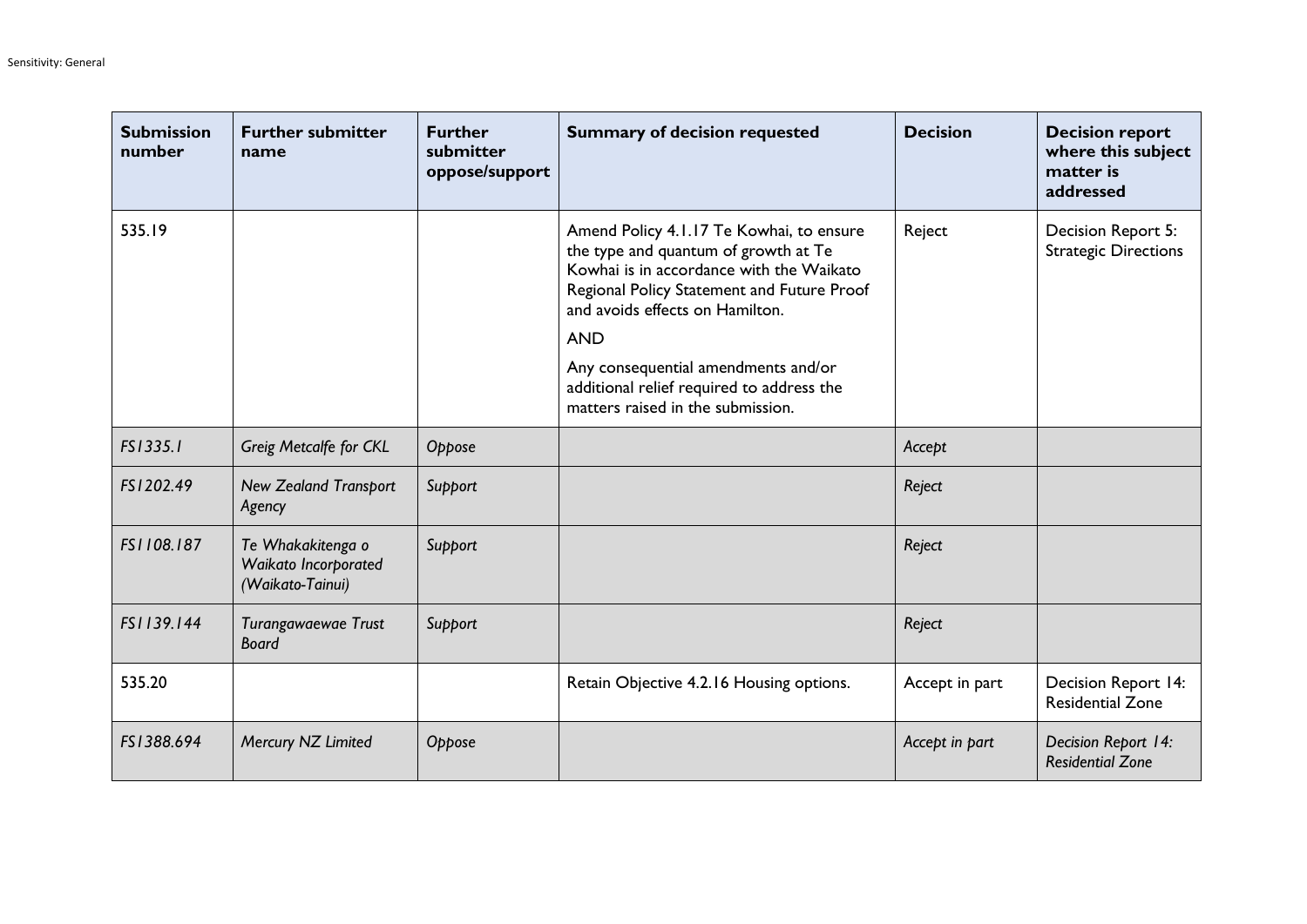| <b>Submission</b><br>number | <b>Further submitter</b><br>name          | <b>Further</b><br>submitter<br>oppose/support | <b>Summary of decision requested</b>                                                                                                                                                                                             | <b>Decision</b> | <b>Decision report</b><br>where this subject<br>matter is<br>addressed                                                 |
|-----------------------------|-------------------------------------------|-----------------------------------------------|----------------------------------------------------------------------------------------------------------------------------------------------------------------------------------------------------------------------------------|-----------------|------------------------------------------------------------------------------------------------------------------------|
| 535.21                      |                                           |                                               | Amend Policy 4.2.17 Housing types, by<br>introducing a suite of policies including those<br>on other housing types and high design<br>quality.<br><b>AND</b><br>Amend the wider zone provisions as a<br>consequential amendment. | Accept in part  | Decision Report 14:<br>Residential Zone and<br>Decision Report 15:<br><b>Medium Density</b><br><b>Residential Zone</b> |
|                             |                                           |                                               | <b>AND</b><br>Any consequential amendments and/or<br>additional relief required to address the<br>matters raised in the submission.                                                                                              |                 |                                                                                                                        |
| FS1269.143                  | <b>Housing New Zealand</b><br>Corporation | Support                                       |                                                                                                                                                                                                                                  | Accept in part  | Decision Report 14:<br>Residential Zone and<br>Decision Report 15:<br><b>Medium Density</b><br><b>Residential Zone</b> |
| FS1377.129                  | Havelock Village Limited                  | Support                                       |                                                                                                                                                                                                                                  | Accept in part  | Decision Report 14:<br>Residential Zone and<br>Decision Report 15:<br><b>Medium Density</b><br><b>Residential Zone</b> |
| FS1388.695                  | Mercury NZ Limited                        | Oppose                                        |                                                                                                                                                                                                                                  | Accept in part  | Decision Report 14:<br><b>Residential Zone and</b><br>Decision Report 15:                                              |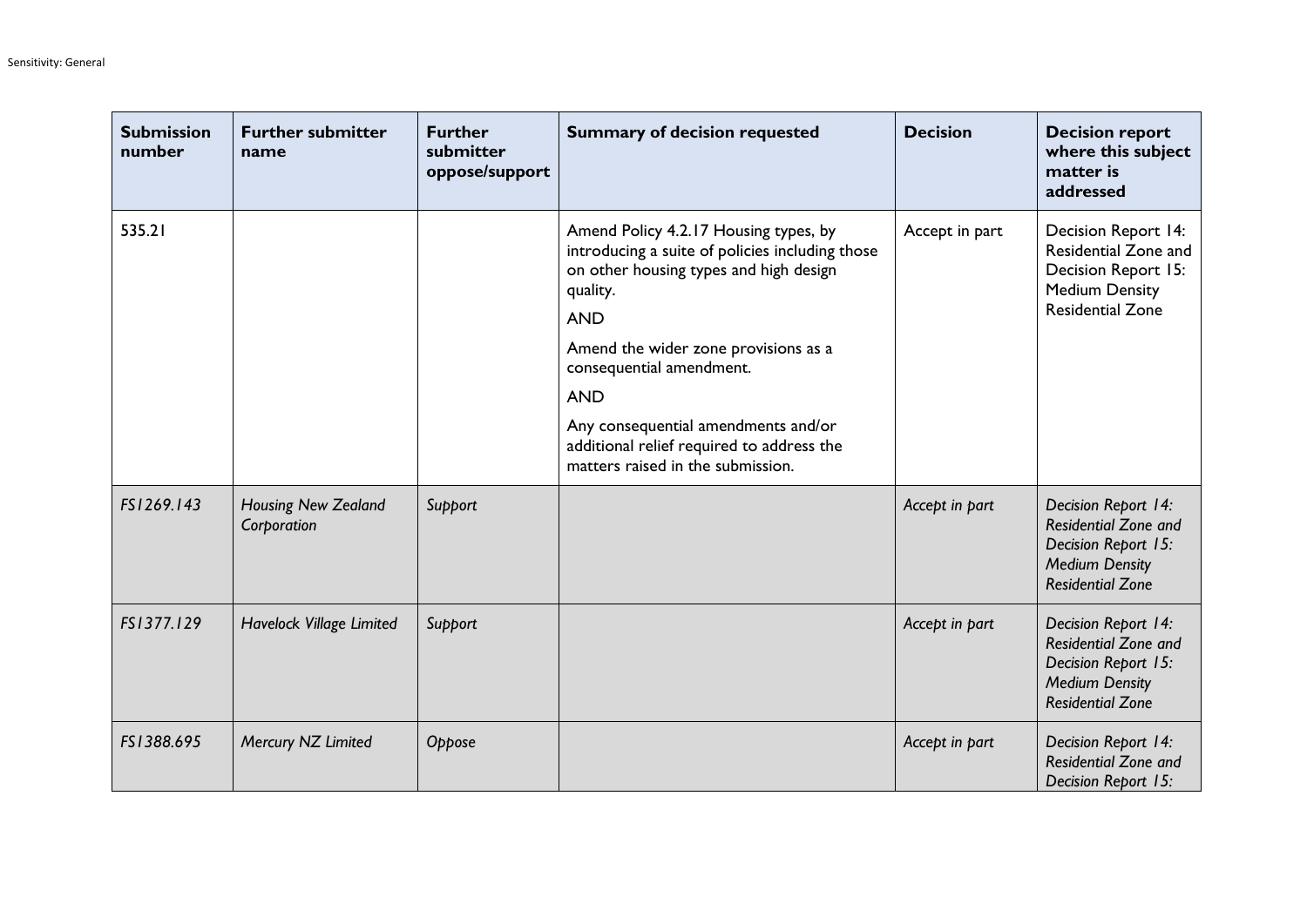| <b>Submission</b><br>number | <b>Further submitter</b><br>name | <b>Further</b><br>submitter<br>oppose/support | <b>Summary of decision requested</b>                                                                                                                                                                                                                                                                                                                                                                     | <b>Decision</b> | <b>Decision report</b><br>where this subject<br>matter is<br>addressed |
|-----------------------------|----------------------------------|-----------------------------------------------|----------------------------------------------------------------------------------------------------------------------------------------------------------------------------------------------------------------------------------------------------------------------------------------------------------------------------------------------------------------------------------------------------------|-----------------|------------------------------------------------------------------------|
|                             |                                  |                                               |                                                                                                                                                                                                                                                                                                                                                                                                          |                 | <b>Medium Density</b><br><b>Residential Zone</b>                       |
| 535.22                      |                                  |                                               | Amend Section 4.3 Village Zone, to better<br>define the purpose of the Village Zone which<br>has more alignment with the objectives and<br>policies relating to rural amenity. The Village<br>Zone needs to better consider cross-<br>boundary impacts of growth.<br><b>AND</b><br>Any consequential amendments and/or<br>additional relief required to address the<br>matters raised in the submission. | Accept          | Decision Report 17:<br>Village Zone                                    |
| FS1335.2                    | Greig Metcalfe for CKL           | Oppose                                        |                                                                                                                                                                                                                                                                                                                                                                                                          | Reject          |                                                                        |
| FS1091.20                   | GD Jones                         | Support                                       |                                                                                                                                                                                                                                                                                                                                                                                                          | Accept          |                                                                        |
| FS1388.696                  | Mercury NZ Limited               | Oppose                                        |                                                                                                                                                                                                                                                                                                                                                                                                          | Reject          |                                                                        |
| 535.23                      |                                  |                                               | No specific decision sought, but submission<br>opposes further growth in Te Kowhai and<br>Policy 4.3.3 Future development Tuakau and<br>Te Kowhai.                                                                                                                                                                                                                                                       | Accept in part  | Decision Report 17:<br>Village Zone                                    |
| FS1286.8                    | Horotiu Properties Limited       | Oppose                                        |                                                                                                                                                                                                                                                                                                                                                                                                          | Accept in part  |                                                                        |
| FS1335.3                    | Greig Metcalfe for CKL           | Oppose                                        |                                                                                                                                                                                                                                                                                                                                                                                                          | Accept in part  |                                                                        |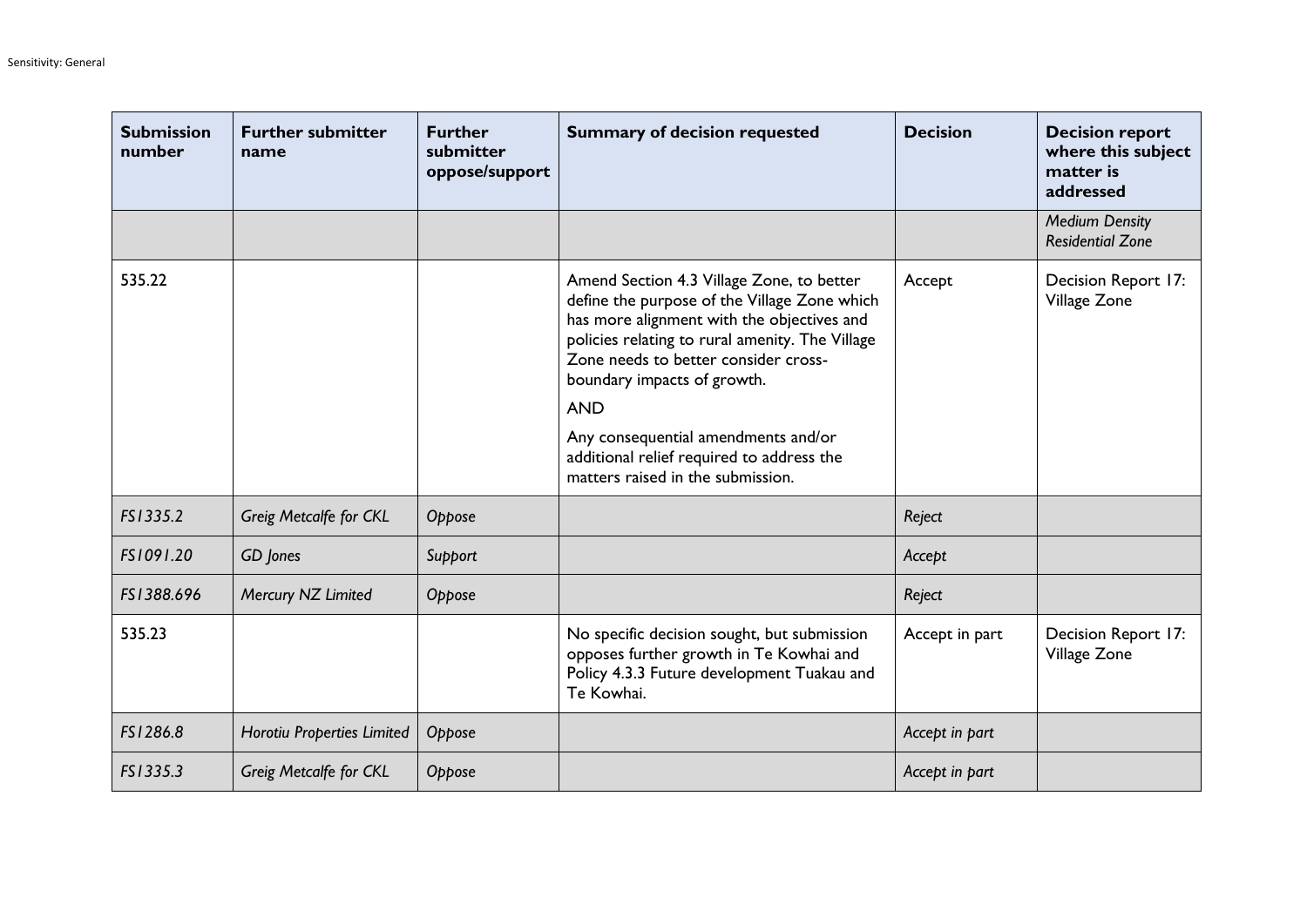| <b>Submission</b><br>number | <b>Further submitter</b><br>name | <b>Further</b><br>submitter<br>oppose/support | <b>Summary of decision requested</b>                                                                                                                                                                                                      | <b>Decision</b> | <b>Decision report</b><br>where this subject<br>matter is<br>addressed |
|-----------------------------|----------------------------------|-----------------------------------------------|-------------------------------------------------------------------------------------------------------------------------------------------------------------------------------------------------------------------------------------------|-----------------|------------------------------------------------------------------------|
| 535.24                      |                                  |                                               | Retain Policy 4.6.3 Maintain a sufficient supply<br>of industrial land.                                                                                                                                                                   | Accept in Part  | Decision Report 21:<br><b>Industrial Zones</b>                         |
| FS1141.5                    | <b>Shand Properties Limited</b>  | Support                                       |                                                                                                                                                                                                                                           | Accept in Part  | Decision Report 21:<br><b>Industrial Zones</b>                         |
| FS1309.2                    | <b>Bryan Morris</b>              | Support                                       |                                                                                                                                                                                                                                           | Accept in Part  | Decision Report 21:<br><b>Industrial Zones</b>                         |
| FS1388.697                  | Mercury NZ Limited               | Oppose                                        |                                                                                                                                                                                                                                           | Accept in Part  | Decision Report 21:<br><b>Industrial Zones</b>                         |
| 535.25                      |                                  |                                               | Retain Policy 4.6.4 Maintain industrial land for<br>industrial purposes.                                                                                                                                                                  | Accept in Part  | Decision Report 21:<br><b>Industrial Zones</b>                         |
| FS1388.698                  | Mercury NZ Limited               | Oppose                                        |                                                                                                                                                                                                                                           | Accept in Part  | Decision Report 21:<br><b>Industrial Zones</b>                         |
| 535.26                      |                                  |                                               | Retain the intent of the objectives and polices<br>in Section 4.7 Urban Subdivision and<br>development subject to amendments to other<br>rules.                                                                                           | Accept          | Decision Report 32:<br>Miscellaneous<br><b>Matters</b>                 |
| FS1388.699                  | Mercury NZ Limited               | Oppose                                        |                                                                                                                                                                                                                                           | Accept          |                                                                        |
| 535.27                      |                                  |                                               | Retain Chapter 5 Rural Environment subject<br>to ensuring alignment and giving effect to the<br>Hamilton City Council 'Area of Interest'<br>(shown as a map attached to submission) and<br>the supporting objectives, policies, rules and | Accept in Part  | Decision Report 32:<br>Miscellaneous<br>Matters                        |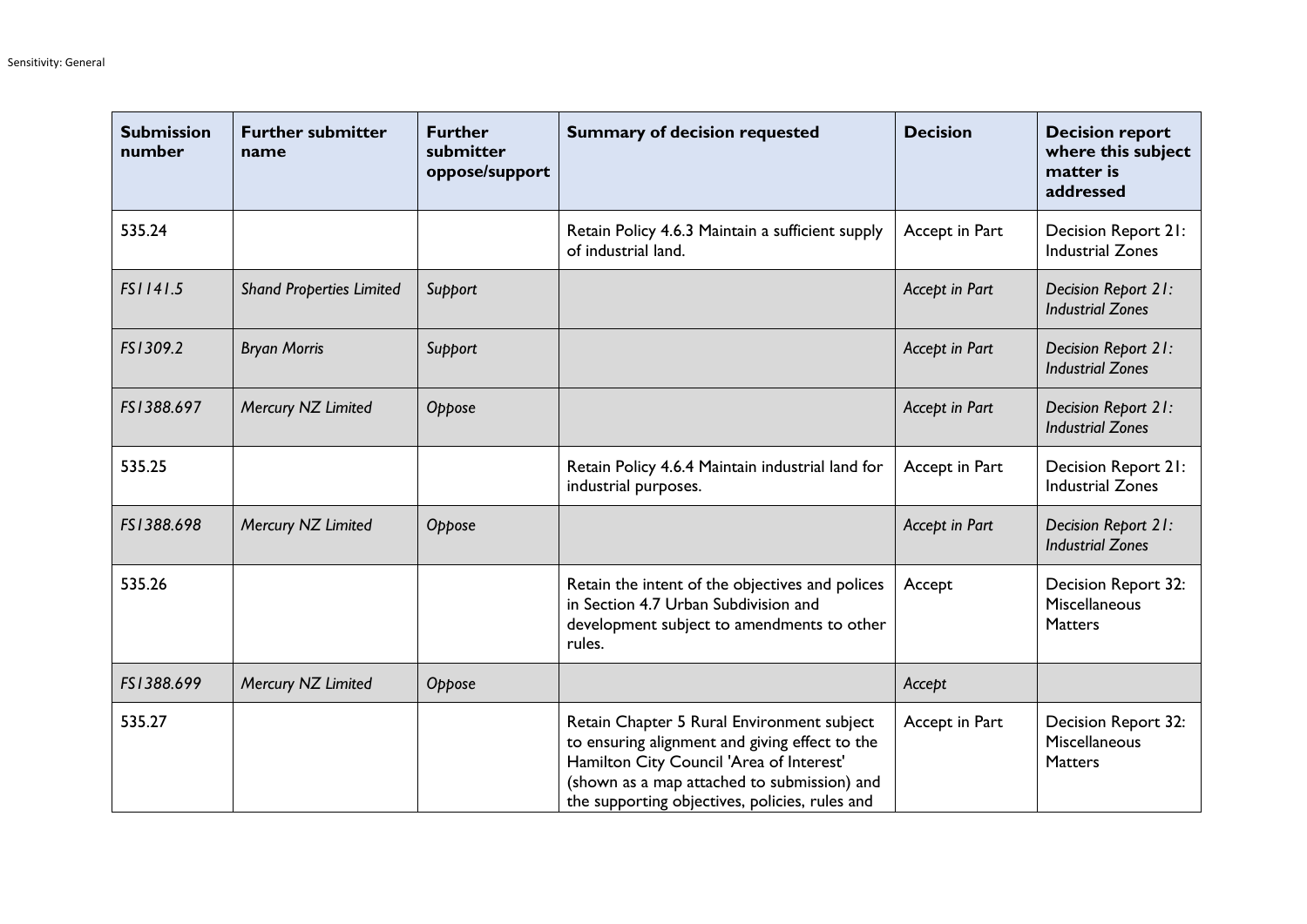| <b>Submission</b><br>number | <b>Further submitter</b><br>name    | <b>Further</b><br>submitter<br>oppose/support | <b>Summary of decision requested</b>                                                                                                                                                                                                                                                                                                                                                                                                                                                                                                                  | <b>Decision</b> | <b>Decision report</b><br>where this subject<br>matter is<br>addressed |
|-----------------------------|-------------------------------------|-----------------------------------------------|-------------------------------------------------------------------------------------------------------------------------------------------------------------------------------------------------------------------------------------------------------------------------------------------------------------------------------------------------------------------------------------------------------------------------------------------------------------------------------------------------------------------------------------------------------|-----------------|------------------------------------------------------------------------|
|                             |                                     |                                               | methods. Objectives and policies are sought<br>which ensure that land use within the 'Area of<br>Interest' (shown as a map attached to<br>submission) is controlled and enabled at a<br>rate which is consistent with and prioritises<br>Hamilton City Council's strategic land use<br>plans and urban growth strategies including<br>avoidance of urban sprawl, inefficient use of<br>land and infrastructure and non-rural land<br>uses.                                                                                                            |                 |                                                                        |
| FS1062.73                   | <b>Andrew and Christine</b><br>Gore | Oppose                                        |                                                                                                                                                                                                                                                                                                                                                                                                                                                                                                                                                       | Accept in Part  |                                                                        |
| FS1388.700                  | Mercury NZ Limited                  | Oppose                                        |                                                                                                                                                                                                                                                                                                                                                                                                                                                                                                                                                       | Accept in Part  |                                                                        |
| 535.28                      |                                     |                                               | Retain Objective 5.1.1 The rural environment,<br>subject to ensuring alignment and giving effect<br>to Hamilton's 'Area of Interest' and<br>supporting objectives, policies, rules and<br>methods. Objectives and policies are sought<br>to ensure that activities within the 'Area of<br>Interest' are controlled and enabled at a rate<br>which is consistent with Hamilton City<br>Council's strategic land use plans and urban<br>growth strategies that address the avoidance<br>urban sprawl, inefficient land use and non-<br>rural land uses. | Reject          | Decision Report 5:<br><b>Strategic Directions</b>                      |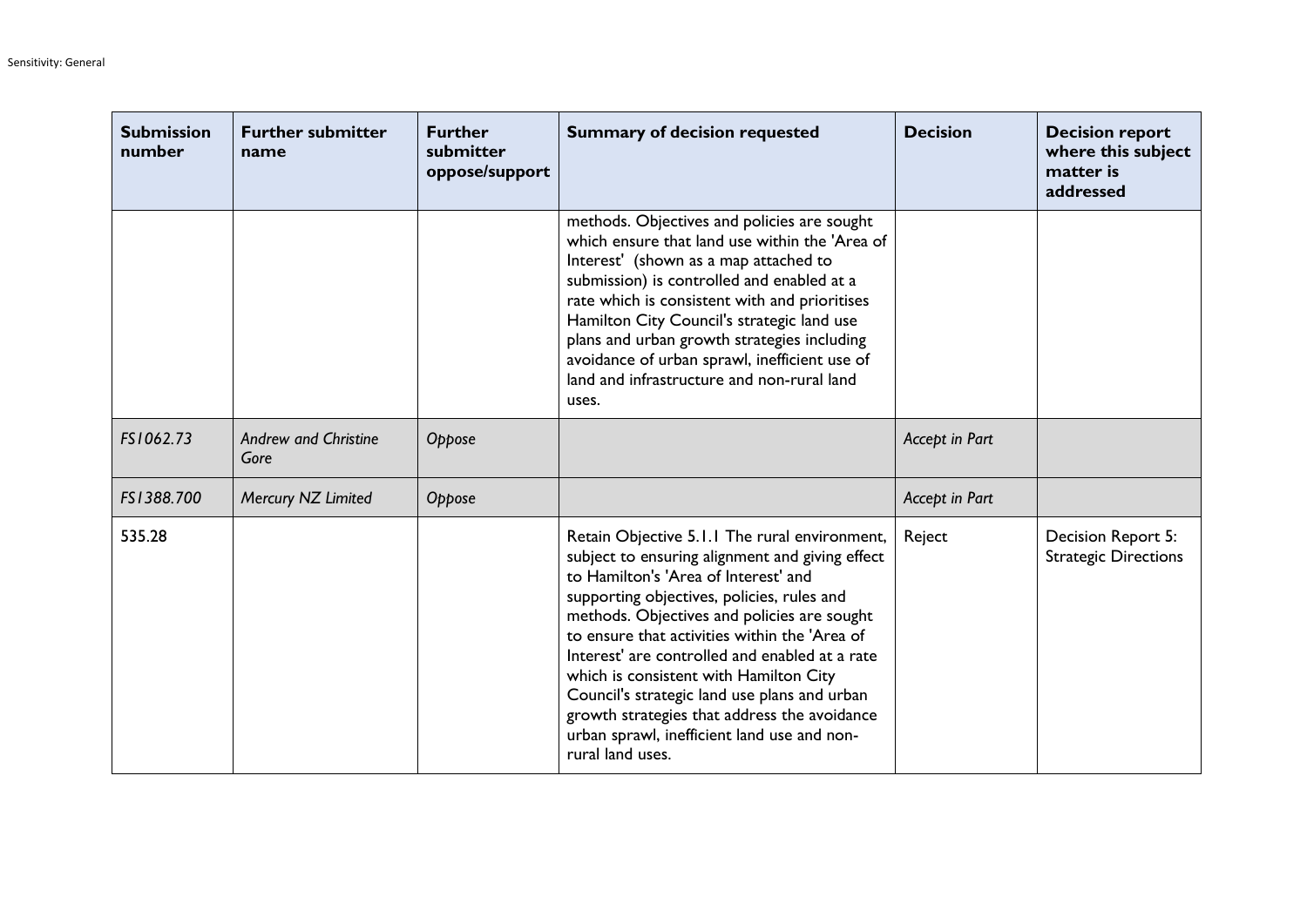| <b>Submission</b><br>number | <b>Further submitter</b><br>name    | <b>Further</b><br>submitter<br>oppose/support | <b>Summary of decision requested</b>                                                                                                                                                       | <b>Decision</b> | <b>Decision report</b><br>where this subject<br>matter is<br>addressed |
|-----------------------------|-------------------------------------|-----------------------------------------------|--------------------------------------------------------------------------------------------------------------------------------------------------------------------------------------------|-----------------|------------------------------------------------------------------------|
| FS1062.74                   | <b>Andrew and Christine</b><br>Gore | Oppose                                        |                                                                                                                                                                                            | Accept          |                                                                        |
| FS1388.701                  | Mercury NZ Limited                  | Oppose                                        |                                                                                                                                                                                            | Accept          |                                                                        |
| 535.29                      |                                     |                                               | Retain Objective 5.2.1 Rural resources.                                                                                                                                                    | Accept in Part  | Decision Report 22:<br><b>Rural Zone</b>                               |
| FS1388.702                  | Mercury NZ Limited                  | Oppose                                        |                                                                                                                                                                                            | Accept in Part  | Decision Report 22:<br><b>Rural Zone</b>                               |
| 535.30                      |                                     |                                               | Retain Policy 5.2.2 High class soils.                                                                                                                                                      | Accept in Part  | Decision Report 22:<br><b>Rural Zone</b>                               |
| 535.31                      |                                     |                                               | Retain Policy 5.2.3 Effects of subdivision and<br>development on soils as notified.                                                                                                        | Accept in Part  | Decision Report 22:<br><b>Rural Zone</b>                               |
| FS1388.703                  | Mercury NZ Limited                  | Oppose                                        |                                                                                                                                                                                            | Accept in Part  | Decision Report 22:<br><b>Rural Zone</b>                               |
| 535.32                      |                                     |                                               | Amend the structure of the entire Proposed<br>Plan and include usable cross-referencing<br>between the objectives, policies and rules to<br>enable easier use by the reader.<br><b>AND</b> | Accept          | Various                                                                |
|                             |                                     |                                               | Any consequential amendments and/or<br>additional relief required to address the<br>matters raised in the submission.                                                                      |                 |                                                                        |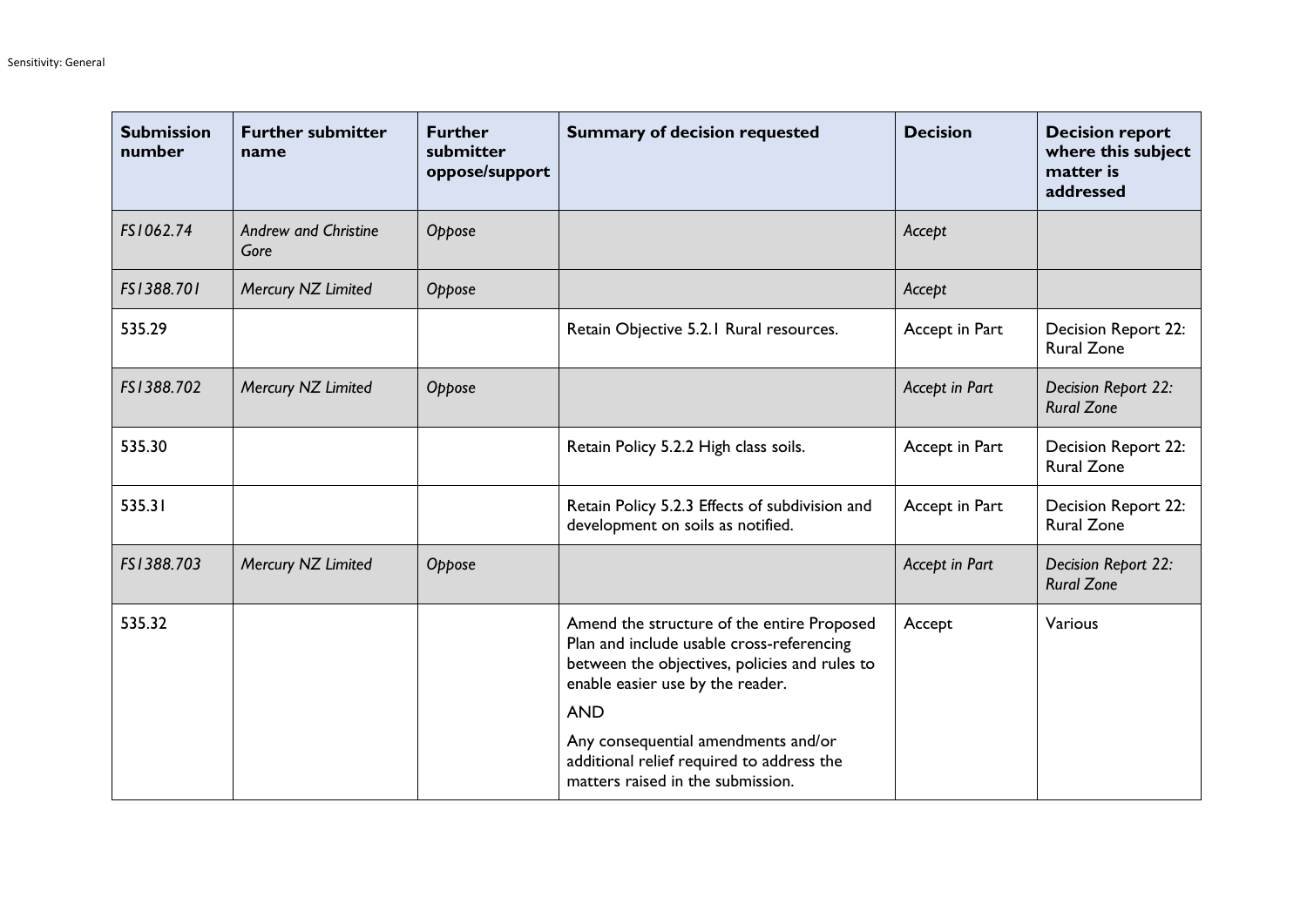| <b>Submission</b><br>number | <b>Further submitter</b><br>name          | <b>Further</b><br>submitter<br>oppose/support | <b>Summary of decision requested</b>                                                                                                                                                                                                                                                                      | <b>Decision</b> | <b>Decision report</b><br>where this subject<br>matter is<br>addressed |
|-----------------------------|-------------------------------------------|-----------------------------------------------|-----------------------------------------------------------------------------------------------------------------------------------------------------------------------------------------------------------------------------------------------------------------------------------------------------------|-----------------|------------------------------------------------------------------------|
| FS1308.74                   | The Surveying Company                     | Support                                       |                                                                                                                                                                                                                                                                                                           | Accept          | Various                                                                |
| FS1269.144                  | <b>Housing New Zealand</b><br>Corporation | Support                                       |                                                                                                                                                                                                                                                                                                           | Accept          | Various                                                                |
| 535.33                      |                                           |                                               | Amend the Proposed District Plan to reflect<br>and relate to sub-regional growth data<br>including the National Policy Statement on<br>Urban Development Capacity.<br><b>AND</b><br>Any consequential amendments and/or<br>additional relief required to address the<br>matters raised in the submission. | Accept in part  | Decision Report 5:<br><b>Strategic Directions</b>                      |
| FS1269.145                  | <b>Housing New Zealand</b><br>Corporation | Support                                       |                                                                                                                                                                                                                                                                                                           | Accept in part  |                                                                        |
| FS1377.130                  | Havelock Village Limited                  | Support                                       |                                                                                                                                                                                                                                                                                                           | Accept in part  |                                                                        |
| FS1388.704                  | Mercury NZ Limited                        | Oppose                                        |                                                                                                                                                                                                                                                                                                           | Accept in part  |                                                                        |
| 535.34                      |                                           |                                               | Amend Section 1.2 What is the purpose of<br>the Waikato District Plan, by correcting the<br>population figure for Hamilton City, so that<br>the second to last sentence in clause (c) reads<br>as follows:<br>(c)  The district is located between two<br>large urban centres - Auckland, with a          | Accept in part  | Decision Report 4:<br>Introduction                                     |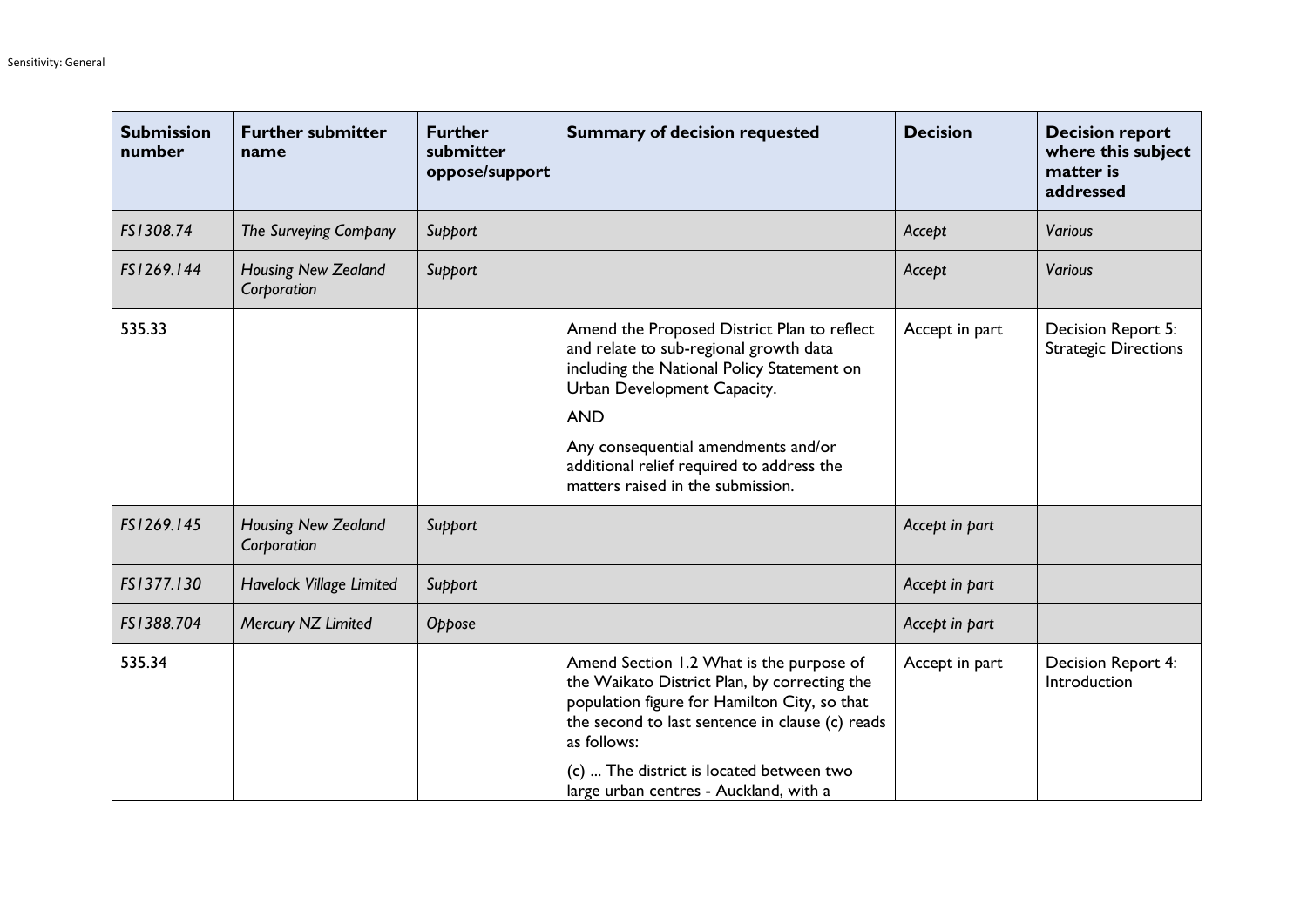| <b>Submission</b><br>number | <b>Further submitter</b><br>name    | <b>Further</b><br>submitter<br>oppose/support | <b>Summary of decision requested</b>                                                                                                                                                                                                                                                                                         | <b>Decision</b> | <b>Decision report</b><br>where this subject<br>matter is<br>addressed |
|-----------------------------|-------------------------------------|-----------------------------------------------|------------------------------------------------------------------------------------------------------------------------------------------------------------------------------------------------------------------------------------------------------------------------------------------------------------------------------|-----------------|------------------------------------------------------------------------|
|                             |                                     |                                               | population of over 1 million and lies to the<br>north, and Hamilton with a population of<br>over 110,000 more than 165,000, which lies<br>to the south.                                                                                                                                                                      |                 |                                                                        |
|                             |                                     |                                               | <b>AND</b>                                                                                                                                                                                                                                                                                                                   |                 |                                                                        |
|                             |                                     |                                               | Any consequential amendments and/or<br>additional relief required to address the<br>matters raised in the submission.                                                                                                                                                                                                        |                 |                                                                        |
| FS1384.85                   | Mercury NZ Limited                  | Oppose                                        |                                                                                                                                                                                                                                                                                                                              | Reject          |                                                                        |
| 535.35                      |                                     |                                               | Retain Section 1.4.3.1(b) The Rural<br>environment, except for the amendment<br>sought below. AND Amend Section 1.4.3.1(b)<br>The Rural environment, to include<br>fragmentation of rural land. AND Any<br>consequential amendments and/or additional<br>relief required to address the matters raised<br>in the submission. | Reject          | Decision Report 4:<br>Introduction                                     |
| FS1062.75                   | <b>Andrew and Christine</b><br>Gore | Oppose                                        |                                                                                                                                                                                                                                                                                                                              | Accept          |                                                                        |
| FS1384.86                   | Mercury NZ Limited                  | Oppose                                        |                                                                                                                                                                                                                                                                                                                              | Accept          |                                                                        |
| FS1342.129                  | <b>Federated Farmers</b>            | Oppose                                        |                                                                                                                                                                                                                                                                                                                              | Accept          |                                                                        |
| 535.36                      | Hamilton City Council               | Support                                       |                                                                                                                                                                                                                                                                                                                              | Reject          | Decision Report 4:<br><b>Introduction</b>                              |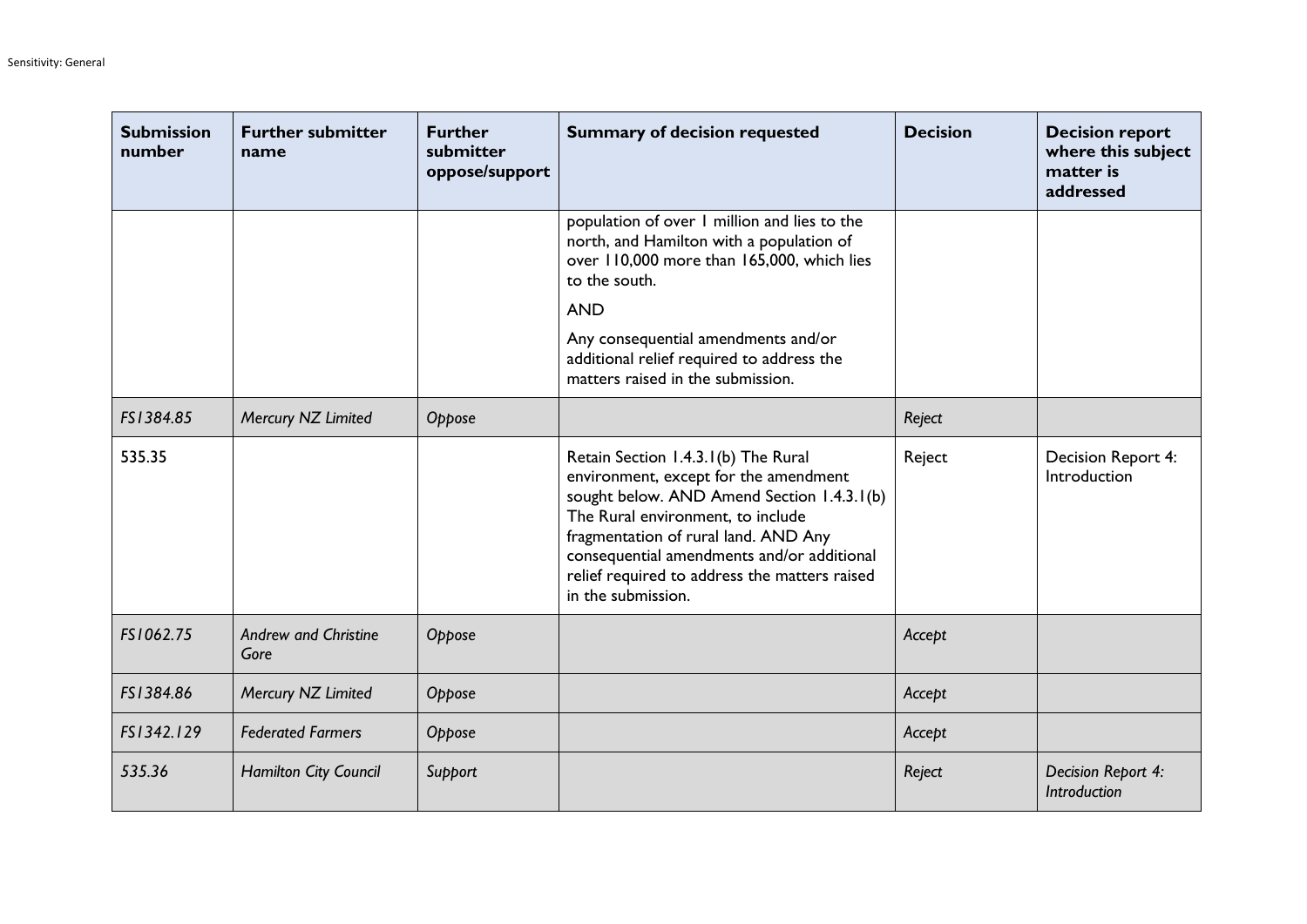| <b>Submission</b><br>number | <b>Further submitter</b><br>name                | <b>Further</b><br>submitter<br>oppose/support | <b>Summary of decision requested</b> | <b>Decision</b> | <b>Decision report</b><br>where this subject<br>matter is<br>addressed |
|-----------------------------|-------------------------------------------------|-----------------------------------------------|--------------------------------------|-----------------|------------------------------------------------------------------------|
| FS1149.1                    | Gavin Lovegrove and<br>Michelle Peddie          | Support                                       |                                      | Reject          |                                                                        |
| FS1157.1                    | <b>Gordon Downey</b>                            | Support                                       |                                      | Reject          |                                                                        |
| FS1164.1                    | Tamara Huaki                                    | Support                                       |                                      | Reject          |                                                                        |
| FS1165.1                    | Pekerangi Kee-Huaki                             | Support                                       |                                      | Reject          |                                                                        |
| FS1166.1                    | Jarod Kowhai Huaki                              | Support                                       |                                      | Reject          |                                                                        |
| FS1183.3                    | <b>Noel Gordon Smith</b>                        | Support                                       |                                      | Reject          |                                                                        |
| FS1062.76                   | <b>Andrew and Christine</b><br>Gore             | Support                                       |                                      |                 |                                                                        |
| FS1182.12                   | <b>Newstead Country</b><br>Preschool            | Support                                       |                                      | Reject          |                                                                        |
| FS1204.13                   | <b>Christian &amp; Natasha</b><br><b>McDean</b> | Support                                       |                                      | Reject          |                                                                        |
| FS1216.11                   | <b>Newstead Residents</b><br>Association        | Support                                       |                                      | Reject          |                                                                        |
| FS1280.11                   | Dennis and Jan<br>Tickelpenny                   | Support                                       |                                      | Reject          |                                                                        |
| FS1384.87                   | Mercury NZ Limited                              | Oppose                                        |                                      | Accept          |                                                                        |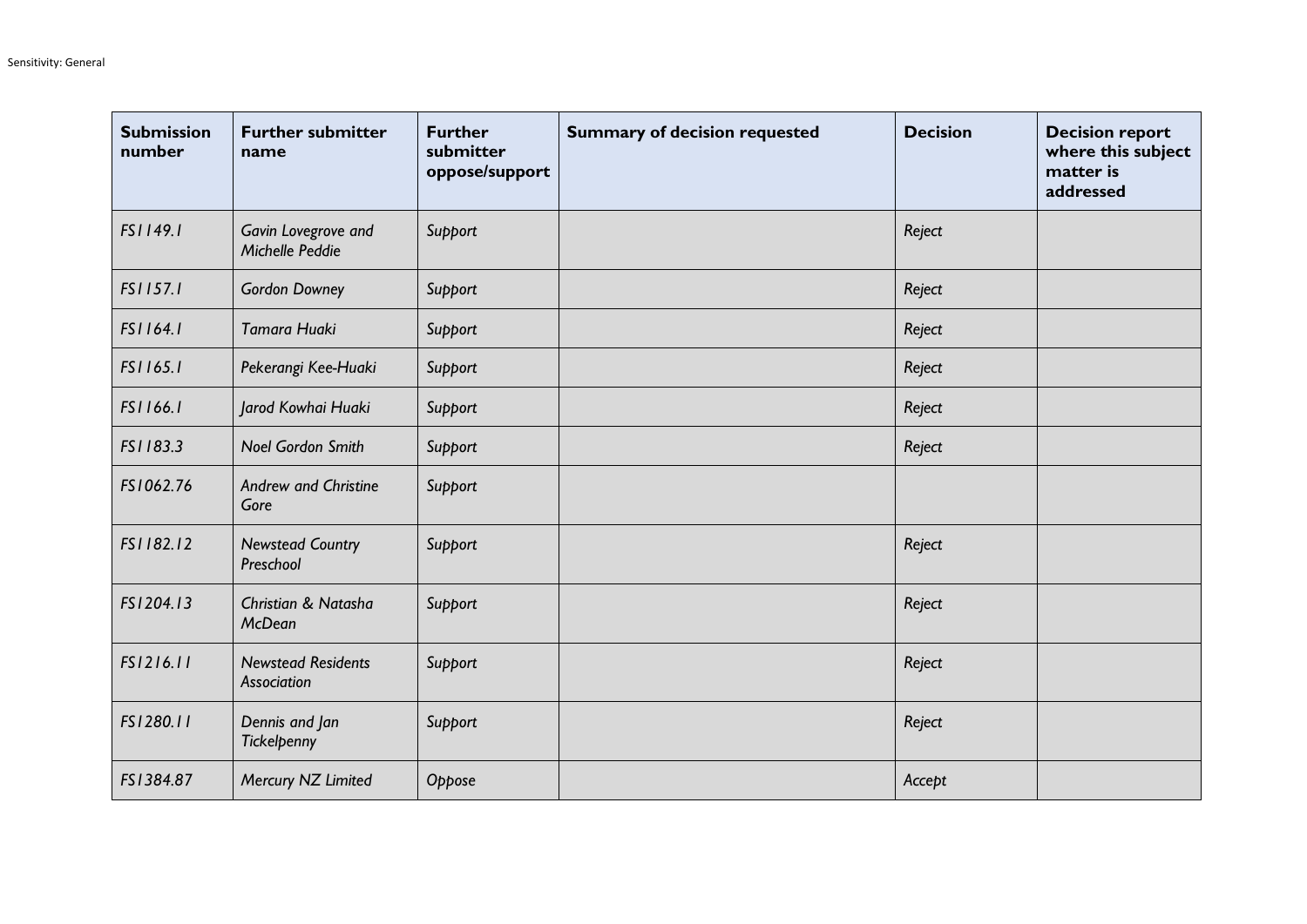| <b>Submission</b><br>number | <b>Further submitter</b><br>name    | <b>Further</b><br>submitter<br>oppose/support | <b>Summary of decision requested</b>                                                                                                                                                                                                                                       | <b>Decision</b> | <b>Decision report</b><br>where this subject<br>matter is<br>addressed |
|-----------------------------|-------------------------------------|-----------------------------------------------|----------------------------------------------------------------------------------------------------------------------------------------------------------------------------------------------------------------------------------------------------------------------------|-----------------|------------------------------------------------------------------------|
| 535.37                      |                                     |                                               | Retain the intent of Section 1.5.1 Compact<br>urban development, except for the<br>amendments sought below                                                                                                                                                                 | Reject          | Decision Report 4:<br>Introduction                                     |
|                             |                                     |                                               | <b>AND</b>                                                                                                                                                                                                                                                                 |                 |                                                                        |
|                             |                                     |                                               | Amend Section 1.5.1(a) Compact urban<br>development, italics below and either list or<br>include a map of those towns and villages<br>where growth is anticipated:                                                                                                         |                 |                                                                        |
|                             |                                     |                                               | (a) The Future Proof Strategy seeks a shift in<br>the existing pattern of land use towards<br>accommodating growth through a more<br>compact urban form based on concentrating<br>growth in and around Hamilton (67%) and the<br>larger settlements of the district (21%). |                 |                                                                        |
|                             |                                     |                                               | <b>AND</b>                                                                                                                                                                                                                                                                 |                 |                                                                        |
|                             |                                     |                                               | Any consequential amendments and/or<br>additional relief required to address the<br>matters raised in the submission.                                                                                                                                                      |                 |                                                                        |
| FS1062.77                   | <b>Andrew and Christine</b><br>Gore | Oppose                                        |                                                                                                                                                                                                                                                                            | Accept          |                                                                        |
| FS1384.88                   | Mercury NZ Limited                  | Oppose                                        |                                                                                                                                                                                                                                                                            | Accept          |                                                                        |
| 535.38                      |                                     |                                               | Retain Section 1.5.1(b) Compact urban<br>development.                                                                                                                                                                                                                      | Reject          | Decision Report 4:<br>Introduction                                     |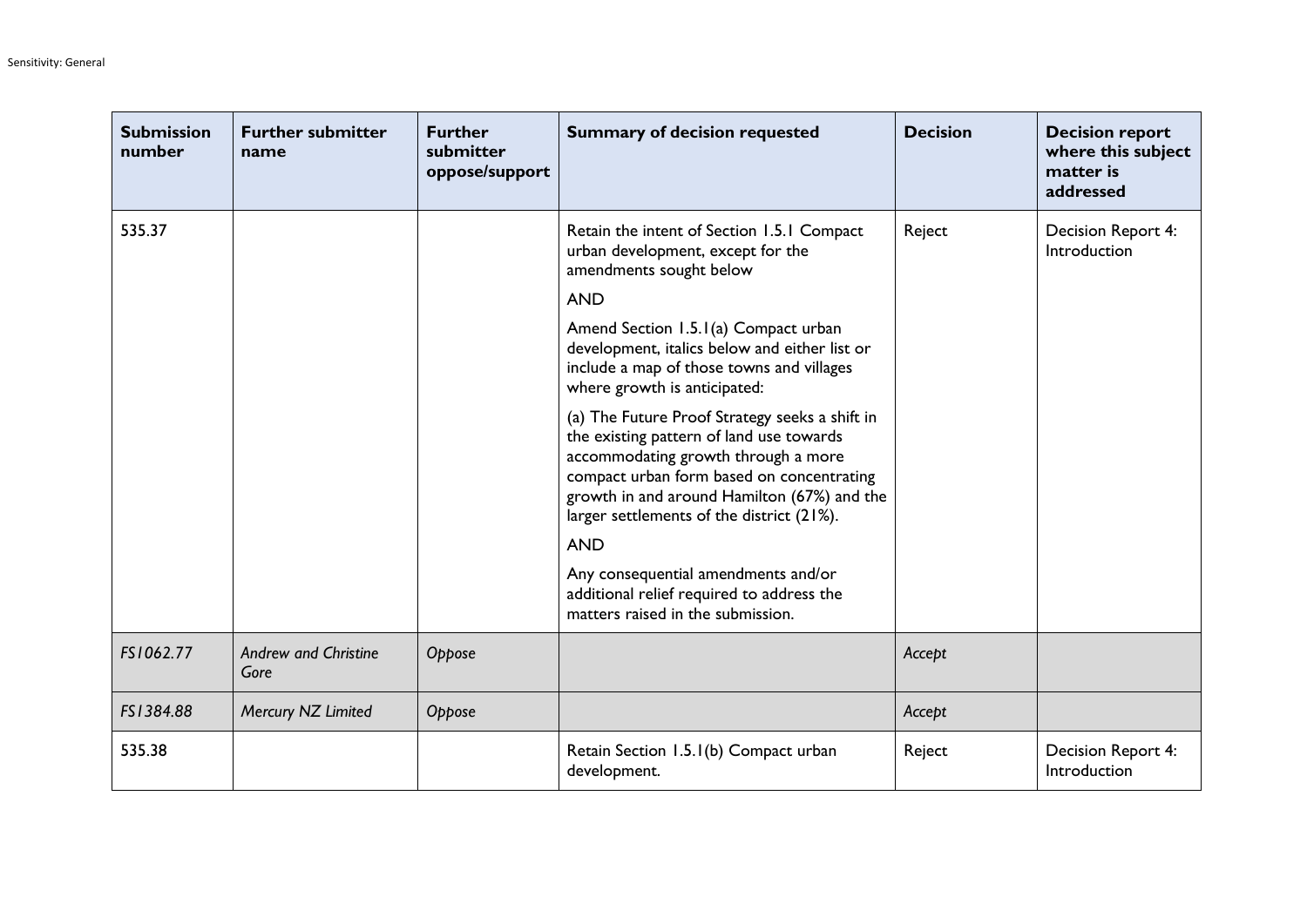| <b>Submission</b><br>number | <b>Further submitter</b><br>name       | <b>Further</b><br>submitter<br>oppose/support | <b>Summary of decision requested</b>                               | <b>Decision</b> | <b>Decision report</b><br>where this subject<br>matter is<br>addressed |
|-----------------------------|----------------------------------------|-----------------------------------------------|--------------------------------------------------------------------|-----------------|------------------------------------------------------------------------|
| FS1129.9                    | <b>Auckland Council</b>                | Support                                       |                                                                    | Reject          |                                                                        |
| FS1384.89                   | Mercury NZ Limited                     | Oppose                                        |                                                                    | Accept          |                                                                        |
| 535.39                      |                                        |                                               | Retain Section 1.5.1 (c) Compact urban<br>development.             | Reject          | Decision Report 4:<br>Introduction                                     |
| FS1129.10                   | <b>Auckland Council</b>                | Support                                       |                                                                    | Reject          |                                                                        |
| FS1384.90                   | Mercury NZ Limited                     | Oppose                                        |                                                                    | Accept          |                                                                        |
| 535.40                      |                                        |                                               | Retain Section 1.5.2 Planning for urban<br>growth and development. | Reject          | Decision Report 4:<br>Introduction                                     |
| FS1208.3                    | Rangitahi Limited                      | Support                                       |                                                                    | Reject          |                                                                        |
| FS1062.78                   | <b>Andrew and Christine</b><br>Gore    | Oppose                                        |                                                                    | Accept          |                                                                        |
| FS1129.11                   | <b>Auckland Council</b>                | Support                                       |                                                                    | Reject          |                                                                        |
| FS1202.37                   | <b>New Zealand Transport</b><br>Agency | Support                                       |                                                                    | Reject          |                                                                        |
| FS1384.91                   | Mercury NZ Limited                     | Oppose                                        |                                                                    | Accept          |                                                                        |
| FS1384.92                   | Mercury NZ Limited                     | Oppose                                        |                                                                    | Accept          |                                                                        |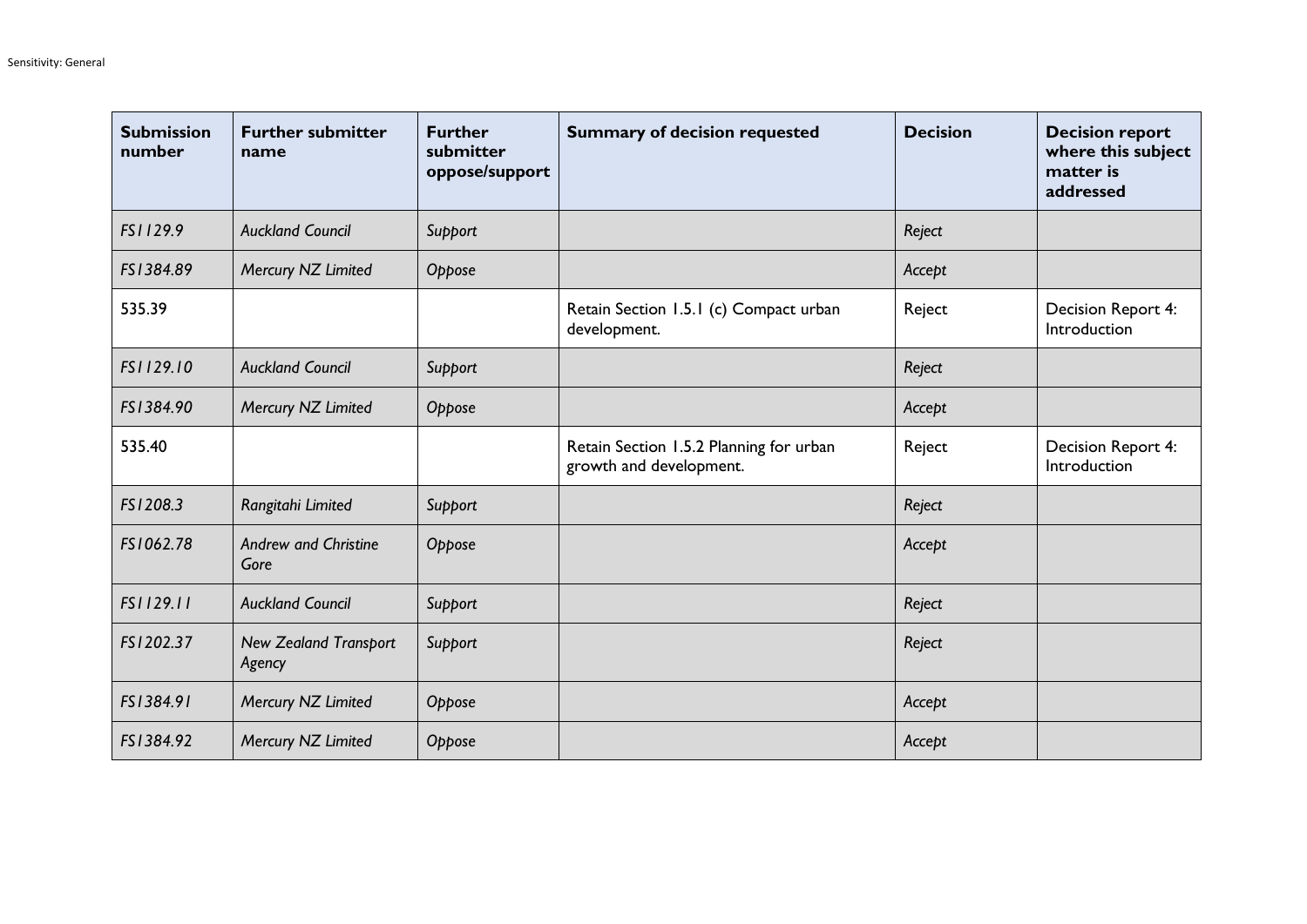| <b>Submission</b><br>number | <b>Further submitter</b><br>name       | <b>Further</b><br>submitter<br>oppose/support | <b>Summary of decision requested</b>                                                                                                                                                                                                                                                                                                                                                                                             | <b>Decision</b> | <b>Decision report</b><br>where this subject<br>matter is<br>addressed |
|-----------------------------|----------------------------------------|-----------------------------------------------|----------------------------------------------------------------------------------------------------------------------------------------------------------------------------------------------------------------------------------------------------------------------------------------------------------------------------------------------------------------------------------------------------------------------------------|-----------------|------------------------------------------------------------------------|
| 535.41                      |                                        |                                               | Retain Section 1.5.3 Cross-boundary issues.                                                                                                                                                                                                                                                                                                                                                                                      | Reject          | Decision Report 4:<br>Introduction                                     |
| FS1129.12                   | <b>Auckland Council</b>                | Support                                       |                                                                                                                                                                                                                                                                                                                                                                                                                                  | Reject          |                                                                        |
| FS1202.38                   | <b>New Zealand Transport</b><br>Agency | Support                                       |                                                                                                                                                                                                                                                                                                                                                                                                                                  | Reject          |                                                                        |
| 535.42                      |                                        |                                               | Amend Section 1.5.4 (a) Urban growth, by<br>deleting the phrase "harmonious cross<br>boundary development" in the last sentence<br>of clause (a), and reword in a way that<br>provides greater clarity on how growth<br>demands will not impact on or be caused by<br>adjoining councils.<br><b>AND</b><br>Any consequential amendments and/or<br>additional relief required to address the<br>matters raised in the submission. | Reject          | Decision Report 4:<br>Introduction                                     |
| FS1333.1                    | <b>Fonterra Limited</b>                | Support                                       |                                                                                                                                                                                                                                                                                                                                                                                                                                  | Reject          |                                                                        |
| FS1129.13                   | <b>Auckland Council</b>                | Support                                       |                                                                                                                                                                                                                                                                                                                                                                                                                                  | Reject          |                                                                        |
| FS1384.93                   | Mercury NZ Limited                     | Oppose                                        |                                                                                                                                                                                                                                                                                                                                                                                                                                  | Accept          |                                                                        |
| 535.43                      |                                        |                                               | Retain Section 1.5.4 (b) Urban growth.                                                                                                                                                                                                                                                                                                                                                                                           | Reject          | Decision Report 4:<br>Introduction                                     |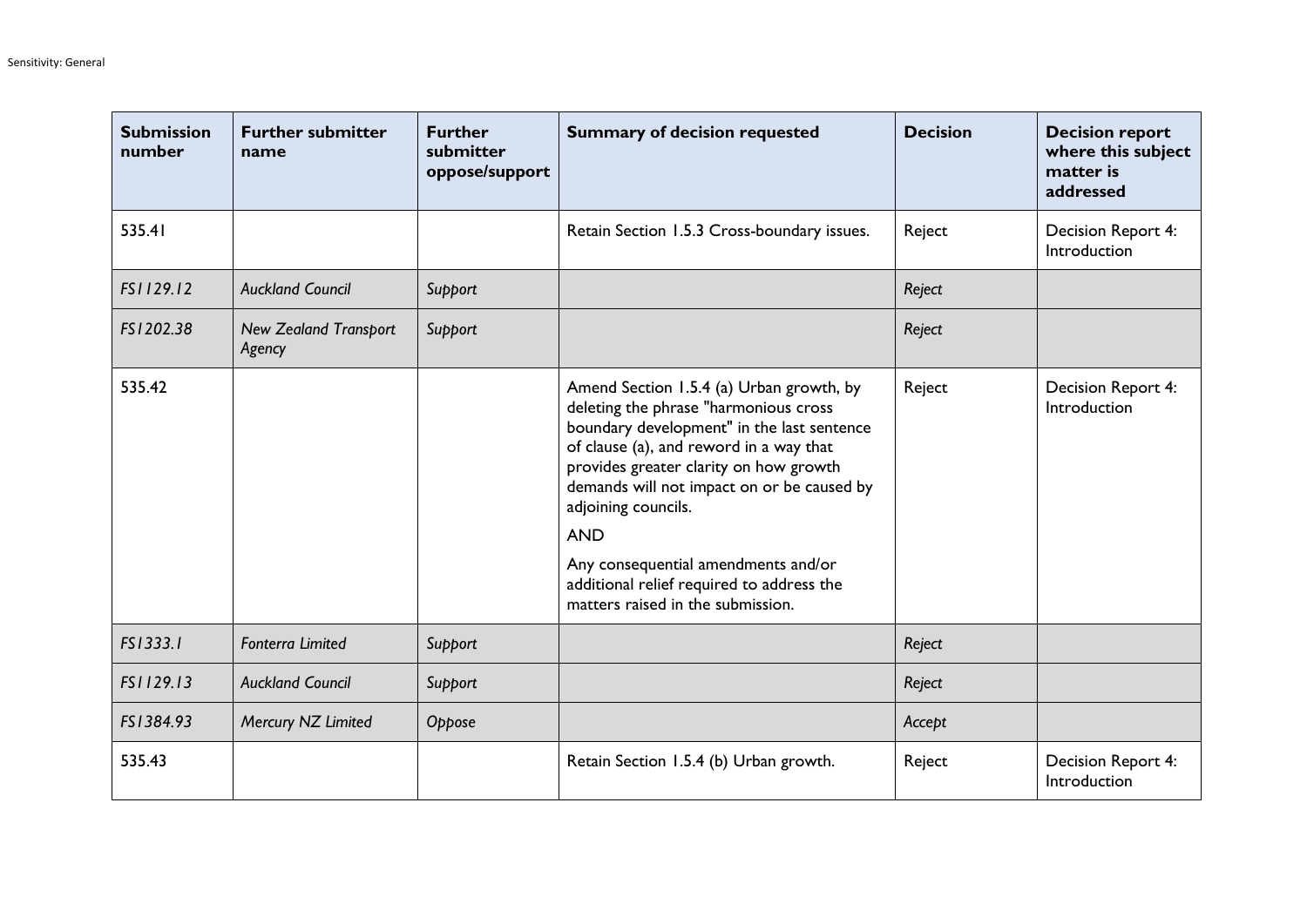| <b>Submission</b><br>number | <b>Further submitter</b><br>name | <b>Further</b><br>submitter<br>oppose/support | <b>Summary of decision requested</b>                                                                                                                                                                                                                                                                                                                                            | <b>Decision</b> | <b>Decision report</b><br>where this subject<br>matter is<br>addressed |
|-----------------------------|----------------------------------|-----------------------------------------------|---------------------------------------------------------------------------------------------------------------------------------------------------------------------------------------------------------------------------------------------------------------------------------------------------------------------------------------------------------------------------------|-----------------|------------------------------------------------------------------------|
| FS1384.94                   | Mercury NZ Limited               | Oppose                                        |                                                                                                                                                                                                                                                                                                                                                                                 | Accept          |                                                                        |
| 535.44                      |                                  |                                               | Retain Section 1.5.4(c) Urban growth.                                                                                                                                                                                                                                                                                                                                           | Reject          | Decision Report 4:<br>Introduction                                     |
| FS1384.95                   | Mercury NZ Limited               | Oppose                                        |                                                                                                                                                                                                                                                                                                                                                                                 | Accept          |                                                                        |
| 535.45                      |                                  |                                               | Amend Section 1.5.5(a) Services and general<br>infrastructure, by clarifying what core services<br>are anticipated to be shared and actively<br>work together to discuss intentions and their<br>implications for Hamilton City Council.<br><b>AND</b><br>Any consequential amendments and/or<br>additional relief required to address the<br>matters raised in the submission. | Reject          | Decision Report 4:<br>Introduction                                     |
| FS1384.96                   | Mercury NZ Limited               | Oppose                                        |                                                                                                                                                                                                                                                                                                                                                                                 | Accept          |                                                                        |
| 535.46                      |                                  |                                               | Amend Section 1.5.5(b) Services and general<br>infrastructure, by clarifying what core services<br>are anticipated to be shared and actively<br>work together to understand what core<br>services are anticipated to be shared and the<br>implications of this on Hamilton City Council.<br><b>AND</b>                                                                          | Reject          | <b>Decision Report 4:</b><br>Introduction                              |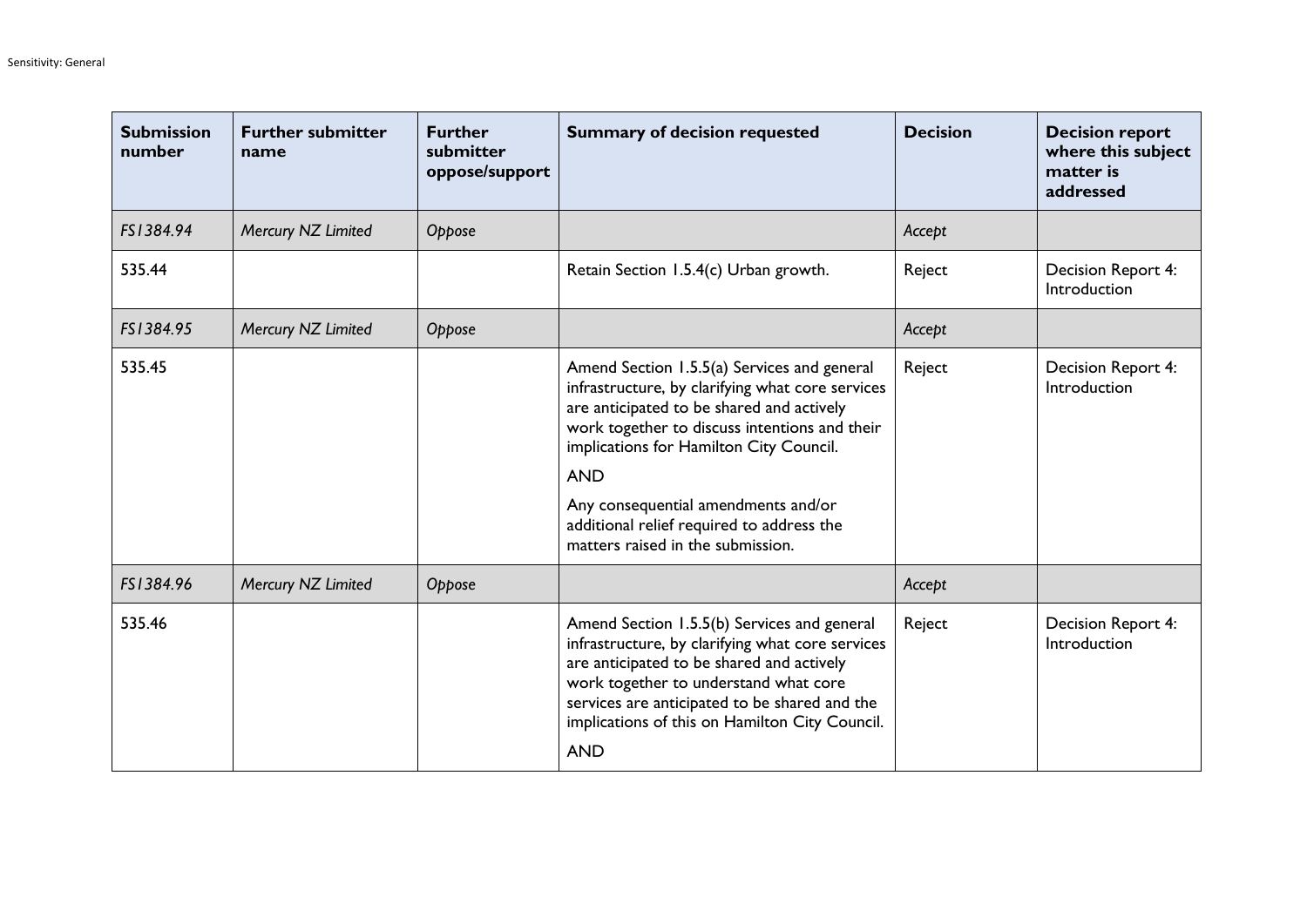| <b>Submission</b><br>number | <b>Further submitter</b><br>name | <b>Further</b><br>submitter<br>oppose/support | <b>Summary of decision requested</b>                                                                                  | <b>Decision</b> | <b>Decision report</b><br>where this subject<br>matter is<br>addressed |
|-----------------------------|----------------------------------|-----------------------------------------------|-----------------------------------------------------------------------------------------------------------------------|-----------------|------------------------------------------------------------------------|
|                             |                                  |                                               | Any consequential amendments and/or<br>additional relief required to address the<br>matters raised in the submission. |                 |                                                                        |
| FS1384.97                   | Mercury NZ Limited               | Oppose                                        |                                                                                                                       | Accept          |                                                                        |
| 535.47                      |                                  |                                               | Retain Section 1.5.5(c) Services and general<br>infrastructure.                                                       | Reject          | Decision Report 4:<br>Introduction                                     |
| FS1129.14                   | <b>Auckland Council</b>          | Support                                       |                                                                                                                       | Reject          |                                                                        |
| FS1384.98                   | Mercury NZ Limited               | Oppose                                        |                                                                                                                       | Accept          |                                                                        |
| 535.48                      |                                  |                                               | Retain Section 1.5.5 (d) Services and general<br>infrastructure.                                                      | Reject          | Decision Report 4:<br>Introduction                                     |
| FS1129.15                   | <b>Auckland Council</b>          | Support                                       |                                                                                                                       | Reject          |                                                                        |
| FS1223.91                   | Mercury NZ Limited               | Support                                       |                                                                                                                       | Reject          |                                                                        |
| FS1384.100                  | Mercury NZ Limited               | Support                                       |                                                                                                                       | Reject          |                                                                        |
| 535.49                      |                                  |                                               | Retain Section 1.5.5(e) Services and<br>infrastructure.                                                               | Reject          | Decision Report 4:<br>Introduction                                     |
| FS1223.92                   | Mercury NZ Limited               | Support                                       |                                                                                                                       | Reject          |                                                                        |
| FS1384.101                  | Mercury NZ Limited               | Support                                       |                                                                                                                       | Reject          |                                                                        |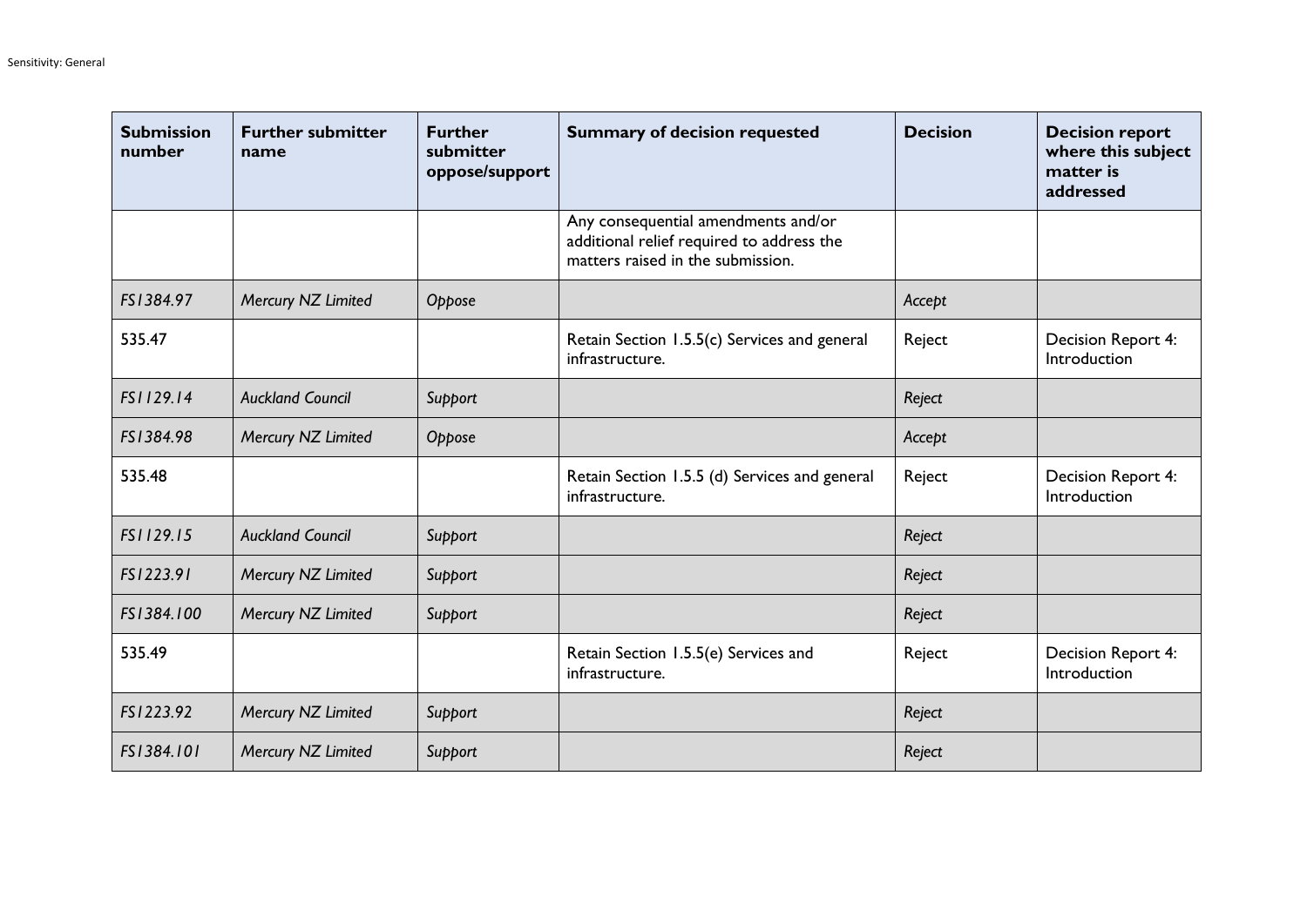| <b>Submission</b><br>number | <b>Further submitter</b><br>name         | <b>Further</b><br>submitter<br>oppose/support | <b>Summary of decision requested</b>                         | <b>Decision</b> | <b>Decision report</b><br>where this subject<br>matter is<br>addressed |
|-----------------------------|------------------------------------------|-----------------------------------------------|--------------------------------------------------------------|-----------------|------------------------------------------------------------------------|
| 535.50                      |                                          |                                               | Retain Policy 5.3.3 Industrial and commercial<br>activities. | Accept in Part  | Decision Report 22:<br><b>Rural Zone</b>                               |
| FS1157.7                    | <b>Gordon Downey</b>                     | Support                                       |                                                              | Accept in Part  | Decision Report 22:<br><b>Rural Zone</b>                               |
| FS1165.9                    | Pekerangi Kee-Huaki                      | Support                                       |                                                              | Accept in Part  | Decision Report 22:<br><b>Rural Zone</b>                               |
| FS1166.9                    | Jarod Kowhai Huaki                       | Support                                       |                                                              | Accept in Part  | Decision Report 22:<br><b>Rural Zone</b>                               |
| FS1149.10                   | Gavin Lovegrove and<br>Michelle Peddie   | Support                                       |                                                              | Accept in Part  | Decision Report 22:<br><b>Rural Zone</b>                               |
| FS1164.11                   | Tamara Huaki                             | Support                                       |                                                              | Accept in Part  | Decision Report 22:<br><b>Rural Zone</b>                               |
| FS1182.15                   | <b>Newstead Country</b><br>Preschool     | Support                                       |                                                              | Accept in Part  | Decision Report 22:<br><b>Rural Zone</b>                               |
| FS1183.10                   | <b>Noel Gordon Smith</b>                 | Support                                       |                                                              | Accept in Part  | Decision Report 22:<br><b>Rural Zone</b>                               |
| FS1204.15                   | Christian & Natasha<br><b>McDean</b>     | Support                                       |                                                              | Accept in Part  | Decision Report 22:<br><b>Rural Zone</b>                               |
| FS1216.13                   | <b>Newstead Residents</b><br>Association | Support                                       |                                                              | Accept in Part  | Decision Report 22:<br><b>Rural Zone</b>                               |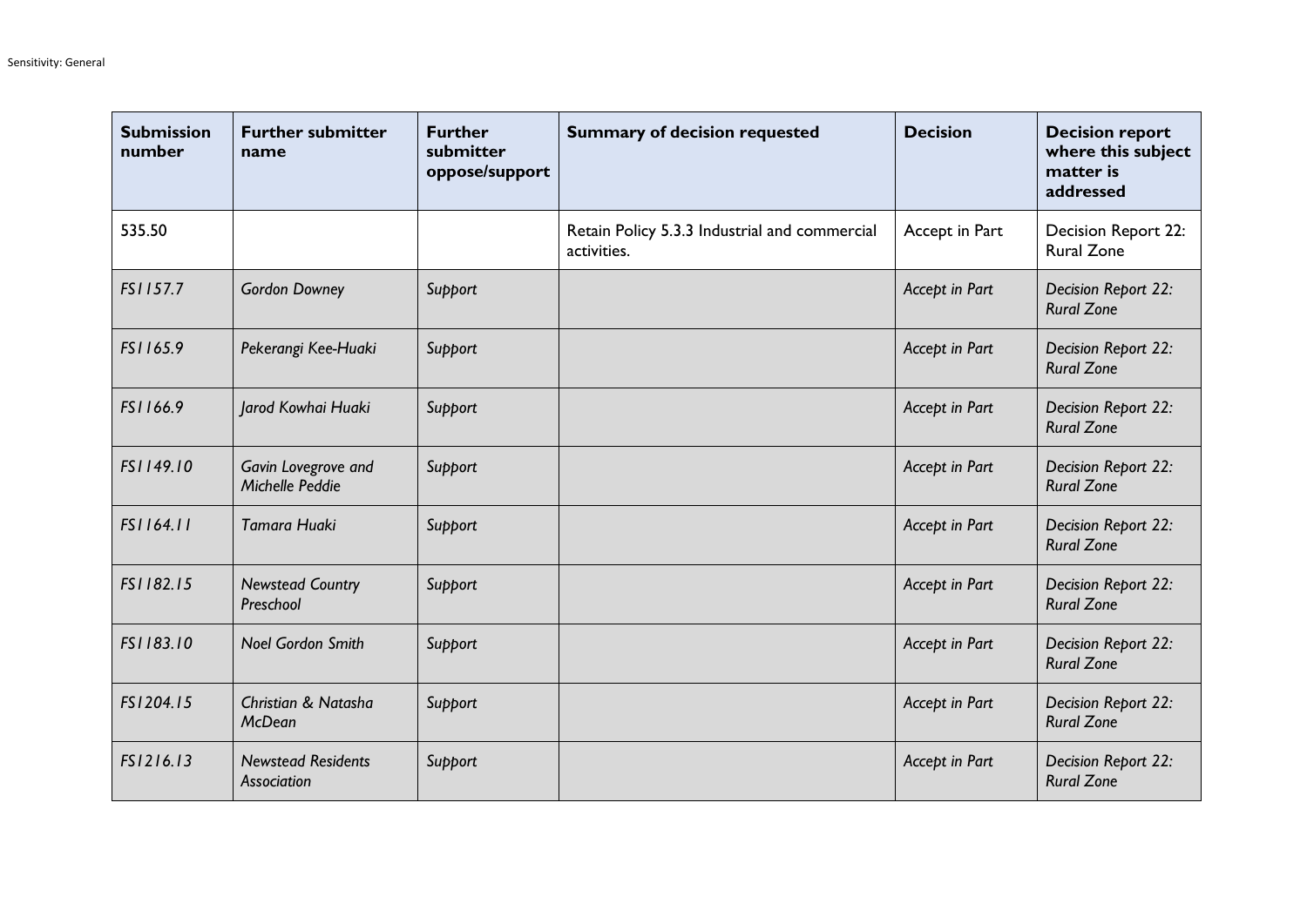| <b>Submission</b><br>number | <b>Further submitter</b><br>name    | <b>Further</b><br>submitter<br>oppose/support | <b>Summary of decision requested</b>                                                                                                                                                                                                      | <b>Decision</b> | <b>Decision report</b><br>where this subject<br>matter is<br>addressed |
|-----------------------------|-------------------------------------|-----------------------------------------------|-------------------------------------------------------------------------------------------------------------------------------------------------------------------------------------------------------------------------------------------|-----------------|------------------------------------------------------------------------|
| FS1280.13                   | Dennis and Jan<br>Tickelpenny       | Support                                       |                                                                                                                                                                                                                                           | Accept in Part  | Decision Report 22:<br><b>Rural Zone</b>                               |
| 535.51                      |                                     |                                               | Retain Policy 5.3.8 Effects on rural character<br>and amenity from rural subdivision.                                                                                                                                                     | Accept in Part  | <b>Decision Report 22:</b><br><b>Rural Zone</b>                        |
| 535.52                      |                                     |                                               | Retain Policy 5.3.9 Non-rural activities.                                                                                                                                                                                                 | Accept in Part  | Decision Report 22:<br><b>Rural Zone</b>                               |
| FS1388.705                  | Mercury NZ Limited                  | Oppose                                        |                                                                                                                                                                                                                                           | Accept in Part  | Decision Report 22:<br><b>Rural Zone</b>                               |
| 535.53                      |                                     |                                               | Retain Objective 5.5.1 Hamilton's Urban<br>Expansion Area.                                                                                                                                                                                | Accept          | Decision Report 5:<br><b>Strategic Directions</b>                      |
| FS1062.79                   | <b>Andrew and Christine</b><br>Gore | Oppose                                        |                                                                                                                                                                                                                                           | Reject          |                                                                        |
| 535.54                      |                                     |                                               | Amend Objective 5.5.1(a) Hamilton's Urban<br>Expansion Area, as follows: (a) Manage Avoid<br>subdivision, use and development within<br>Hamilton's Urban Expansion Area to ensure<br>that future urban development is not<br>compromised. | Accept          | Decision Report 5:<br><b>Strategic Directions</b>                      |
|                             |                                     |                                               | <b>AND</b><br>Any consequential amendments and/or<br>additional relief required to address the<br>matters raised in the submission.                                                                                                       |                 |                                                                        |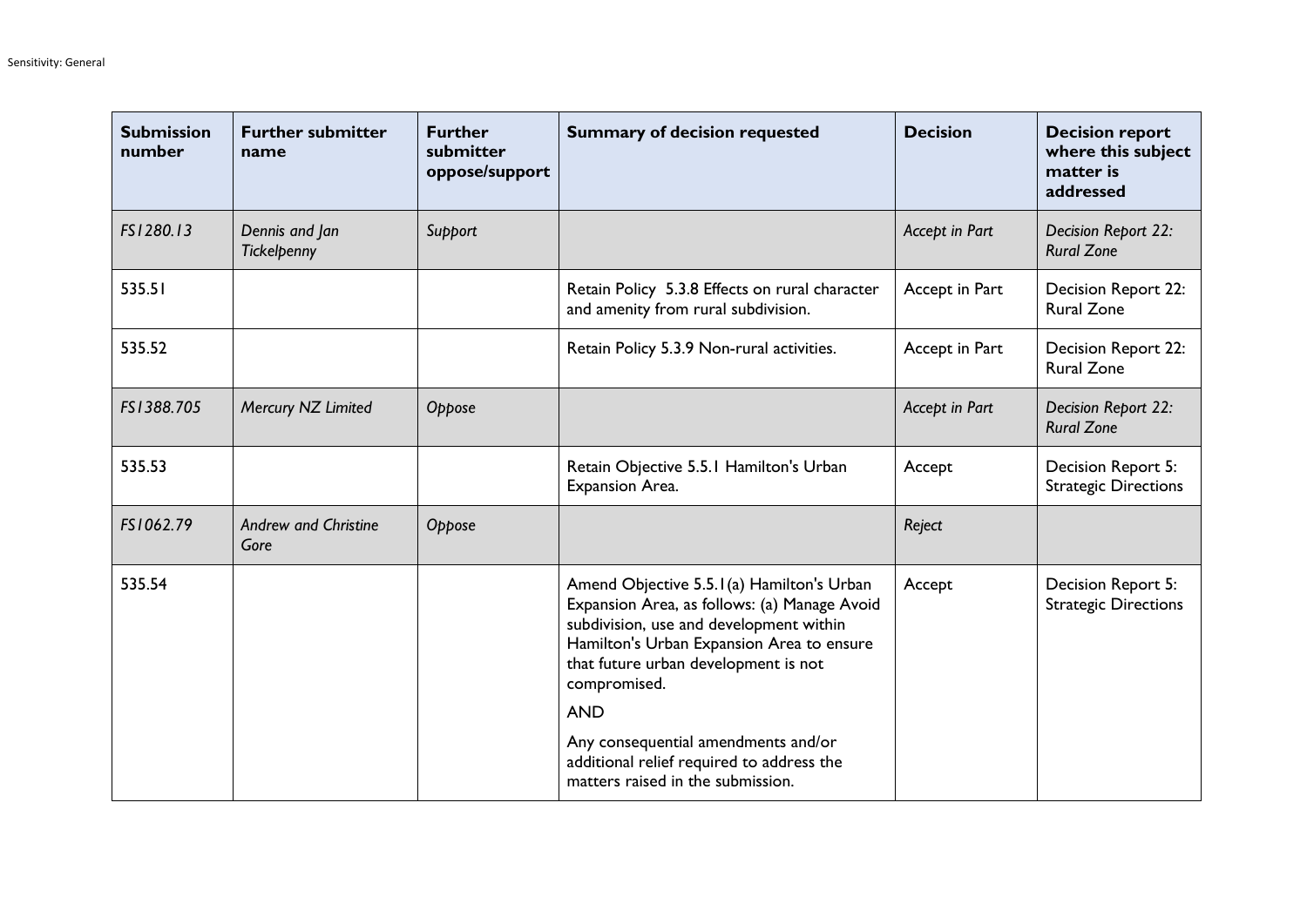| <b>Submission</b><br>number | <b>Further submitter</b><br>name       | <b>Further</b><br>submitter<br>oppose/support | <b>Summary of decision requested</b>                                                                                                                                                                                                                                                                | <b>Decision</b> | <b>Decision report</b><br>where this subject<br>matter is<br>addressed |
|-----------------------------|----------------------------------------|-----------------------------------------------|-----------------------------------------------------------------------------------------------------------------------------------------------------------------------------------------------------------------------------------------------------------------------------------------------------|-----------------|------------------------------------------------------------------------|
| FS1131.4                    | The Village Church Trust               | Oppose                                        |                                                                                                                                                                                                                                                                                                     | Reject          |                                                                        |
| FS1202.61                   | <b>New Zealand Transport</b><br>Agency | Support                                       |                                                                                                                                                                                                                                                                                                     | Accept          |                                                                        |
|                             |                                        |                                               | Retain Policy 5.6.8 Non-residential activities.                                                                                                                                                                                                                                                     | Accept in part  | Decision Report 18:<br><b>Country Living Zone</b>                      |
| 535.56                      |                                        |                                               | Amend Section 6.4 Infrastructure, Subdivision<br>and Development, to add specific objectives<br>and policies for wastewater and water after<br>Policy 6.4.7.<br><b>AND</b><br>Any consequential amendments and/or<br>additional relief required to address the<br>matters raised in the submission. | Reject          | Decision Report 13:<br>Infrastructure                                  |
| FS1176.102                  | <b>Watercare Services Ltd</b>          | Support                                       |                                                                                                                                                                                                                                                                                                     | Reject          | Decision Report 13:<br>Infrastructure                                  |
| FS1388.706                  | Mercury NZ Limited                     | Oppose                                        |                                                                                                                                                                                                                                                                                                     | Accept          | Decision Report 13:<br>Infrastructure                                  |
| 535.57                      |                                        |                                               | No specific decision sought, but submission<br>opposes the objectives and policies in<br>Chapter 9.2 Te Kowhai Airpark.                                                                                                                                                                             | Reject          | Decision Report 26:<br>Te Kowhai Airpark<br>Zone                       |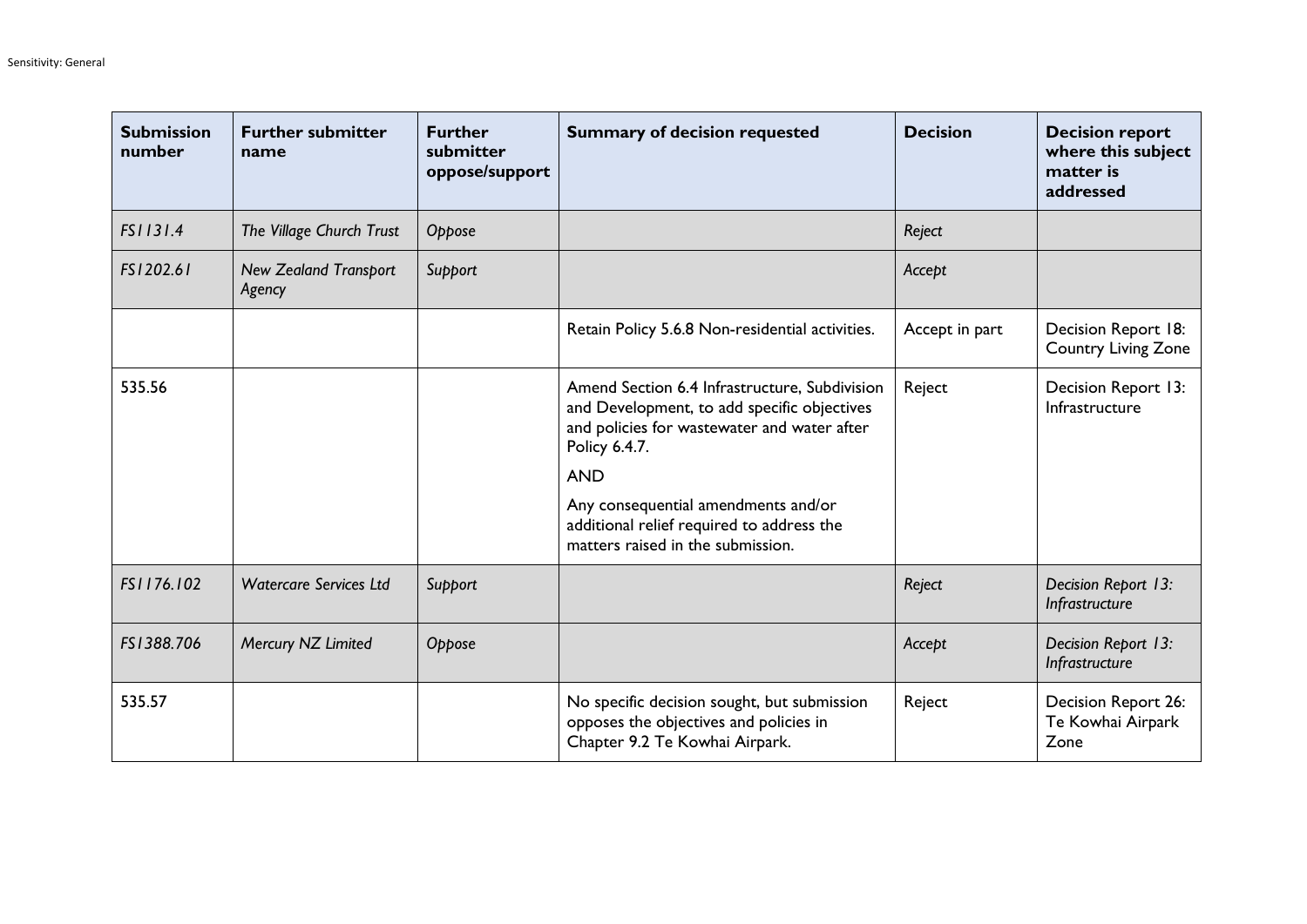| <b>Submission</b><br>number | <b>Further submitter</b><br>name   | <b>Further</b><br>submitter<br>oppose/support | <b>Summary of decision requested</b>                                                                                                                                                                                                                                                                                                                                | <b>Decision</b> | <b>Decision report</b><br>where this subject<br>matter is<br>addressed |
|-----------------------------|------------------------------------|-----------------------------------------------|---------------------------------------------------------------------------------------------------------------------------------------------------------------------------------------------------------------------------------------------------------------------------------------------------------------------------------------------------------------------|-----------------|------------------------------------------------------------------------|
| FS1339.70                   | <b>NZTE Operations Limited</b>     | Oppose                                        |                                                                                                                                                                                                                                                                                                                                                                     | Accept          | Decision Report 26:<br>Te Kowhai Airpark<br>Zone                       |
| 535.58                      |                                    |                                               | Amend Activity specific condition<br>14.11.1.1(a)(ii) relating to P1 Stormwater<br>systems for new development or subdivision,<br>to include a higher standard that is aligned<br>with Hamilton City Council's requirements.<br><b>AND</b><br>Any consequential amendments and/or<br>additional relief required to address the<br>matters raised in the submission. | Reject          | Decision Report 13:<br>Infrastructure                                  |
| FS1110.34                   | Synlait Milk Limited               | Oppose                                        |                                                                                                                                                                                                                                                                                                                                                                     | Accept          | Decision Report 13:<br>Infrastructure                                  |
| FS1322.13                   | <b>Synlait Milk</b>                | Oppose                                        |                                                                                                                                                                                                                                                                                                                                                                     | Accept          | Decision Report 13:<br>Infrastructure                                  |
| FS1269.146                  | Housing New Zealand<br>Corporation | Oppose                                        |                                                                                                                                                                                                                                                                                                                                                                     | Accept          | Decision Report 13:<br>Infrastructure                                  |
| 535.59                      |                                    |                                               | Amend Activity specific condition<br>14.11.1.1(a)(iv) relating to P1 Stormwater<br>systems for new development or subdivision,<br>to clarify the meaning of the phrase "specific<br>to the area".                                                                                                                                                                   | Reject          | Decision Report 13:<br>Infrastructure                                  |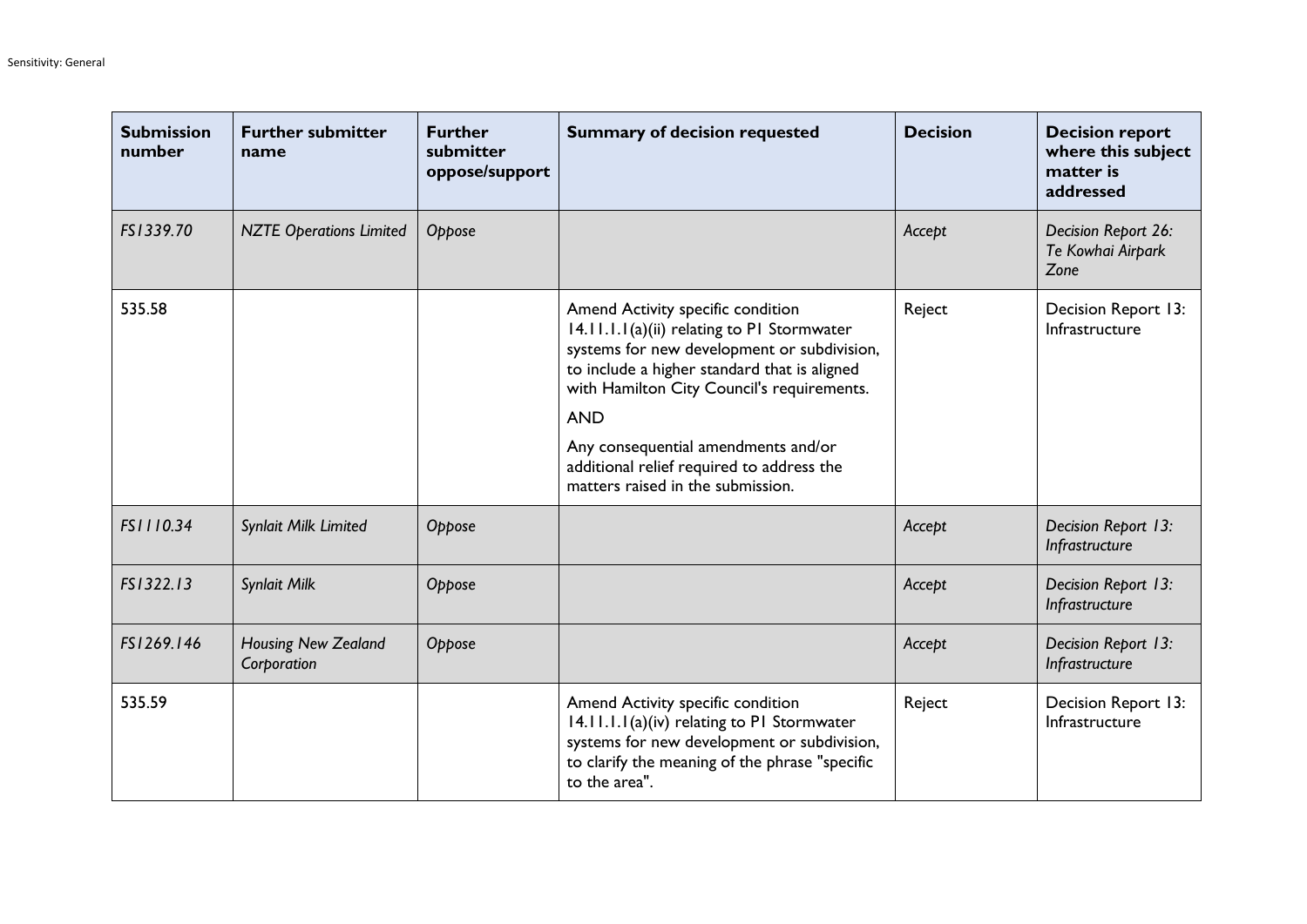| <b>Submission</b><br>number | <b>Further submitter</b><br>name | <b>Further</b><br>submitter<br>oppose/support | <b>Summary of decision requested</b>                                                                                                                                                                                                                                                                                                                                                                                                                           | <b>Decision</b> | <b>Decision report</b><br>where this subject<br>matter is<br>addressed |
|-----------------------------|----------------------------------|-----------------------------------------------|----------------------------------------------------------------------------------------------------------------------------------------------------------------------------------------------------------------------------------------------------------------------------------------------------------------------------------------------------------------------------------------------------------------------------------------------------------------|-----------------|------------------------------------------------------------------------|
|                             |                                  |                                               | <b>AND</b>                                                                                                                                                                                                                                                                                                                                                                                                                                                     |                 |                                                                        |
|                             |                                  |                                               | Any consequential amendments and/or<br>additional relief required to address the<br>matters raised in the submission.                                                                                                                                                                                                                                                                                                                                          |                 |                                                                        |
| 535.60                      |                                  |                                               | Amend Activity specific condition 14.11.1.1<br>$(a)(v)$ relating to PI Stormwater systems for<br>new development or subdivision, to clarify<br>how the hierarchical permitted condition will<br>be implement. For example, what and who<br>determines how the choice of stormwater<br>measure moves down the hierarchy.<br><b>AND</b><br>Any consequential amendments and/or<br>additional relief required to address the<br>matters raised in the submission. | Reject          | Decision Report 13:<br>Infrastructure                                  |
| FS1110.35                   | Synlait Milk Limited             | Oppose                                        |                                                                                                                                                                                                                                                                                                                                                                                                                                                                | Accept          | Decision Report 13:<br>Infrastructure                                  |
| FS1322.14                   | Synlait Milk                     | Oppose                                        |                                                                                                                                                                                                                                                                                                                                                                                                                                                                | Accept          | Decision Report 13:<br>Infrastructure                                  |
| 535.61                      |                                  |                                               | Amend Activity specific control 14.11.1.3<br>relating to P3 Wastewater servicing for new<br>development or subdivision, to clarify that the<br>options are a hierarchy:                                                                                                                                                                                                                                                                                        | Reject          | Decision Report 13:<br>Infrastructure                                  |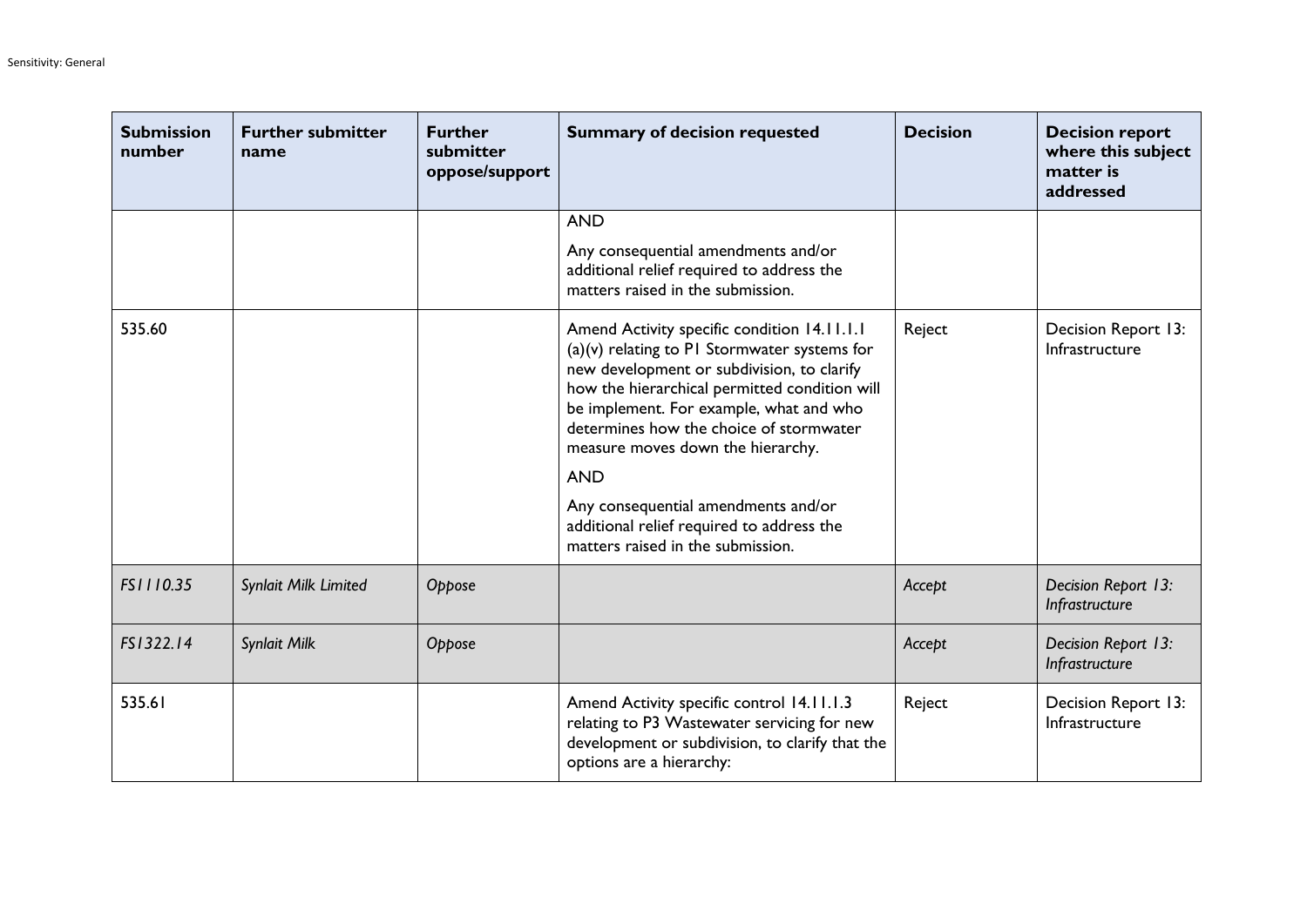| <b>Submission</b><br>number | <b>Further submitter</b><br>name | <b>Further</b><br>submitter<br>oppose/support | <b>Summary of decision requested</b>                                                                                                                                           | <b>Decision</b> | <b>Decision report</b><br>where this subject<br>matter is<br>addressed |
|-----------------------------|----------------------------------|-----------------------------------------------|--------------------------------------------------------------------------------------------------------------------------------------------------------------------------------|-----------------|------------------------------------------------------------------------|
|                             |                                  |                                               | clause (ii) - connection to a community-scale<br>wastewater system and                                                                                                         |                 |                                                                        |
|                             |                                  |                                               | clause (iii) - a site-contained alternative<br>method that complies with AS/NZS<br>1547:2012, are not allowed if the method set<br>out in                                      |                 |                                                                        |
|                             |                                  |                                               | clause (i) - connection to a public, reticulated<br>wastewater network is available.                                                                                           |                 |                                                                        |
|                             |                                  |                                               | <b>AND</b>                                                                                                                                                                     |                 |                                                                        |
|                             |                                  |                                               | Add an equivalent rule for water servicing.                                                                                                                                    |                 |                                                                        |
|                             |                                  |                                               | <b>AND</b>                                                                                                                                                                     |                 |                                                                        |
|                             |                                  |                                               | Any consequential amendments and/or<br>additional relief required to address the<br>matters raised in the submission.                                                          |                 |                                                                        |
| FS1286.10                   | Horotiu Properties Limited       | Oppose                                        |                                                                                                                                                                                | Accept          | Decision Report 13:<br>Infrastructure                                  |
| FS1176.103                  | <b>Watercare Services Ltd</b>    | Support                                       |                                                                                                                                                                                | Reject          | Decision Report 13:<br>Infrastructure                                  |
| 535.62                      |                                  |                                               | Amend Activity Specific condition 14.11.1.8<br>relating to P8 Stormwater ponds or wetlands,<br>so it is relevant to the control of stormwater<br>infrastructure.<br><b>AND</b> | Reject          | Decision Report 13:<br>Infrastructure                                  |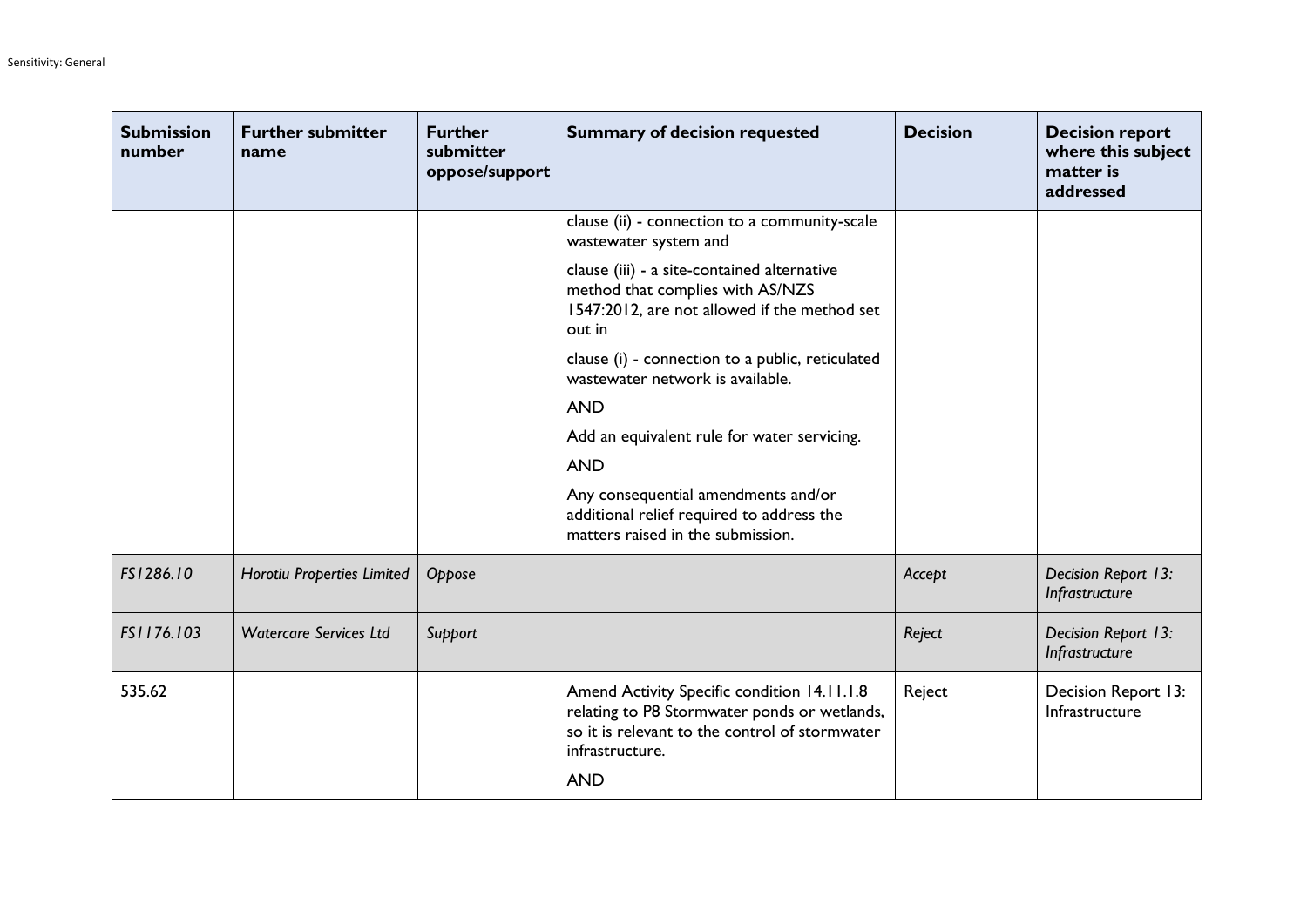| <b>Submission</b><br>number | <b>Further submitter</b><br>name          | <b>Further</b><br>submitter<br>oppose/support | <b>Summary of decision requested</b>                                                                                                                                                                                              | <b>Decision</b> | <b>Decision report</b><br>where this subject<br>matter is<br>addressed |
|-----------------------------|-------------------------------------------|-----------------------------------------------|-----------------------------------------------------------------------------------------------------------------------------------------------------------------------------------------------------------------------------------|-----------------|------------------------------------------------------------------------|
|                             |                                           |                                               | Any consequential amendments and/or<br>additional relief required to address the<br>matters raised in the submission.                                                                                                             |                 |                                                                        |
| 535.63                      |                                           |                                               | Amend Activity specific condition 14.12.1.8<br>(a)(i) relating to P8 Off-road pedestrian and<br>cycle facilities, to provide for instances when<br>the minimum width of 2 metres is not<br>appropriate.                           | Reject          | Decision Report 13:<br>Infrastructure                                  |
|                             |                                           |                                               | <b>AND</b><br>Amend Activity specific condition 14.12.1.8<br>(a)(i) relating to P8 off-road pedestrian and<br>cycle facilities, to define/clarify what is meant<br>by "off-road pedestrian and cycling facilities".<br><b>AND</b> |                 |                                                                        |
|                             |                                           |                                               | Any consequential amendments and/or<br>additional relief required to address the<br>matters raised in the submission.                                                                                                             |                 |                                                                        |
| FS1269.147                  | <b>Housing New Zealand</b><br>Corporation | Oppose                                        |                                                                                                                                                                                                                                   | Accept          | Decision Report 13:<br>Infrastructure                                  |
| 535.64                      |                                           |                                               | Amend Activity specific condition 14.12.1.8<br>(a)(iii) relating to P8 off-road pedestrian and<br>cycle facilities, to clarify what effects this rule<br>is managing.<br><b>AND</b>                                               | Reject          | Decision Report 13:<br>Infrastructure                                  |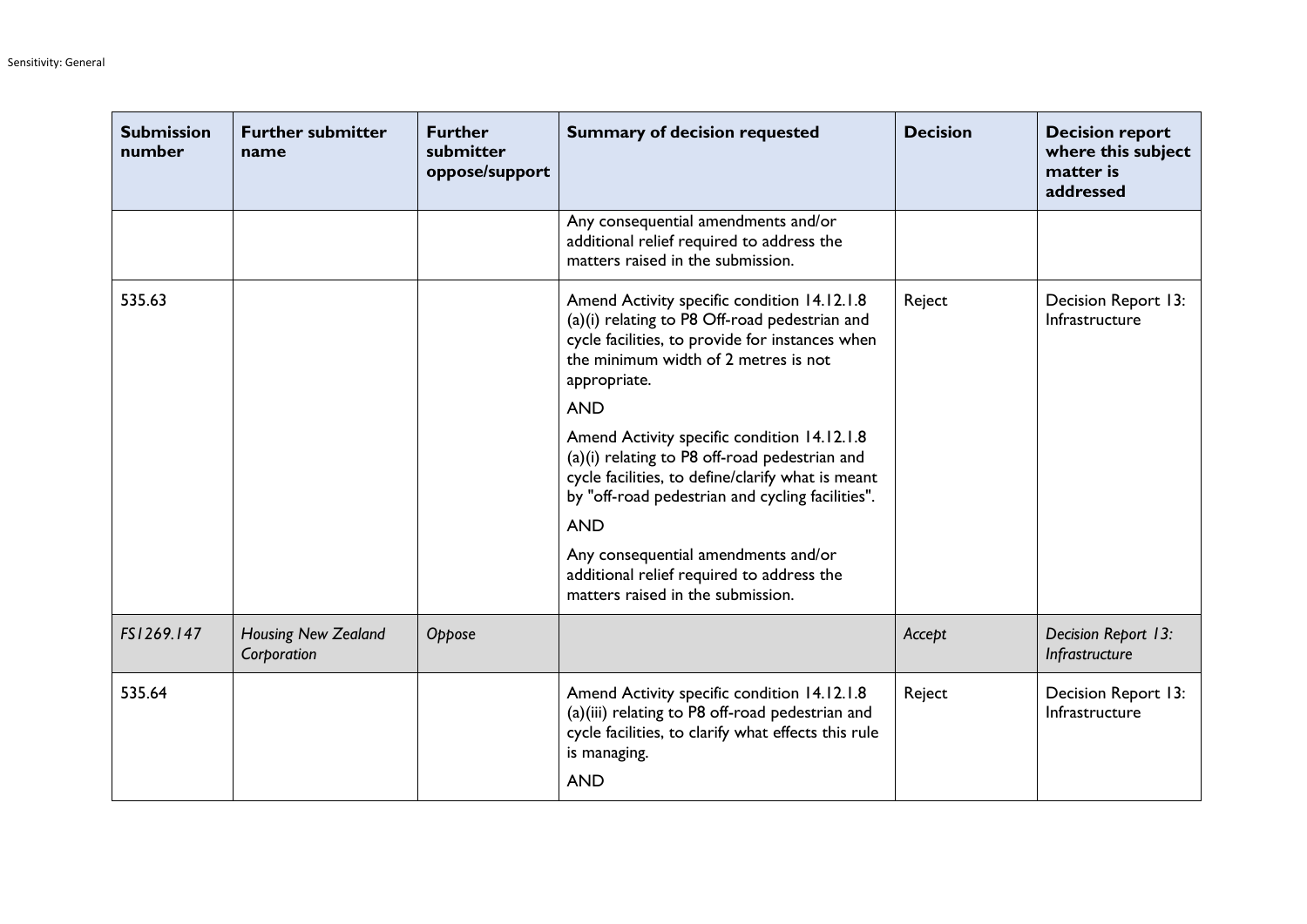| <b>Submission</b><br>number | <b>Further submitter</b><br>name          | <b>Further</b><br>submitter<br>oppose/support | <b>Summary of decision requested</b>                                                                                                                                 | <b>Decision</b> | <b>Decision report</b><br>where this subject<br>matter is<br>addressed |
|-----------------------------|-------------------------------------------|-----------------------------------------------|----------------------------------------------------------------------------------------------------------------------------------------------------------------------|-----------------|------------------------------------------------------------------------|
|                             |                                           |                                               | Any consequential amendments and/or<br>additional relief required to address the<br>matters raised in the submission.                                                |                 |                                                                        |
| FS1269.148                  | <b>Housing New Zealand</b><br>Corporation | Support                                       |                                                                                                                                                                      | Reject          | Decision Report 13:<br>Infrastructure                                  |
| 535.65                      |                                           |                                               | Amend Table 14.12.5.1 - Separation distances,<br>to require compliance with more onerous<br>district plan provisions of an adjoining District<br>Plan.<br><b>AND</b> | Reject          | Decision Report 13:<br>Infrastructure                                  |
|                             |                                           |                                               | Any consequential amendments and/or<br>additional relief required to address the<br>matters raised in the submission.                                                |                 |                                                                        |
| FS1269.149                  | <b>Housing New Zealand</b><br>Corporation | Oppose                                        |                                                                                                                                                                      | Accept          | Decision Report 13:<br>Infrastructure                                  |
| 535.66                      |                                           |                                               | Amend Table 14.12.5.3 - Minimum sight<br>distances, to require compliance with more<br>onerous district plan provisions of an<br>adjoining District Plan.            | Reject          | Decision Report 13:<br>Infrastructure                                  |
|                             |                                           |                                               | <b>AND</b><br>Any consequential amendments and/or<br>additional relief required to address the<br>matters raised in the submission.                                  |                 |                                                                        |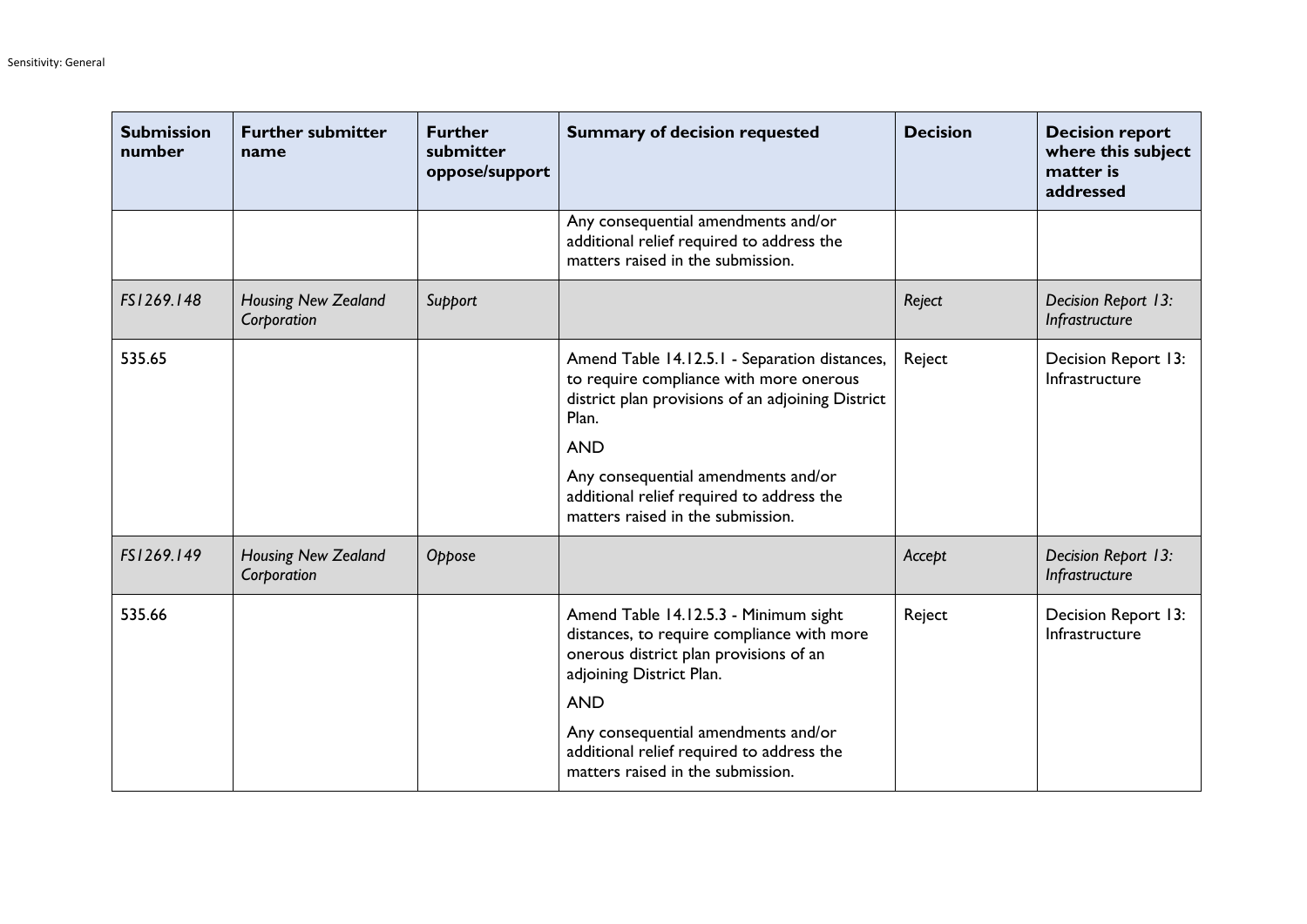| <b>Submission</b><br>number | <b>Further submitter</b><br>name          | <b>Further</b><br>submitter<br>oppose/support | <b>Summary of decision requested</b>                                                                                                                                                                                                                                                                                                                                                                                                                                                                                                                                                                                                                                                                                                                                                                                                                                | <b>Decision</b> | <b>Decision report</b><br>where this subject<br>matter is<br>addressed |
|-----------------------------|-------------------------------------------|-----------------------------------------------|---------------------------------------------------------------------------------------------------------------------------------------------------------------------------------------------------------------------------------------------------------------------------------------------------------------------------------------------------------------------------------------------------------------------------------------------------------------------------------------------------------------------------------------------------------------------------------------------------------------------------------------------------------------------------------------------------------------------------------------------------------------------------------------------------------------------------------------------------------------------|-----------------|------------------------------------------------------------------------|
| FS1269.150                  | <b>Housing New Zealand</b><br>Corporation | Oppose                                        |                                                                                                                                                                                                                                                                                                                                                                                                                                                                                                                                                                                                                                                                                                                                                                                                                                                                     | Accept          | Decision Report 13:<br>Infrastructure                                  |
| 535.67                      |                                           |                                               | Amend Table 14.12.5.6 - Road Hierarchy list,<br>as follows:<br>Clarifying whether the "Gordonton Road"<br>length identified as a regional arterial is<br>different to, or a duplicate of, the<br>"Gordonton Road" length identified as an<br>arterial; Adding the following roads as<br>arterials: Kay Road (River Road to Borman<br>Road (west)), Horsham Downs Road (Kay<br>Road to Waikato Expressway/HCC<br>boundary); Adding these roads as<br>collectors: Exelby Road (SH39 to Hamilton<br>City Council boundary), Rotokauri Road<br>(Bagust Road to Hamilton City Council<br>boundary), Kay Road (Borman Road (west) to<br>Horsham Downs Road), Brymer Road<br>(Rotokauri Road to Hamilton City Council<br>boundary).<br><b>AND</b><br>Any consequential amendments and/or<br>additional relief required to address the<br>matters raised in the submission. | Reject          | Decision Report 13:<br>Infrastructure                                  |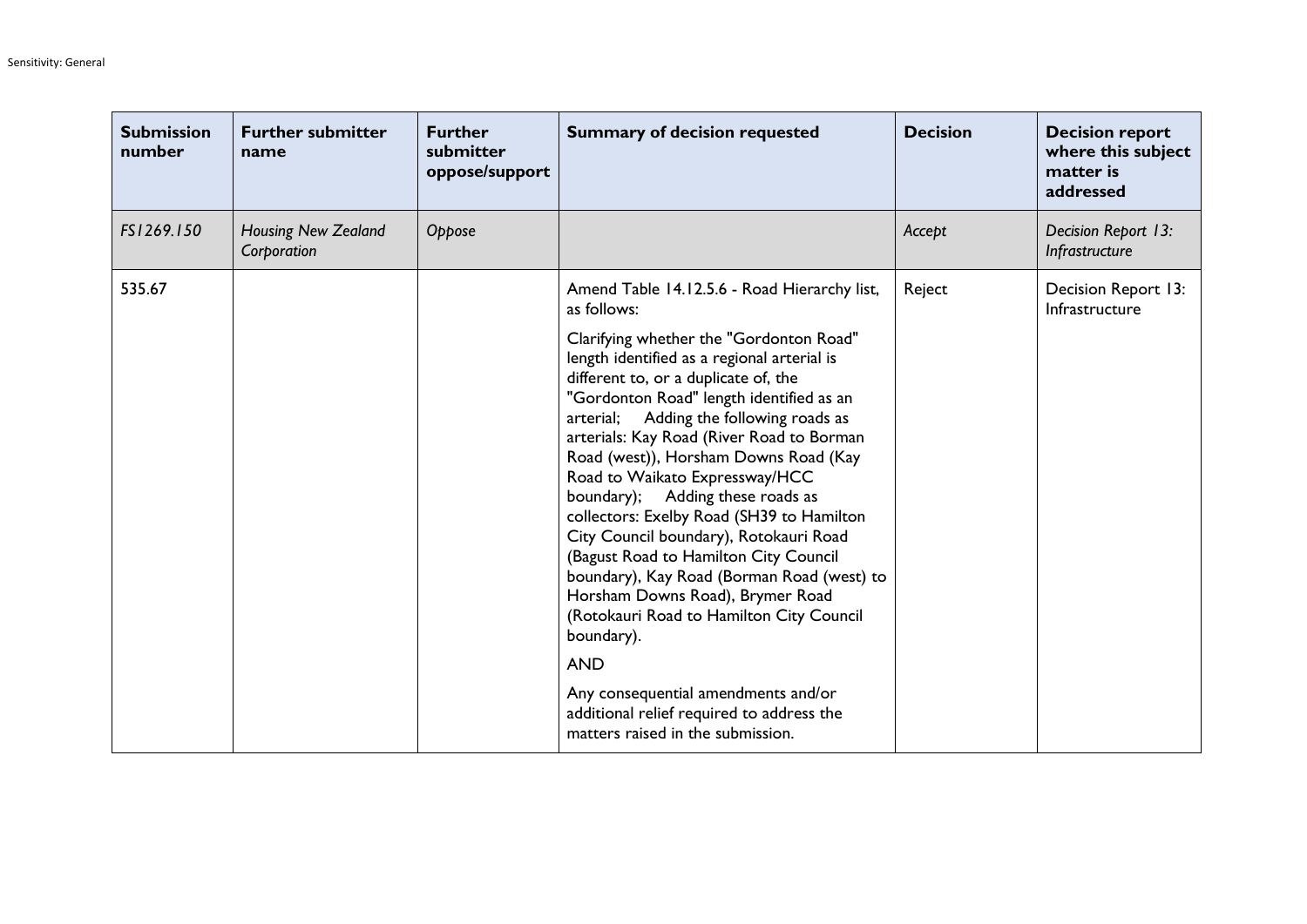| <b>Submission</b><br>number | <b>Further submitter</b><br>name                                                          | <b>Further</b><br>submitter<br>oppose/support | <b>Summary of decision requested</b>                                                                                                                                                                                                                                                                                  | <b>Decision</b> | <b>Decision report</b><br>where this subject<br>matter is<br>addressed                          |
|-----------------------------|-------------------------------------------------------------------------------------------|-----------------------------------------------|-----------------------------------------------------------------------------------------------------------------------------------------------------------------------------------------------------------------------------------------------------------------------------------------------------------------------|-----------------|-------------------------------------------------------------------------------------------------|
| 535.68                      |                                                                                           |                                               | Delete 20.1.2 'D6 An office' and 'D7 A retail<br>activity' from the list of discretionary<br>activities.                                                                                                                                                                                                              | Reject          | Decision Report 21:<br><b>Industrial Zones</b>                                                  |
|                             |                                                                                           |                                               | <b>AND</b><br>Add an office and a retailing activity to Rule<br>20.1.3 Non-Complying Activities, so that they<br>are instead considered as non-complying<br>activities.                                                                                                                                               |                 |                                                                                                 |
|                             |                                                                                           |                                               | <b>AND</b>                                                                                                                                                                                                                                                                                                            |                 |                                                                                                 |
|                             |                                                                                           |                                               | Any consequential amendments and/or<br>additional relief required to address the<br>matters raised in the submission.                                                                                                                                                                                                 |                 |                                                                                                 |
| FS1089.10                   | Z Energy Limited, BP Oil<br>NZ Limited and Mobil Oil<br>NZ Limited for 'Oil<br>Companies' | Support                                       |                                                                                                                                                                                                                                                                                                                       | Reject          | Decision Report 21:<br><b>Industrial Zones</b>                                                  |
| FS1388.707                  | Mercury NZ Limited                                                                        | Oppose                                        |                                                                                                                                                                                                                                                                                                                       | Accept          | Decision Report 21:<br><b>Industrial Zones</b>                                                  |
| 535.69                      |                                                                                           |                                               | Retain Chapter 22: Rural Zone subject to<br>ensuring alignment and giving effect to the<br>submitter's 'Area of Interest' (shown in map<br>attached to submission) and supporting<br>objectives, policies, rules and methods.<br>Objectives and policies are sought which<br>ensure that land use within the 'Area of | Reject          | Decision Report 22:<br>Rural Zone and<br>Decision Report 32:<br>Miscellaneous<br><b>Matters</b> |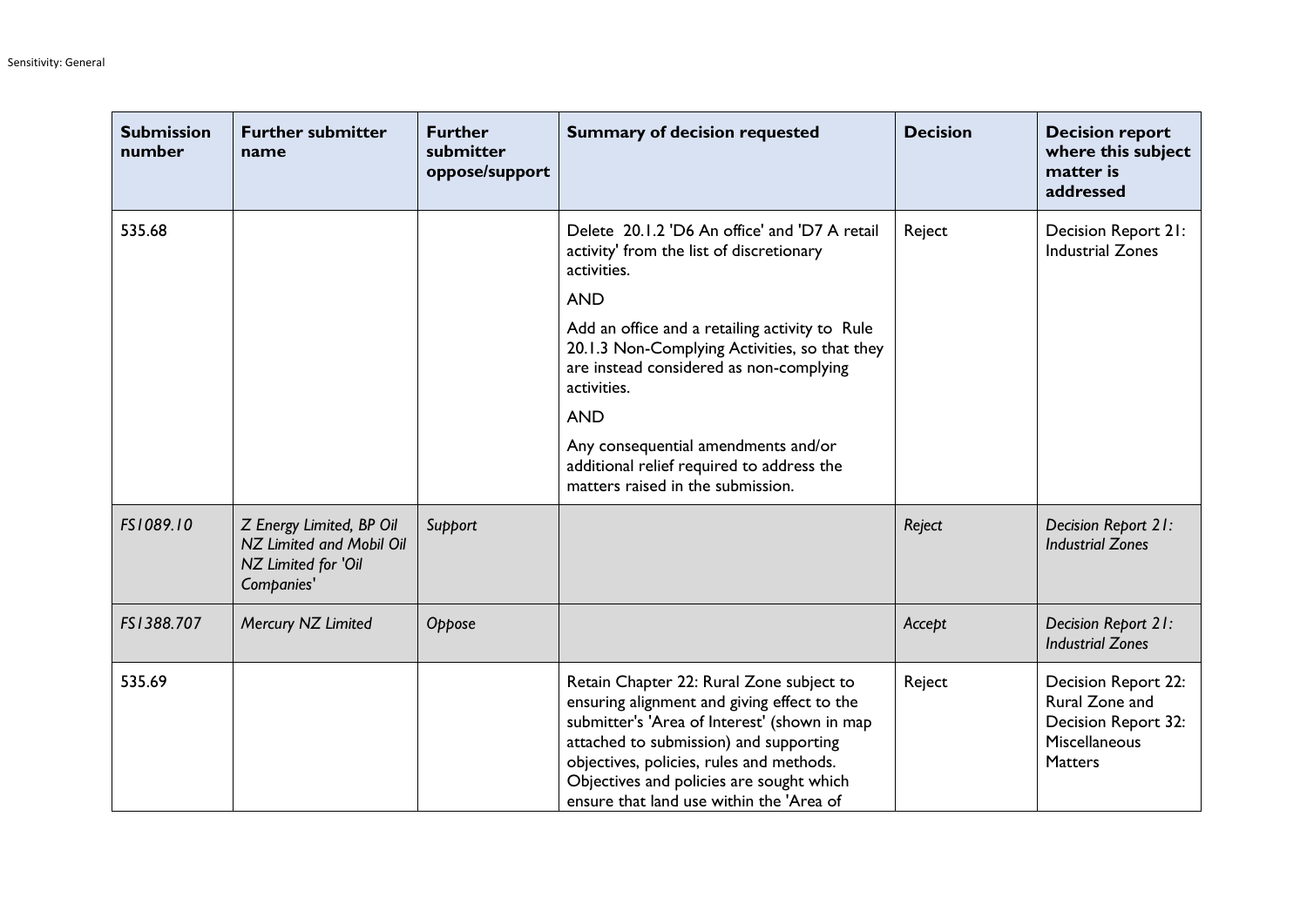| <b>Submission</b><br>number | <b>Further submitter</b><br>name    | <b>Further</b><br>submitter<br>oppose/support | <b>Summary of decision requested</b>                                                                                                                                                                                                                                                                                                    | <b>Decision</b> | <b>Decision report</b><br>where this subject<br>matter is<br>addressed                              |
|-----------------------------|-------------------------------------|-----------------------------------------------|-----------------------------------------------------------------------------------------------------------------------------------------------------------------------------------------------------------------------------------------------------------------------------------------------------------------------------------------|-----------------|-----------------------------------------------------------------------------------------------------|
|                             |                                     |                                               | Interest' (shown in map attached to<br>submission) is controlled and enabled at a<br>rate which is consistent with and prioritises<br>Hamilton City Council's strategic land use<br>plans and urban growth strategies including<br>avoidance of urban sprawl, inefficient use of<br>land and infrastructure and non-rural land<br>uses. |                 |                                                                                                     |
| FS1062.80                   | <b>Andrew and Christine</b><br>Gore | Oppose                                        |                                                                                                                                                                                                                                                                                                                                         | Accept          | Decision Report 22:<br>Rural Zone and<br>Decision Report 32:<br><b>Miscellaneous Matters</b>        |
| FS1157.10                   | <b>Gordon Downey</b>                | Support                                       |                                                                                                                                                                                                                                                                                                                                         | Reject          | Decision Report 22:<br><b>Rural Zone and</b><br>Decision Report 32:<br><b>Miscellaneous Matters</b> |
| FS1164.15                   | <b>Tamara Huaki</b>                 | Support                                       |                                                                                                                                                                                                                                                                                                                                         | Reject          | Decision Report 22:<br><b>Rural Zone and</b><br>Decision Report 32:<br><b>Miscellaneous Matters</b> |
| FS1165.11                   | Pekerangi Kee-Huaki                 | Support                                       |                                                                                                                                                                                                                                                                                                                                         | Reject          | Decision Report 22:<br>Rural Zone and<br>Decision Report 32:<br><b>Miscellaneous Matters</b>        |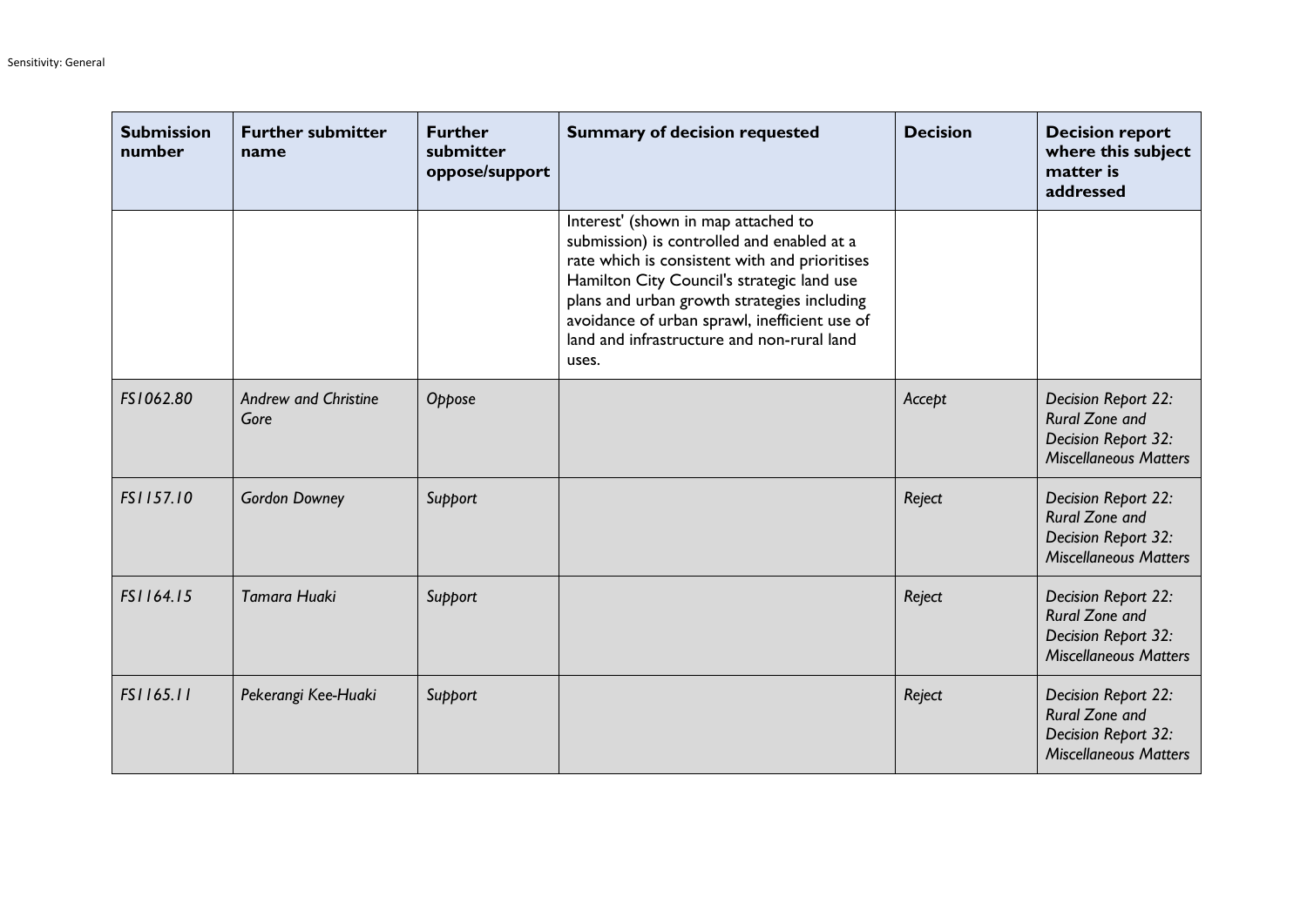| <b>Submission</b><br>number | <b>Further submitter</b><br>name       | <b>Further</b><br>submitter<br>oppose/support | <b>Summary of decision requested</b>                                                                                            | <b>Decision</b> | <b>Decision report</b><br>where this subject<br>matter is<br>addressed                       |
|-----------------------------|----------------------------------------|-----------------------------------------------|---------------------------------------------------------------------------------------------------------------------------------|-----------------|----------------------------------------------------------------------------------------------|
| FS1166.11                   | Jarod Kowhai Huaki                     | Support                                       |                                                                                                                                 | Reject          | Decision Report 22:<br>Rural Zone and<br>Decision Report 32:<br><b>Miscellaneous Matters</b> |
| FS1388.708                  | Mercury NZ Limited                     | Oppose                                        |                                                                                                                                 | Accept          | Decision Report 22:<br>Rural Zone and<br>Decision Report 32:<br><b>Miscellaneous Matters</b> |
| 535.70                      |                                        |                                               | Delete the non-rural activities from Rule<br>22.1.5 NC4 Non-Complying Activities as they<br>relate to the Urban Expansion Area. | Reject          | Decision Report 22:<br><b>Rural Zone</b>                                                     |
|                             |                                        |                                               | <b>AND</b><br>Add these activities to Rule 22.1.1 Prohibited<br>as prohibited activities.<br><b>AND</b>                         |                 |                                                                                              |
|                             |                                        |                                               | Any consequential amendments and/or<br>additional relief required to address the<br>matters raised in the submission.           |                 |                                                                                              |
| FS1062.81                   | <b>Andrew and Christine</b><br>Gore    | Oppose                                        |                                                                                                                                 | Accept          | Decision Report 22:<br><b>Rural Zone</b>                                                     |
| FS1149.15                   | Gavin Lovegrove and<br>Michelle Peddie | Support                                       |                                                                                                                                 | Reject          | Decision Report 22:<br><b>Rural Zone</b>                                                     |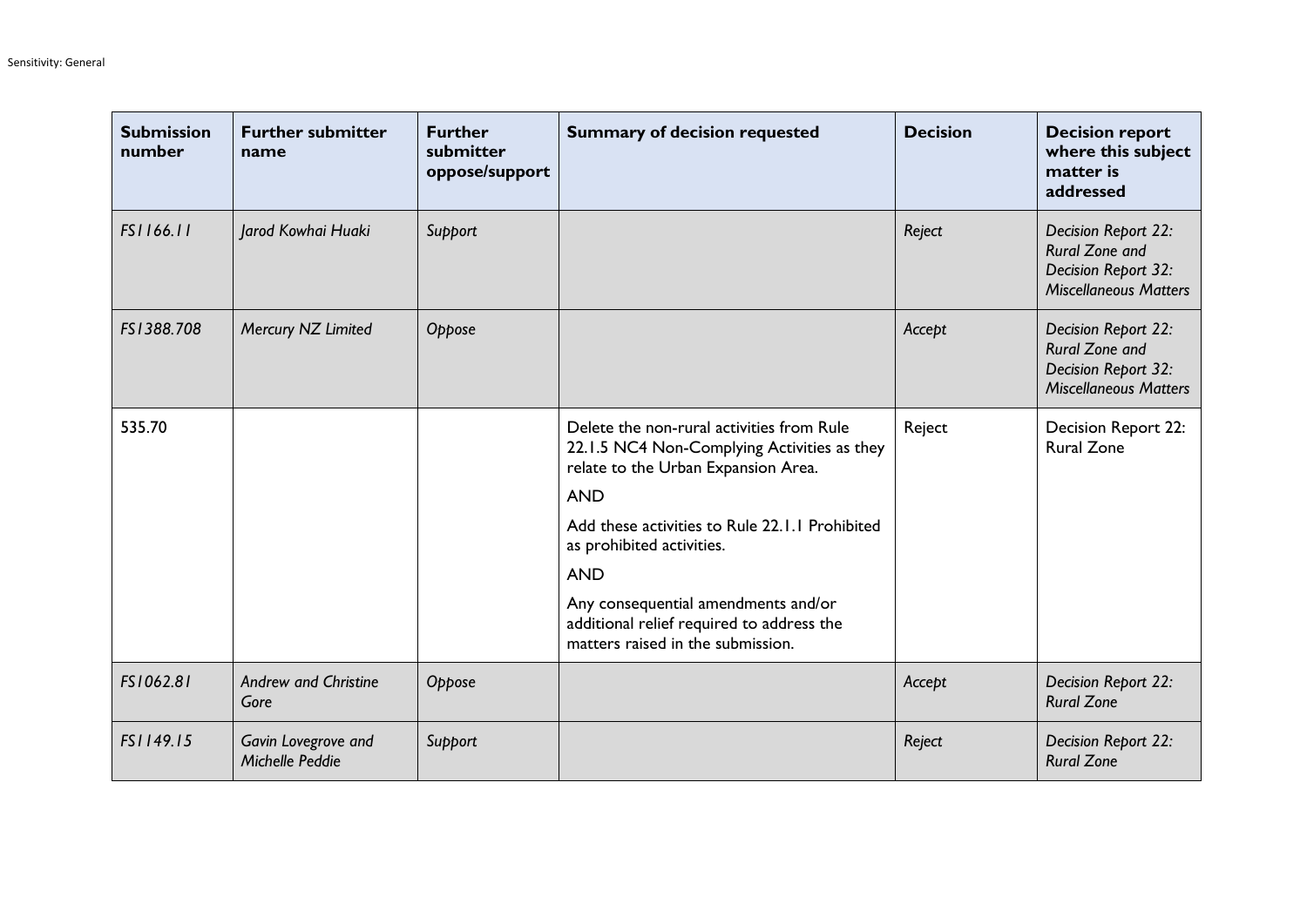| <b>Submission</b><br>number | <b>Further submitter</b><br>name         | <b>Further</b><br>submitter<br>oppose/support | <b>Summary of decision requested</b>                                                                                                                     | <b>Decision</b> | <b>Decision report</b><br>where this subject<br>matter is<br>addressed |
|-----------------------------|------------------------------------------|-----------------------------------------------|----------------------------------------------------------------------------------------------------------------------------------------------------------|-----------------|------------------------------------------------------------------------|
| FS1182.16                   | <b>Newstead Country</b><br>Preschool     | <b>Not Stated</b>                             |                                                                                                                                                          | Reject          | Decision Report 22:<br><b>Rural Zone</b>                               |
| FS1183.11                   | <b>Noel Gordon Smith</b>                 | Support                                       |                                                                                                                                                          | Reject          | Decision Report 22:<br><b>Rural Zone</b>                               |
| FS1204.16                   | Christian & Natasha<br><b>McDean</b>     | Support                                       |                                                                                                                                                          | Reject          | Decision Report 22:<br><b>Rural Zone</b>                               |
| FS1216.14                   | <b>Newstead Residents</b><br>Association | Support                                       |                                                                                                                                                          | Reject          | Decision Report 22:<br><b>Rural Zone</b>                               |
| FS1280.14                   | Dennis and Jan<br>Tickelpenny            | Support                                       |                                                                                                                                                          | Reject          | Decision Report 22:<br><b>Rural Zone</b>                               |
| FS1388.709                  | Mercury NZ Limited                       | Oppose                                        |                                                                                                                                                          | Accept          | Decision Report 22:<br><b>Rural Zone</b>                               |
| 535.71                      |                                          |                                               | Delete Rule 22.2.7 P2 Indigenous vegetation<br>clearance inside a Significant Natural Area;<br><b>AND</b><br>Delete Rule 22.2.7 P6 Indigenous vegetation | Reject          | Decision Report 9:<br>Significant Natural<br>Areas                     |
|                             |                                          |                                               | clearance inside a Significant Natural Area.<br><b>AND</b>                                                                                               |                 |                                                                        |
|                             |                                          |                                               | Any consequential amendments and/or<br>additional relief required to address the<br>matters raised in the submission.                                    |                 |                                                                        |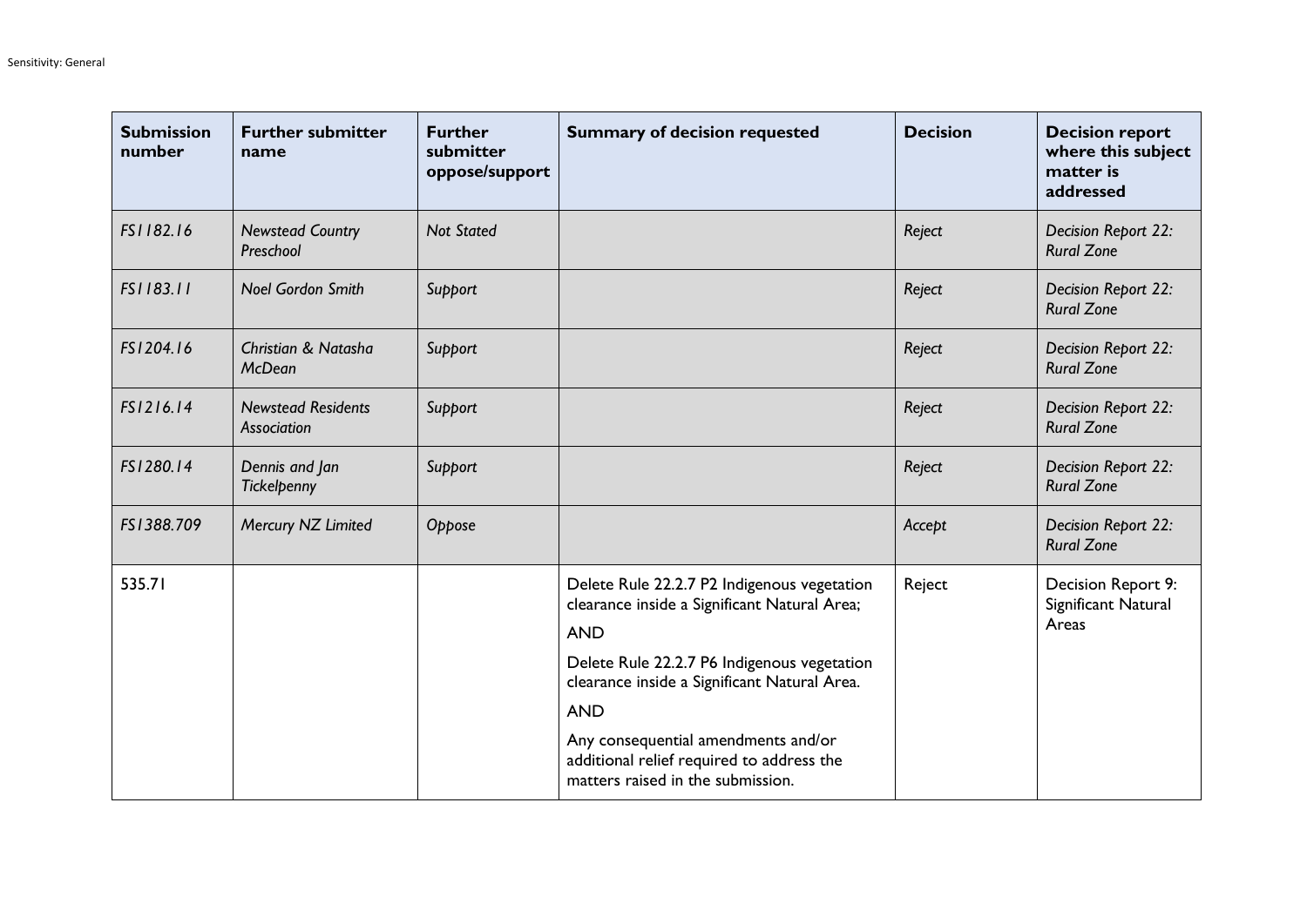| <b>Submission</b><br>number | <b>Further submitter</b><br>name              | <b>Further</b><br>submitter<br>oppose/support | <b>Summary of decision requested</b>                                                                                                                                                                                                                                                                                                                                          | <b>Decision</b> | <b>Decision report</b><br>where this subject<br>matter is<br>addressed |
|-----------------------------|-----------------------------------------------|-----------------------------------------------|-------------------------------------------------------------------------------------------------------------------------------------------------------------------------------------------------------------------------------------------------------------------------------------------------------------------------------------------------------------------------------|-----------------|------------------------------------------------------------------------|
| FS1340.85                   | TaTa Valley Limited                           | Oppose                                        |                                                                                                                                                                                                                                                                                                                                                                               | Accept          |                                                                        |
| FS1345.108                  | <b>Genesis Energy Limited</b>                 | Oppose                                        |                                                                                                                                                                                                                                                                                                                                                                               | Accept          |                                                                        |
| FS1377.131                  | Havelock Village Limited                      | Oppose                                        |                                                                                                                                                                                                                                                                                                                                                                               | Accept          |                                                                        |
| 535.72                      |                                               |                                               | Retain the prohibited activity status for Rule<br>22.4.1.1 PR1 Prohibited Subdivision.<br><b>AND</b><br>Add a clause to Rule 22.4.1.1 P1 Prohibited<br>subdivision as follows: Any boundary<br>relocation or rural hamlet subdivision.<br><b>AND</b><br>Any consequential amendments and/or<br>additional relief required to address the<br>matters raised in the submission. | Reject          | Decision Report 22:<br><b>Rural Zone</b>                               |
| FS1172.1                    | <b>CDL Land New Zealand</b><br><b>Limited</b> | Oppose                                        |                                                                                                                                                                                                                                                                                                                                                                               | Accept          |                                                                        |
| FS1062.82                   | <b>Andrew and Christine</b><br>Gore           | Oppose                                        |                                                                                                                                                                                                                                                                                                                                                                               | Accept          |                                                                        |
| FS1131.48                   | The Village Church Trust                      | Oppose                                        |                                                                                                                                                                                                                                                                                                                                                                               | Accept          |                                                                        |
| FS1287.23                   | <b>Blue Wallace Surveyors</b><br>Ltd          | Oppose                                        |                                                                                                                                                                                                                                                                                                                                                                               | Accept          |                                                                        |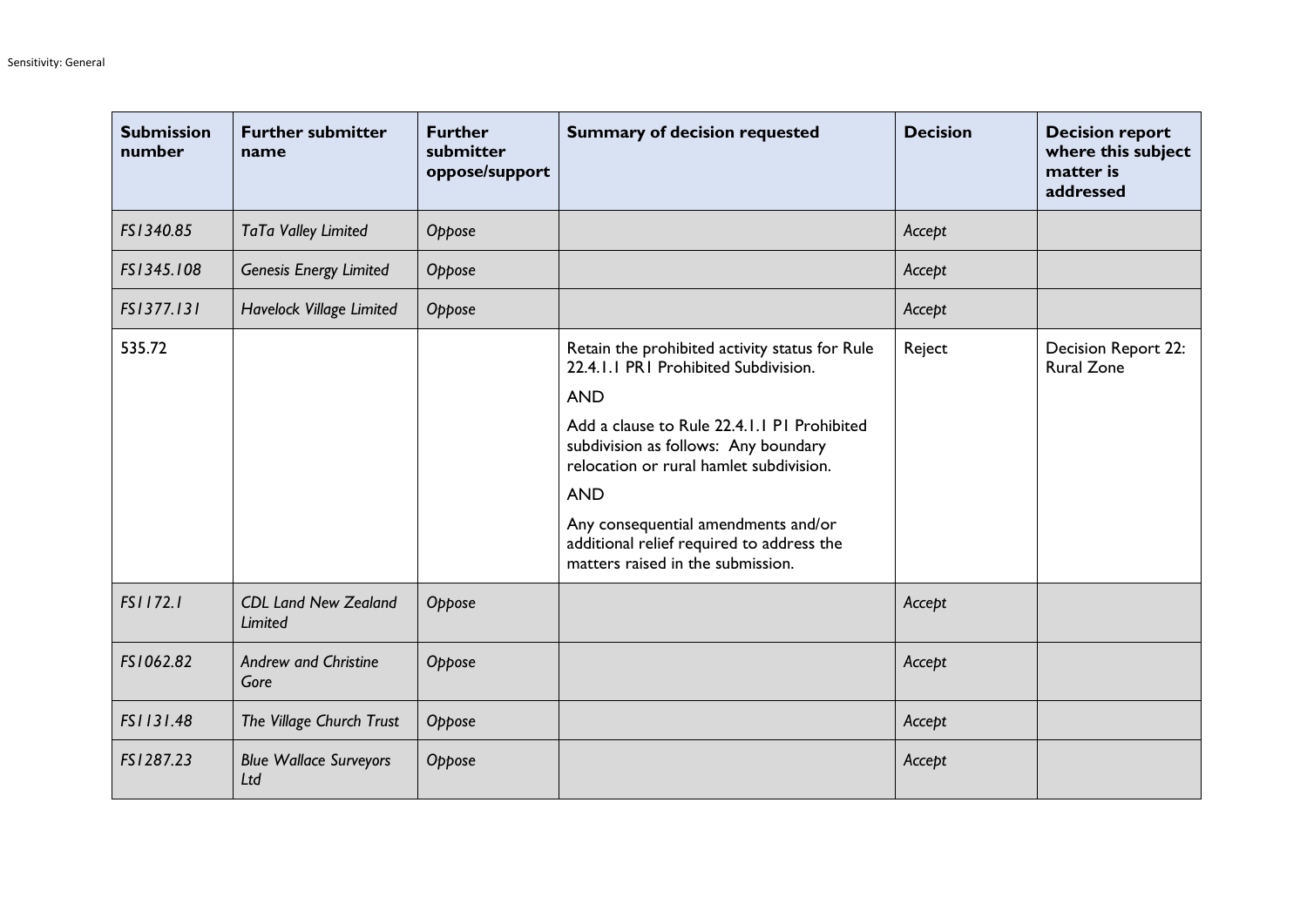| <b>Submission</b><br>number | <b>Further submitter</b><br>name                                        | <b>Further</b><br>submitter<br>oppose/support | <b>Summary of decision requested</b>                                                                                                                                                                                                                                                                    | <b>Decision</b> | <b>Decision report</b><br>where this subject<br>matter is<br>addressed |
|-----------------------------|-------------------------------------------------------------------------|-----------------------------------------------|---------------------------------------------------------------------------------------------------------------------------------------------------------------------------------------------------------------------------------------------------------------------------------------------------------|-----------------|------------------------------------------------------------------------|
| FS1333.16                   | <b>Fonterra Limited</b>                                                 | Support                                       |                                                                                                                                                                                                                                                                                                         | Reject          |                                                                        |
| FS1388.710                  | Mercury NZ Limited                                                      | Oppose                                        |                                                                                                                                                                                                                                                                                                         | Accept          |                                                                        |
| 535.73                      |                                                                         |                                               | Amend Rule 22.4.1.2 RD1 (a) (ii) General<br>subdivision, as follows: (a)(ii) The Record of<br>Title to be subdivided must be at least 20 40<br>hectares in area;<br><b>AND</b><br>Any consequential amendments and/or<br>additional relief required to address the<br>matters raised in the submission. | Accept          | Decision Report 22:<br><b>Rural Zone</b>                               |
| FS1020.2                    | Roger & Bronwyn<br>Crawford on behalf of<br>Roger & Bronwyn<br>Crawford | Oppose                                        |                                                                                                                                                                                                                                                                                                         | Reject          |                                                                        |
| FS1130.2                    | James Crisp Holdings &<br>Ryedale Farm Partnership                      | Oppose                                        |                                                                                                                                                                                                                                                                                                         | Reject          |                                                                        |
| FS1308.75                   | The Surveying Company                                                   | Oppose                                        |                                                                                                                                                                                                                                                                                                         | Reject          |                                                                        |
| FS1328.23                   | Kenneth Graham Barry                                                    | Oppose                                        |                                                                                                                                                                                                                                                                                                         | Reject          |                                                                        |
| FS1388.711                  | Mercury NZ Limited                                                      | Oppose                                        |                                                                                                                                                                                                                                                                                                         | Reject          |                                                                        |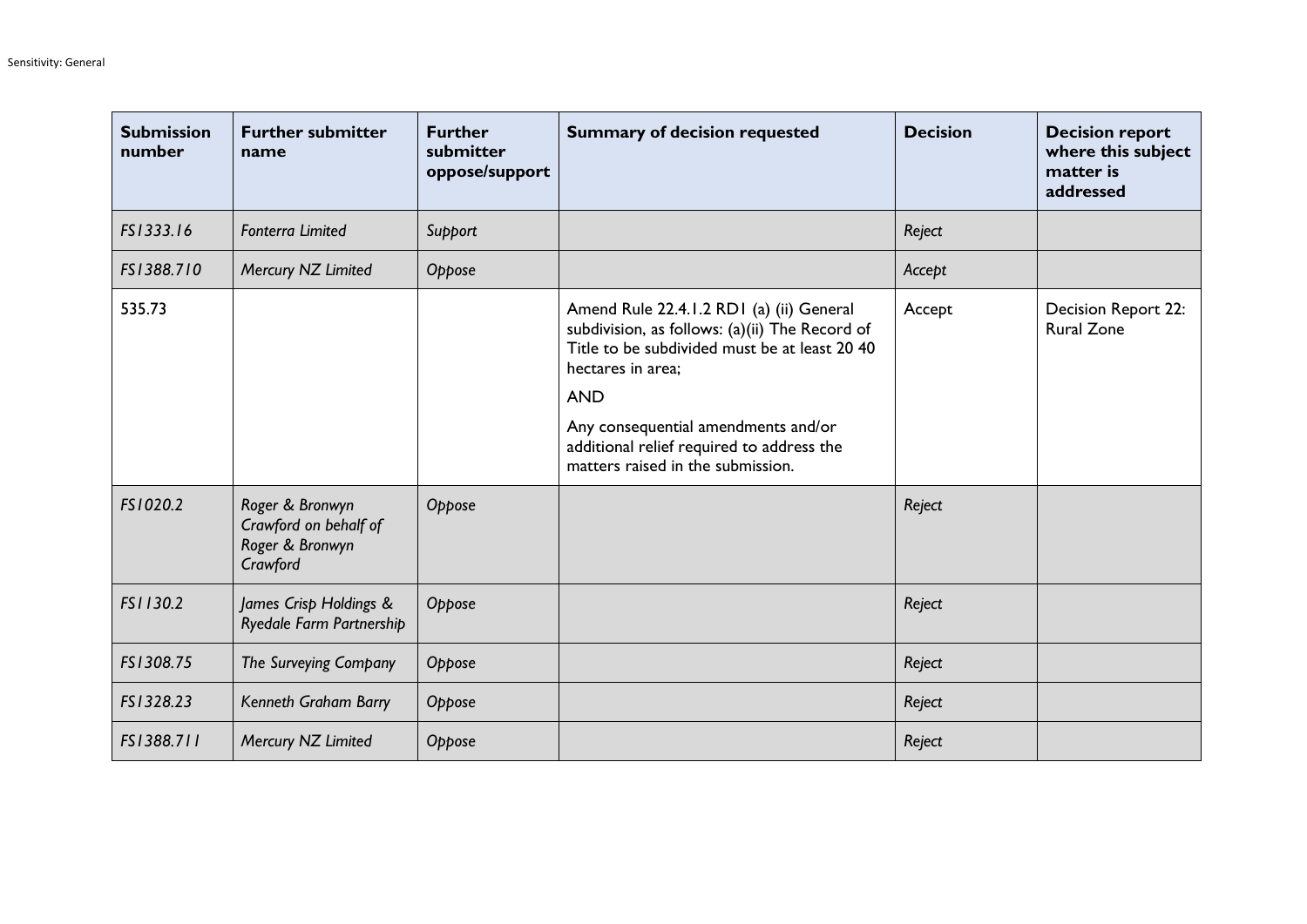| <b>Submission</b><br>number | <b>Further submitter</b><br>name     | <b>Further</b><br>submitter<br>oppose/support | <b>Summary of decision requested</b>                                                                                                                                                                                                                                                                                                                                                                                                                                                                                                                                                                                                                                      | <b>Decision</b> | <b>Decision report</b><br>where this subject<br>matter is<br>addressed |
|-----------------------------|--------------------------------------|-----------------------------------------------|---------------------------------------------------------------------------------------------------------------------------------------------------------------------------------------------------------------------------------------------------------------------------------------------------------------------------------------------------------------------------------------------------------------------------------------------------------------------------------------------------------------------------------------------------------------------------------------------------------------------------------------------------------------------------|-----------------|------------------------------------------------------------------------|
| 535.74                      |                                      |                                               | Retain Chapter 23: Country Living Zone<br>subject to ensuring alignment and giving effect<br>to the submitter's 'Area of Interest' (shown in<br>map attached to submission) and supporting<br>objectives, policies, rules and methods.<br>Objectives and policies are sought which<br>ensure that land use within the 'Area of<br>Interest' (shown in map attached to<br>submission) is controlled and enabled at a<br>rate which is consistent with and prioritises<br>Hamilton City Council's strategic land use<br>plans and urban growth strategies including<br>avoidance of urban sprawl, inefficient use of<br>land and infrastructure and non-rural land<br>uses. | Accept in Part  | Decision Report 32:<br>Miscellaneous<br><b>Matters</b>                 |
| FS1197.22                   | <b>Bowrock Properties</b><br>Limited | Oppose                                        |                                                                                                                                                                                                                                                                                                                                                                                                                                                                                                                                                                                                                                                                           | Accept in Part  |                                                                        |
| FS1311.17                   | Ethan & Rachael Findlay              | Oppose                                        |                                                                                                                                                                                                                                                                                                                                                                                                                                                                                                                                                                                                                                                                           | Accept in Part  |                                                                        |
| FS1388.712                  | Mercury NZ Limited                   | Oppose                                        |                                                                                                                                                                                                                                                                                                                                                                                                                                                                                                                                                                                                                                                                           | Accept in Part  |                                                                        |
| 535.75                      |                                      |                                               | Amend Rule 23.1.3 Discretionary Activities,<br>to ensure existing commercial centres are<br>maintained (currently listed as D3) in the<br>Country Living Zone; AND Add objectives<br>and policies as a consequential amendment.                                                                                                                                                                                                                                                                                                                                                                                                                                           | Accept          | Decision Report 18:<br><b>Country Living Zone</b>                      |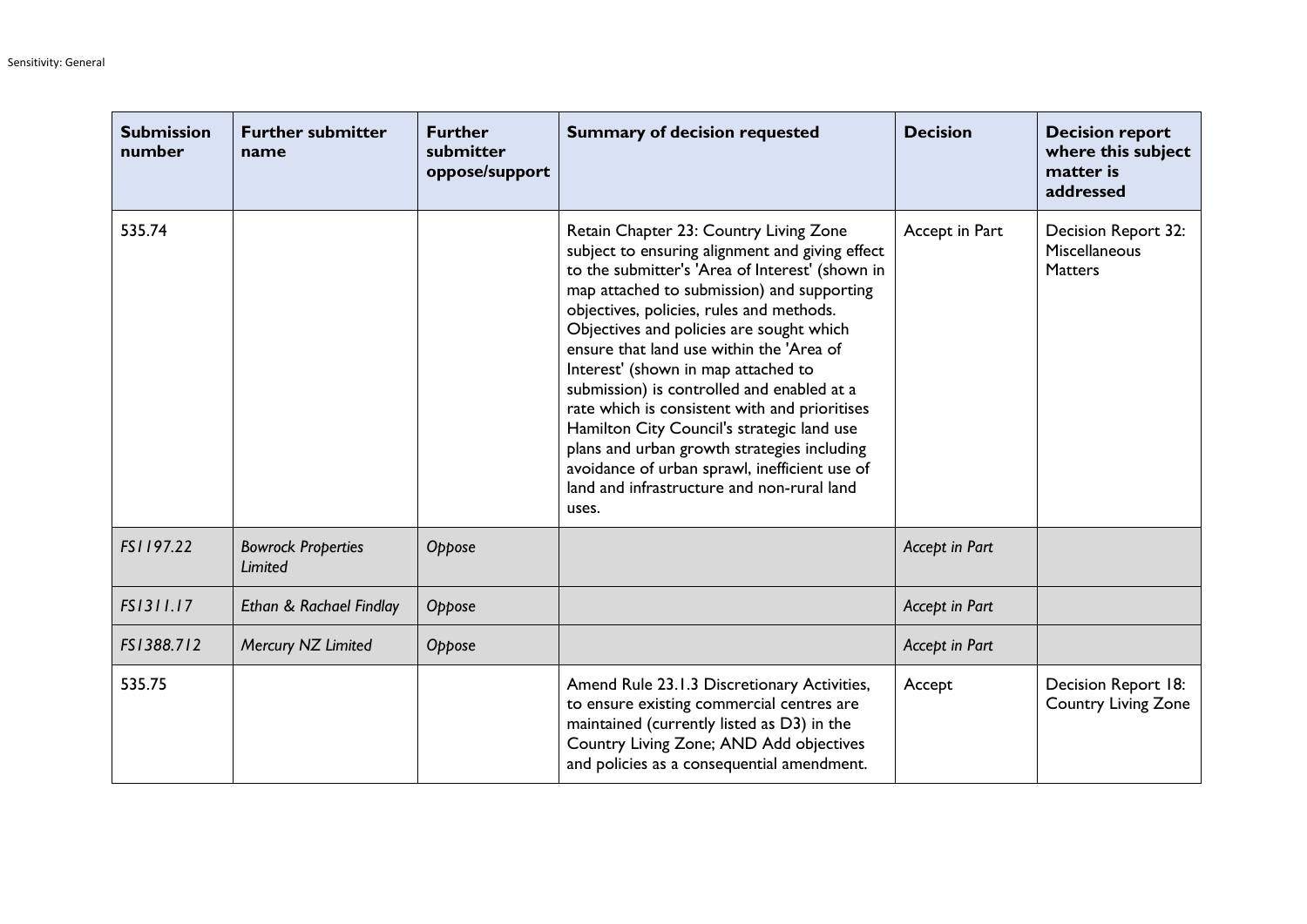| <b>Submission</b><br>number | <b>Further submitter</b><br>name     | <b>Further</b><br>submitter<br>oppose/support | <b>Summary of decision requested</b>                                                                                                                                                                                     | <b>Decision</b> | <b>Decision report</b><br>where this subject<br>matter is<br>addressed |
|-----------------------------|--------------------------------------|-----------------------------------------------|--------------------------------------------------------------------------------------------------------------------------------------------------------------------------------------------------------------------------|-----------------|------------------------------------------------------------------------|
|                             |                                      |                                               | <b>AND</b>                                                                                                                                                                                                               |                 |                                                                        |
|                             |                                      |                                               | Any consequential amendments and/or<br>additional relief required to address the<br>matters raised in the submission.                                                                                                    |                 |                                                                        |
| FS1388.713                  | Mercury NZ Limited                   | Oppose                                        |                                                                                                                                                                                                                          | Reject          |                                                                        |
| 535.76                      |                                      |                                               | Delete Rule 23.2.8 P2 Indigenous vegetation<br>clearance inside a Significant Natural Area.<br><b>AND</b>                                                                                                                | Reject          | Decision Report 9:<br>Significant Natural<br>Areas                     |
|                             |                                      |                                               | Delete Rule 23.2.8 P6 Indigenous vegetation<br>clearance inside a Significant Natural Area.<br>AND Any consequential amendments and/or<br>additional relief required to address the<br>matters raised in the submission. |                 |                                                                        |
| 535.77                      |                                      |                                               | Retain the Prohibited Activity status of Rule<br>23.4.1 Prohibited subdivision, as notified.                                                                                                                             | Reject          | Decision Report 18:<br><b>Country Living Zone</b>                      |
| FS1287.21                   | <b>Blue Wallace Surveyors</b><br>Ltd | Oppose                                        |                                                                                                                                                                                                                          | Accept          |                                                                        |
| FS1333.19                   | <b>Fonterra Limited</b>              | Support                                       |                                                                                                                                                                                                                          | Reject          |                                                                        |
| FS1388.714                  | Mercury NZ Limited                   | Oppose                                        |                                                                                                                                                                                                                          | Accept          |                                                                        |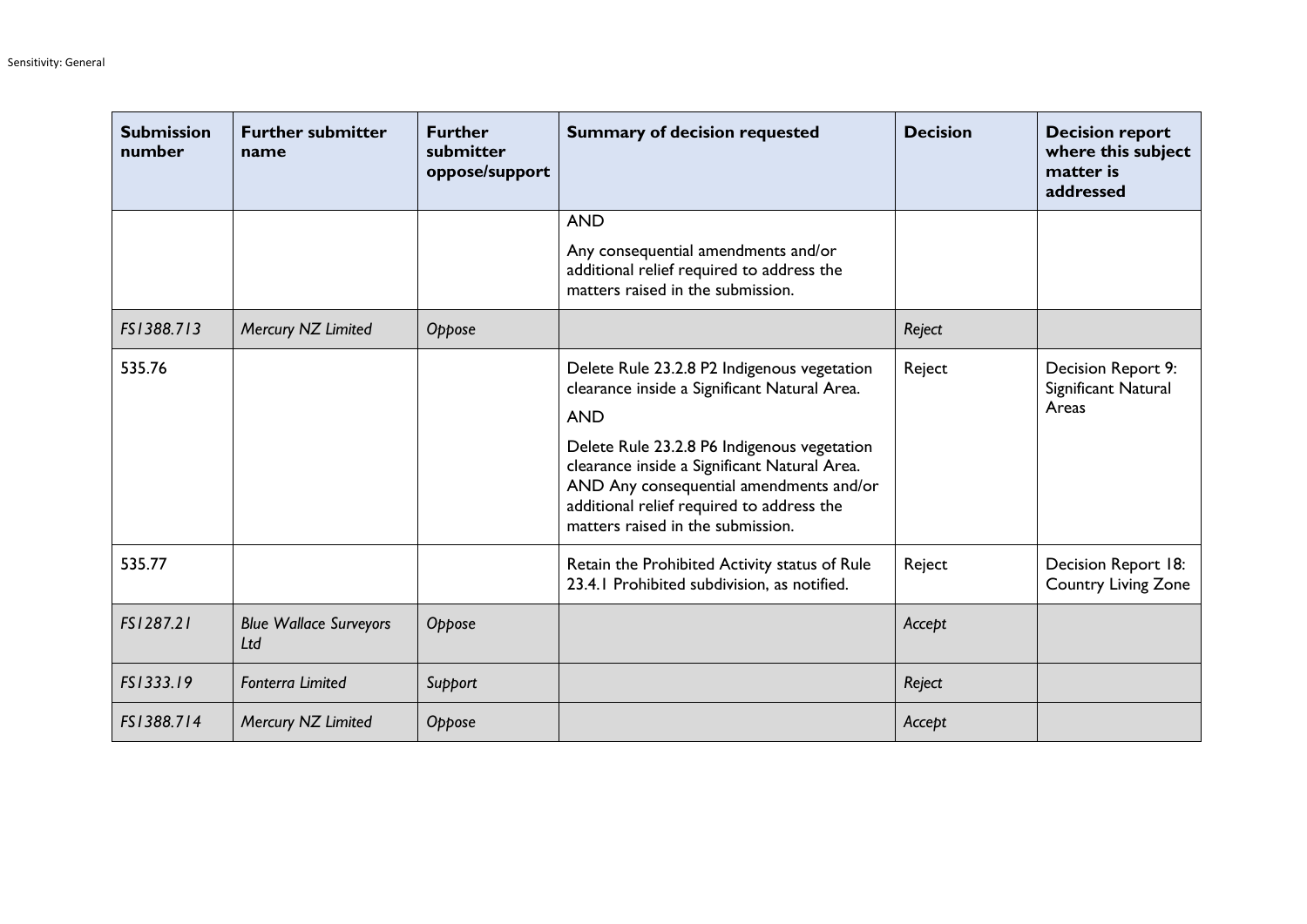| <b>Submission</b><br>number | <b>Further submitter</b><br>name | <b>Further</b><br>submitter<br>oppose/support | <b>Summary of decision requested</b>                                                                                                                                                                                                                                                                                                            | <b>Decision</b> | <b>Decision report</b><br>where this subject<br>matter is<br>addressed |
|-----------------------------|----------------------------------|-----------------------------------------------|-------------------------------------------------------------------------------------------------------------------------------------------------------------------------------------------------------------------------------------------------------------------------------------------------------------------------------------------------|-----------------|------------------------------------------------------------------------|
| 535.78                      |                                  |                                               | Retain Chapter 24: Village Zone subject to<br>ensuring alignment and giving effect to the<br>submitter's 'Area of Interest' and supporting<br>objectives, policies and rules and methods.                                                                                                                                                       | Accept in Part  | <b>Decision Report 32:</b><br>Miscellaneous<br><b>Matters</b>          |
| FS1388.715                  | Mercury NZ Limited               | Oppose                                        |                                                                                                                                                                                                                                                                                                                                                 | Accept in Part  |                                                                        |
| 535.79                      |                                  |                                               | Delete Rule 24.2.8 P2 Indigenous vegetation<br>clearance inside a Significant Natural Area.<br><b>AND</b><br>Delete Rule 24.2.8 P6 Indigenous vegetation<br>clearance inside a Significant Natural Area.<br><b>AND</b><br>Any consequential amendments and/or<br>additional relief required to address the<br>matters raised in the submission. | Reject          | Decision Report 9:<br>Significant Natural<br>Areas                     |
| FS1129.77                   | <b>Auckland Council</b>          | Support                                       |                                                                                                                                                                                                                                                                                                                                                 | Accept          |                                                                        |
| 535.80                      |                                  |                                               | No specific decision sought, but submission<br>opposes the subdivision provisions for Te<br>Kowhai in Rule 24.4.2 Subdivision Te Kowhai<br>and Tuakau.                                                                                                                                                                                          | Accept in part  | Decision Report 17:<br>Village Zone                                    |
| FS1335.4                    | Greig Metcalfe for CKL           | Oppose                                        |                                                                                                                                                                                                                                                                                                                                                 | Accept in part  |                                                                        |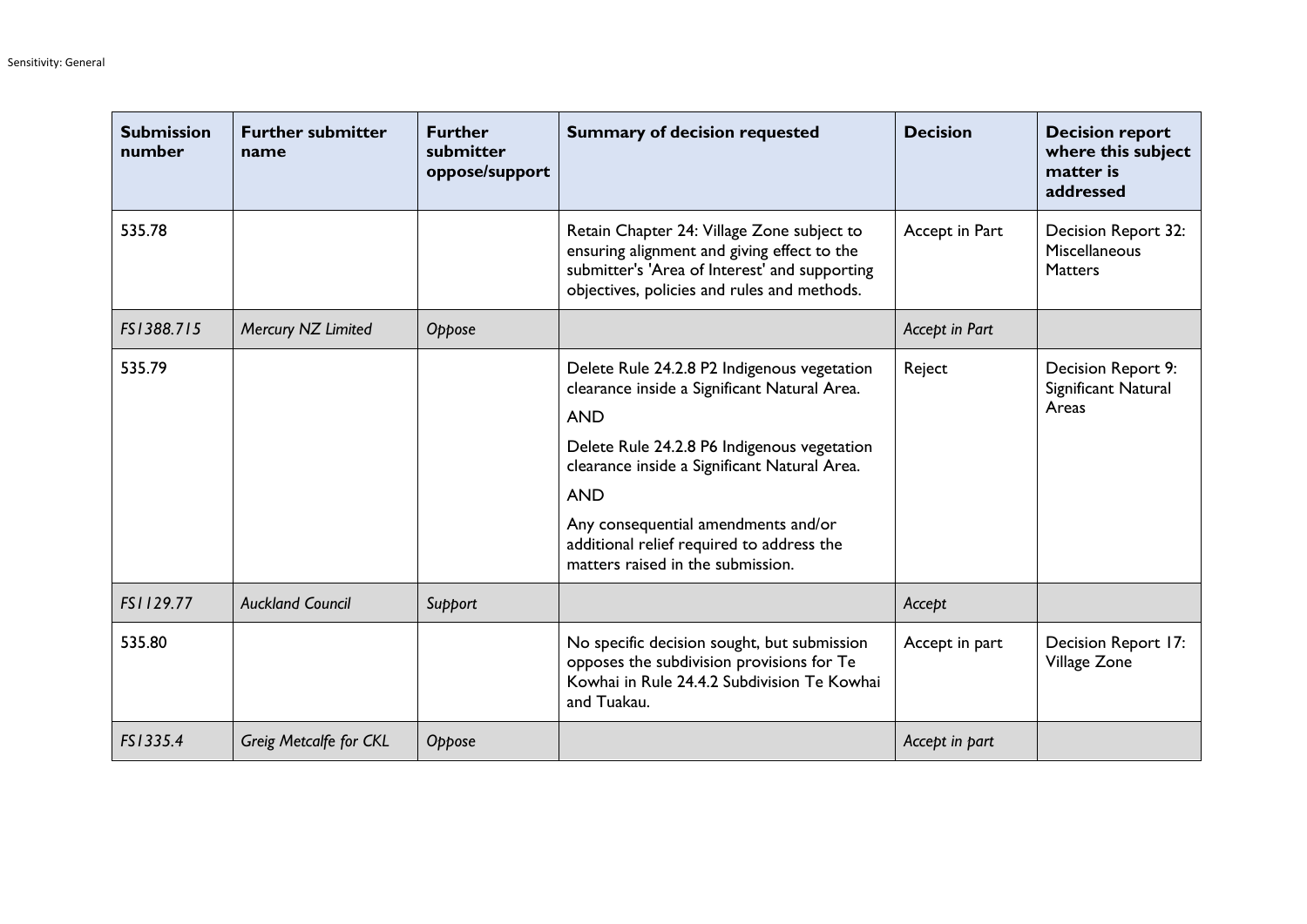| <b>Submission</b><br>number | <b>Further submitter</b><br>name | <b>Further</b><br>submitter<br>oppose/support | <b>Summary of decision requested</b>                                                                                                                                                                                                                                                                                                                     | <b>Decision</b> | <b>Decision report</b><br>where this subject<br>matter is<br>addressed |
|-----------------------------|----------------------------------|-----------------------------------------------|----------------------------------------------------------------------------------------------------------------------------------------------------------------------------------------------------------------------------------------------------------------------------------------------------------------------------------------------------------|-----------------|------------------------------------------------------------------------|
| 535.81                      |                                  |                                               | No specific decision sought, but submission<br>opposes the rules for Te Kowhai Airpark in<br>Chapter 27: Te Kowhai Airpark Zone.                                                                                                                                                                                                                         | Reject          | Decision Report 26:<br>Te Kowhai Airpark<br>Zone                       |
| FS1339.196                  | <b>NZTE Operations Limited</b>   | Oppose                                        |                                                                                                                                                                                                                                                                                                                                                          | Accept          |                                                                        |
| 535.82                      |                                  |                                               | Amend Rule 27.1.1 P31 and P32 Activity<br>Status Table, to ensure commercial zoning at<br>the airpark does not increase in scale and risk<br>impacting on established commercial centres<br>within Hamilton City.<br><b>AND</b><br>Any consequential amendments and/or<br>additional relief required to address the<br>matters raised in the submission. | Reject          | <b>Decision Report 26:</b><br>Te Kowhai Airpark<br>Zone                |
| FS1339.187                  | <b>NZTE Operations Limited</b>   | Oppose                                        |                                                                                                                                                                                                                                                                                                                                                          | Accept          |                                                                        |
| 535.83                      |                                  |                                               | Amend Rule 27.4.2 Subdivision Allotment<br>Size, to simplify the subdivision framework<br>and clarify what the infrastructure<br>implications are, what quantum of<br>development can occur and what effects are<br>anticipated from subdivision within this zone.<br><b>AND</b>                                                                         | Accept          | Decision Report 26:<br>Te Kowhai Airpark<br>Zone                       |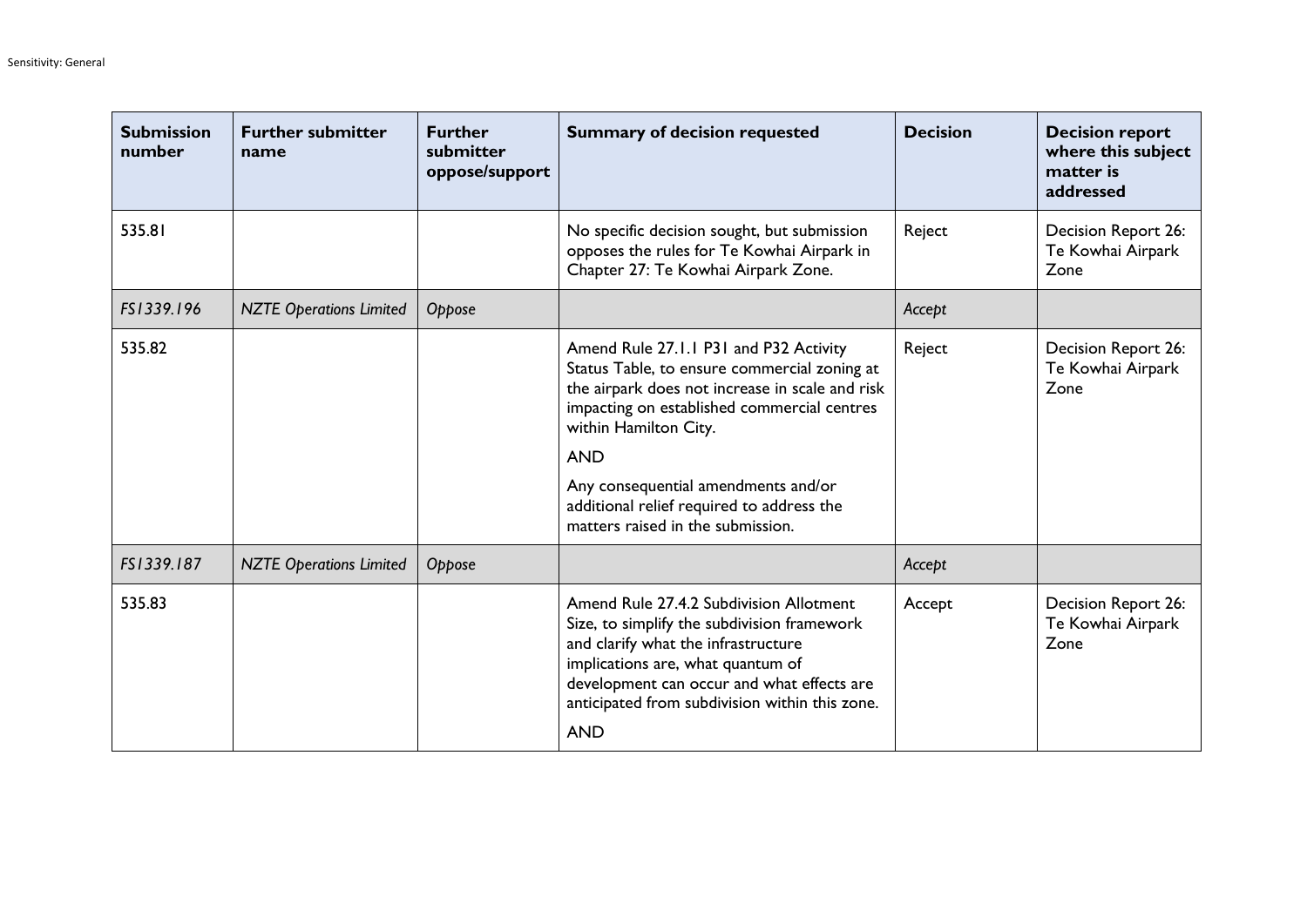| <b>Submission</b><br>number | <b>Further submitter</b><br>name              | <b>Further</b><br>submitter<br>oppose/support | <b>Summary of decision requested</b>                                                                                                                                                                                                                                                                                  | <b>Decision</b> | <b>Decision report</b><br>where this subject<br>matter is<br>addressed |
|-----------------------------|-----------------------------------------------|-----------------------------------------------|-----------------------------------------------------------------------------------------------------------------------------------------------------------------------------------------------------------------------------------------------------------------------------------------------------------------------|-----------------|------------------------------------------------------------------------|
|                             |                                               |                                               | Any consequential amendments and/or<br>additional relief required to address the<br>matters raised in the submission.                                                                                                                                                                                                 |                 |                                                                        |
| FS1339.188                  | <b>NZTE Operations</b><br>Limited             | Support                                       |                                                                                                                                                                                                                                                                                                                       | Accept          |                                                                        |
| 535.84                      |                                               |                                               | Delete Appendix 9 Te Kowhai Airfield<br>Precincts Zoning.<br><b>AND</b><br>Any consequential amendments and/or<br>additional relief required to address the<br>matters raised in the submission.                                                                                                                      | Reject          | Decision Report 26:<br>Te Kowhai Airpark<br>Zone                       |
| 535.85                      |                                               |                                               | Add to Schedule 30.1 Historic Heritage Items<br>St Paul's Methodist Church (which is to be<br>shifted from its present location at London<br>Street in Hamilton to Te Kowhai).<br><b>AND</b><br>Any consequential amendments and/or<br>additional relief required to address the<br>matters raised in the submission. | Reject          | Decision Report 8:<br>Historic Heritage                                |
| FS1323.143                  | <b>Heritage New Zealand</b><br>Pouhere Taonga | Support                                       |                                                                                                                                                                                                                                                                                                                       | Reject          |                                                                        |
| 535.86                      |                                               |                                               | Retain the extent of Country Living Zone as<br>notified on the Planning Maps.                                                                                                                                                                                                                                         | Reject          | <b>Decision Reports</b><br>28A - 28O: Zoning                           |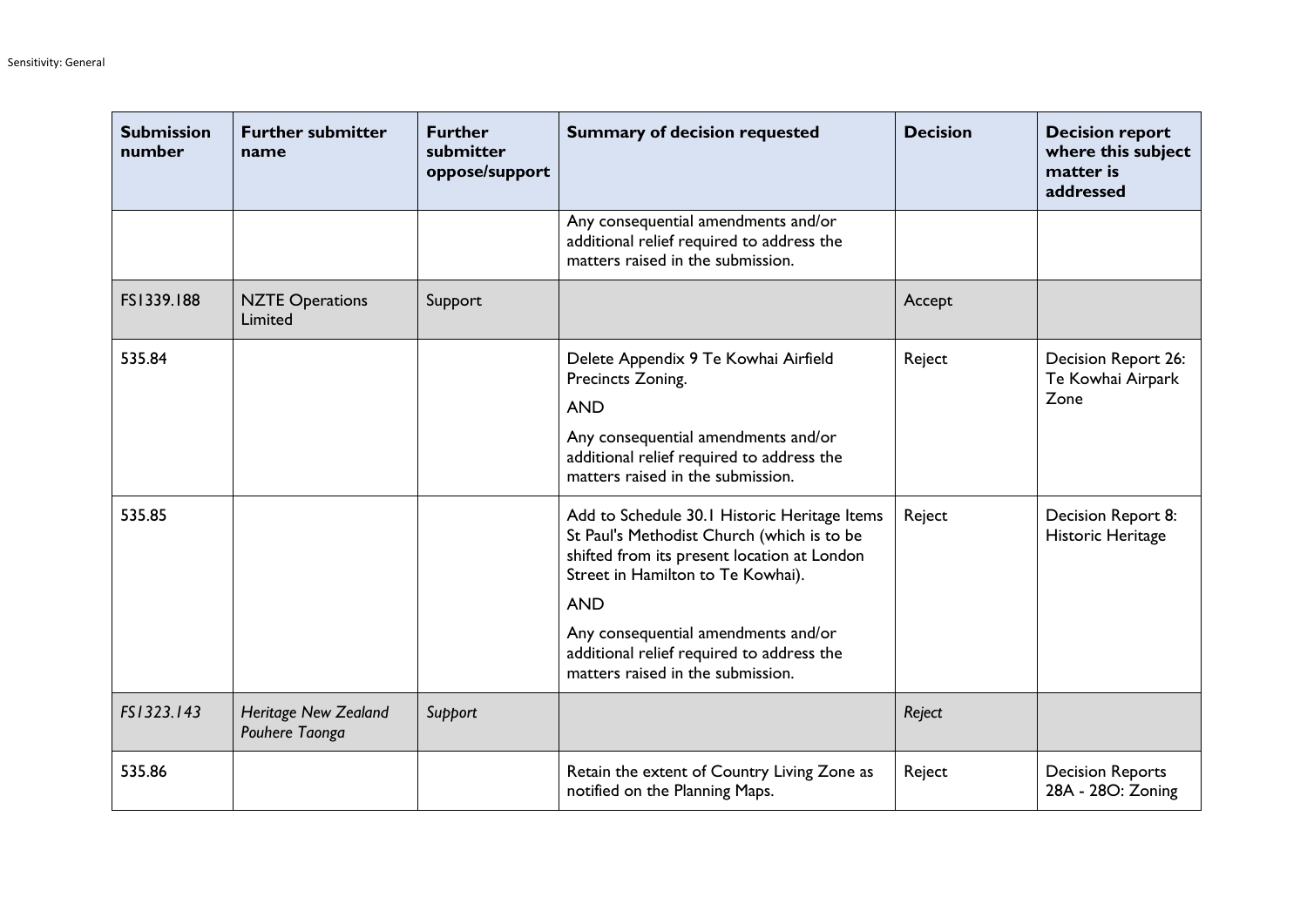| <b>Submission</b><br>number | <b>Further submitter</b><br>name       | <b>Further</b><br>submitter<br>oppose/support | <b>Summary of decision requested</b>                                                                                                                                                                                                                                                                                                                                                                                                                                                                                                        | <b>Decision</b> | <b>Decision report</b><br>where this subject<br>matter is<br>addressed |
|-----------------------------|----------------------------------------|-----------------------------------------------|---------------------------------------------------------------------------------------------------------------------------------------------------------------------------------------------------------------------------------------------------------------------------------------------------------------------------------------------------------------------------------------------------------------------------------------------------------------------------------------------------------------------------------------------|-----------------|------------------------------------------------------------------------|
| FS1197.23                   | <b>Bowrock Properties</b><br>Limited   | Oppose                                        |                                                                                                                                                                                                                                                                                                                                                                                                                                                                                                                                             | Accept          |                                                                        |
| FS1311.18                   | Ethan & Rachael Findlay                | Oppose                                        |                                                                                                                                                                                                                                                                                                                                                                                                                                                                                                                                             | Accept          |                                                                        |
| FS1202.134                  | <b>New Zealand Transport</b><br>Agency | Support                                       |                                                                                                                                                                                                                                                                                                                                                                                                                                                                                                                                             | Reject          |                                                                        |
| FS1388.716                  | Mercury NZ Limited                     | Oppose                                        |                                                                                                                                                                                                                                                                                                                                                                                                                                                                                                                                             | Accept          |                                                                        |
| 535.87                      |                                        |                                               | Amend the planning maps by adding an<br>overlay that illustrates the submitters 'Area of<br>Interest' (shown as a map attached to<br>submission) and potentially integrate this with<br>Hamilton's Urban Expansion Area, and if<br>appropriate the mapped Urban Expansion<br>Area can be extended to give effect to the<br>submitters 'Area of Interest' (shown as a map<br>attached to submission).<br><b>AND</b><br>Any consequential amendments and/or<br>additional relief required to address the<br>matters raised in the submission. | Reject          | Decision Report 32:<br>Miscellaneous<br><b>Matters</b>                 |
| FS1131.1                    | The Village Church Trust               | Oppose                                        |                                                                                                                                                                                                                                                                                                                                                                                                                                                                                                                                             | Accept          |                                                                        |
| FS1197.24                   | <b>Bowrock Properties</b><br>Limited   | Oppose                                        |                                                                                                                                                                                                                                                                                                                                                                                                                                                                                                                                             | Accept          |                                                                        |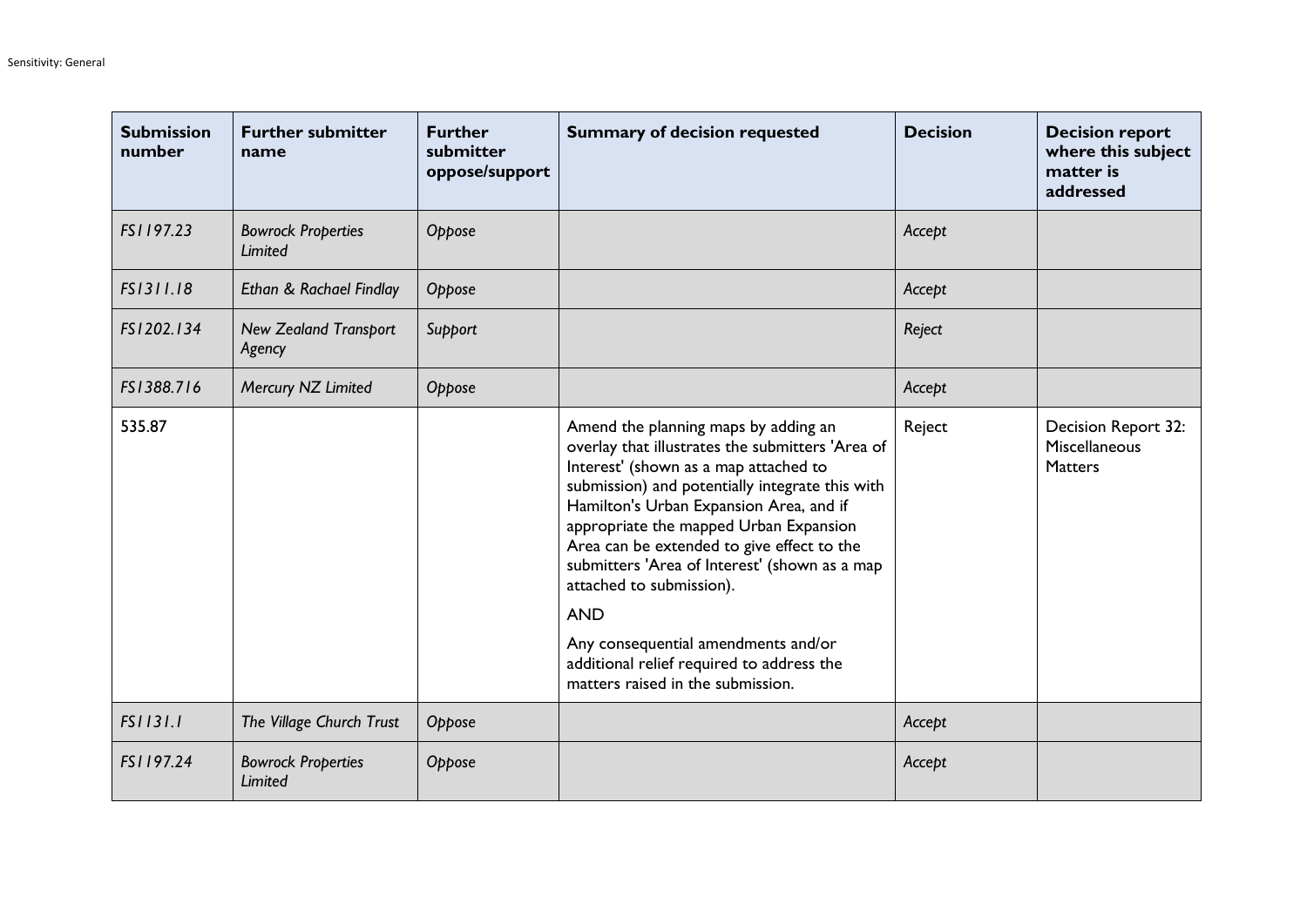| <b>Submission</b><br>number | <b>Further submitter</b><br>name          | <b>Further</b><br>submitter<br>oppose/support | <b>Summary of decision requested</b>                                                                                                                       | <b>Decision</b> | <b>Decision report</b><br>where this subject<br>matter is<br>addressed |
|-----------------------------|-------------------------------------------|-----------------------------------------------|------------------------------------------------------------------------------------------------------------------------------------------------------------|-----------------|------------------------------------------------------------------------|
| FS1311.19                   | Ethan & Rachael Findlay                   | Oppose                                        |                                                                                                                                                            | Accept          |                                                                        |
| FS1388.717                  | Mercury NZ Limited                        | Oppose                                        |                                                                                                                                                            | Accept          |                                                                        |
| 535.88                      |                                           |                                               | No specific decision sought, but the<br>submission opposes the Te Kowhai Airpark<br>Zoning.                                                                | Reject          | Decision Report 26:<br>Te Kowhai Airpark<br>Zone                       |
| FS1062.83                   | <b>Andrew and Christine</b><br>Gore       | Oppose                                        |                                                                                                                                                            | Accept          |                                                                        |
| 535.89                      |                                           |                                               | No specific decision sought, but submission<br>opposes the Te Kowhai Village Zoning.                                                                       | Reject          | Decision Report 28]:<br>Zoning - Te Kowhai                             |
| FS1335.16                   | Greig Metcalfe for CKL                    | Oppose                                        |                                                                                                                                                            | Accept          |                                                                        |
| FS1335.19                   | Greig Metcalfe for CKL                    | Oppose                                        |                                                                                                                                                            | Accept          |                                                                        |
| FS1388.718                  | Mercury NZ Limited                        | Oppose                                        |                                                                                                                                                            | Accept          |                                                                        |
| 535.90                      |                                           |                                               | Retain the notified extent of residential<br>growth at Ngaruawahia, provided that no<br>further residential growth occurs along<br>former State Highway 1. | Accept          | <b>Decision Report</b><br>28L: Zoning -<br>Ngaruawahia                 |
| FS1269.41                   | <b>Housing New Zealand</b><br>Corporation | Oppose                                        |                                                                                                                                                            | Reject          |                                                                        |
| FS1316.49                   | Alstra (2012) Limited                     | Support                                       |                                                                                                                                                            | Accept          |                                                                        |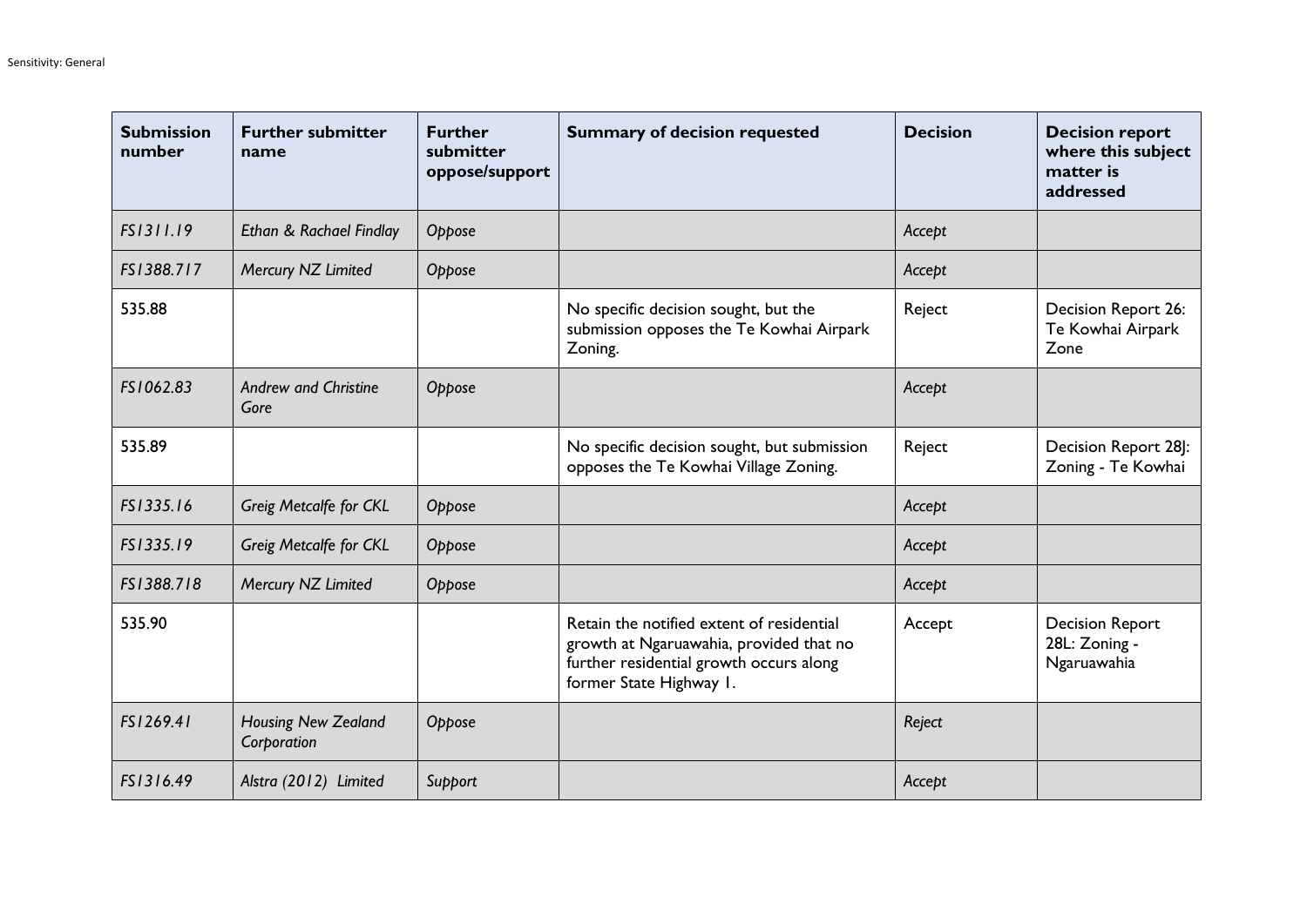| <b>Submission</b><br>number | <b>Further submitter</b><br>name | <b>Further</b><br>submitter<br>oppose/support | <b>Summary of decision requested</b>                                                                                                                                                                                                                                                                                                  | <b>Decision</b> | <b>Decision report</b><br>where this subject<br>matter is<br>addressed |
|-----------------------------|----------------------------------|-----------------------------------------------|---------------------------------------------------------------------------------------------------------------------------------------------------------------------------------------------------------------------------------------------------------------------------------------------------------------------------------------|-----------------|------------------------------------------------------------------------|
| FS1388.719                  | Mercury NZ Limited               | Oppose                                        |                                                                                                                                                                                                                                                                                                                                       | Reject          |                                                                        |
| 535.91                      |                                  |                                               | Retain the intent of Section 1.5.4 Urban<br>growth except for the amendments outlined<br>elsewhere in the submission.                                                                                                                                                                                                                 | Reject          | Decision Report 4:<br>Introduction                                     |
| FS1384.99                   | Mercury NZ Limited               | Oppose                                        |                                                                                                                                                                                                                                                                                                                                       | Accept          |                                                                        |
| 535.92                      |                                  |                                               | Retain the intent of Section 1.5.5 Services and<br>general infrastructure, except for the<br>amendments outlined elsewhere in the<br>submission.                                                                                                                                                                                      | Reject          | Decision Report 4:<br>Introduction                                     |
| FS1223.93                   | Mercury NZ Limited               | Support                                       |                                                                                                                                                                                                                                                                                                                                       | Reject          |                                                                        |
| FS1384.102                  | Mercury NZ Limited               | Support                                       |                                                                                                                                                                                                                                                                                                                                       | Reject          |                                                                        |
| 535.93                      |                                  |                                               | No specific decision sought, but the<br>submission opposes the extent of new<br>residential zoning from Country Living Zone<br>on Map 26.1 Horotiu, pending the satisfactory<br>resolution of infrastructure implications, and<br>addressing how future industrial needs in the<br>southern areas of Waikato District will be<br>met. | Reject          | <b>Decision Report</b><br>28K: Zoning-<br>Horotiu                      |
| FS1277.69                   | <b>Waikato Regional Council</b>  | Support                                       |                                                                                                                                                                                                                                                                                                                                       | Reject          |                                                                        |
| FS1313.14                   | Perry Group Limited              | Support                                       |                                                                                                                                                                                                                                                                                                                                       | Reject          |                                                                        |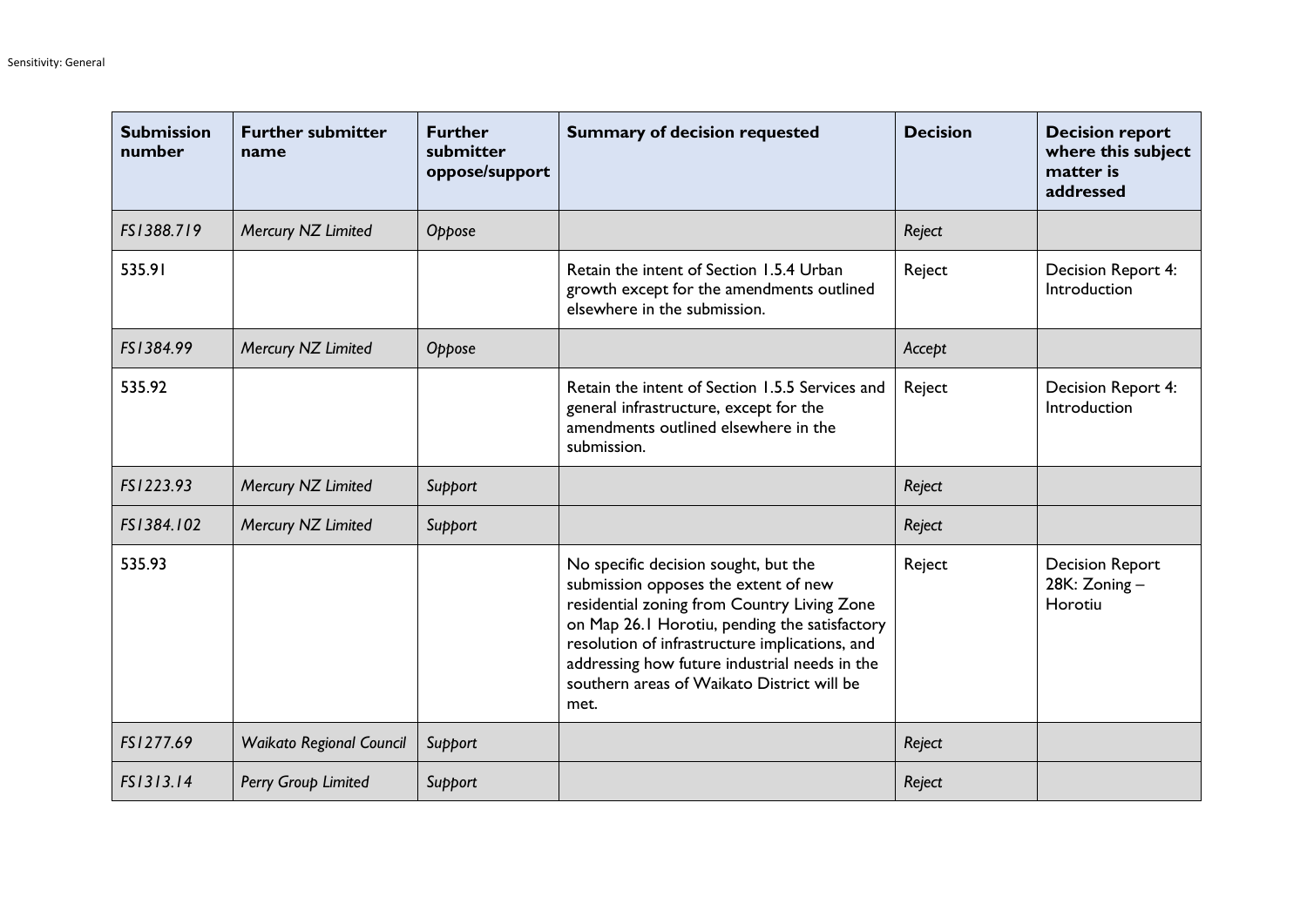| <b>Submission</b><br>number | <b>Further submitter</b><br>name | <b>Further</b><br>submitter<br>oppose/support | <b>Summary of decision requested</b>                                                                                                                                                                                                                                                                                                                                                                                                                                                                                                                                           | <b>Decision</b> | <b>Decision report</b><br>where this subject<br>matter is<br>addressed |
|-----------------------------|----------------------------------|-----------------------------------------------|--------------------------------------------------------------------------------------------------------------------------------------------------------------------------------------------------------------------------------------------------------------------------------------------------------------------------------------------------------------------------------------------------------------------------------------------------------------------------------------------------------------------------------------------------------------------------------|-----------------|------------------------------------------------------------------------|
| FS1388.720                  | Mercury NZ Limited               | Oppose                                        |                                                                                                                                                                                                                                                                                                                                                                                                                                                                                                                                                                                | Accept          |                                                                        |
| 535.94                      |                                  |                                               | Add the Hamilton City Council 'Area of<br>Interest' map into the Proposed District Plan<br>(as attached to the submission). This could<br>take the form of an overlay;<br><b>AND</b><br>Add objectives and policies specific to the<br>'Area of Interest' which seek to avoid urban<br>subdivision and development in rural zones<br>and provide only for rural land uses in that<br>zone;<br><b>AND</b><br>Add a supporting set of rules and methods<br>including deploying a prohibited activity status<br>for certain non-rural land uses and<br>subdivision.<br><b>AND</b> | Reject          | Decision Report 32:<br>Miscellaneous<br><b>Matters</b>                 |
|                             |                                  |                                               | Any consequential amendments and/or<br>additional relief required to address the<br>matters raised in the submission.                                                                                                                                                                                                                                                                                                                                                                                                                                                          |                 |                                                                        |
| FS1131.2                    | The Village Church Trust         | Oppose                                        |                                                                                                                                                                                                                                                                                                                                                                                                                                                                                                                                                                                | Accept          |                                                                        |
| FS1203.3                    | <b>Burton Trust</b>              | Support                                       |                                                                                                                                                                                                                                                                                                                                                                                                                                                                                                                                                                                | Reject          |                                                                        |